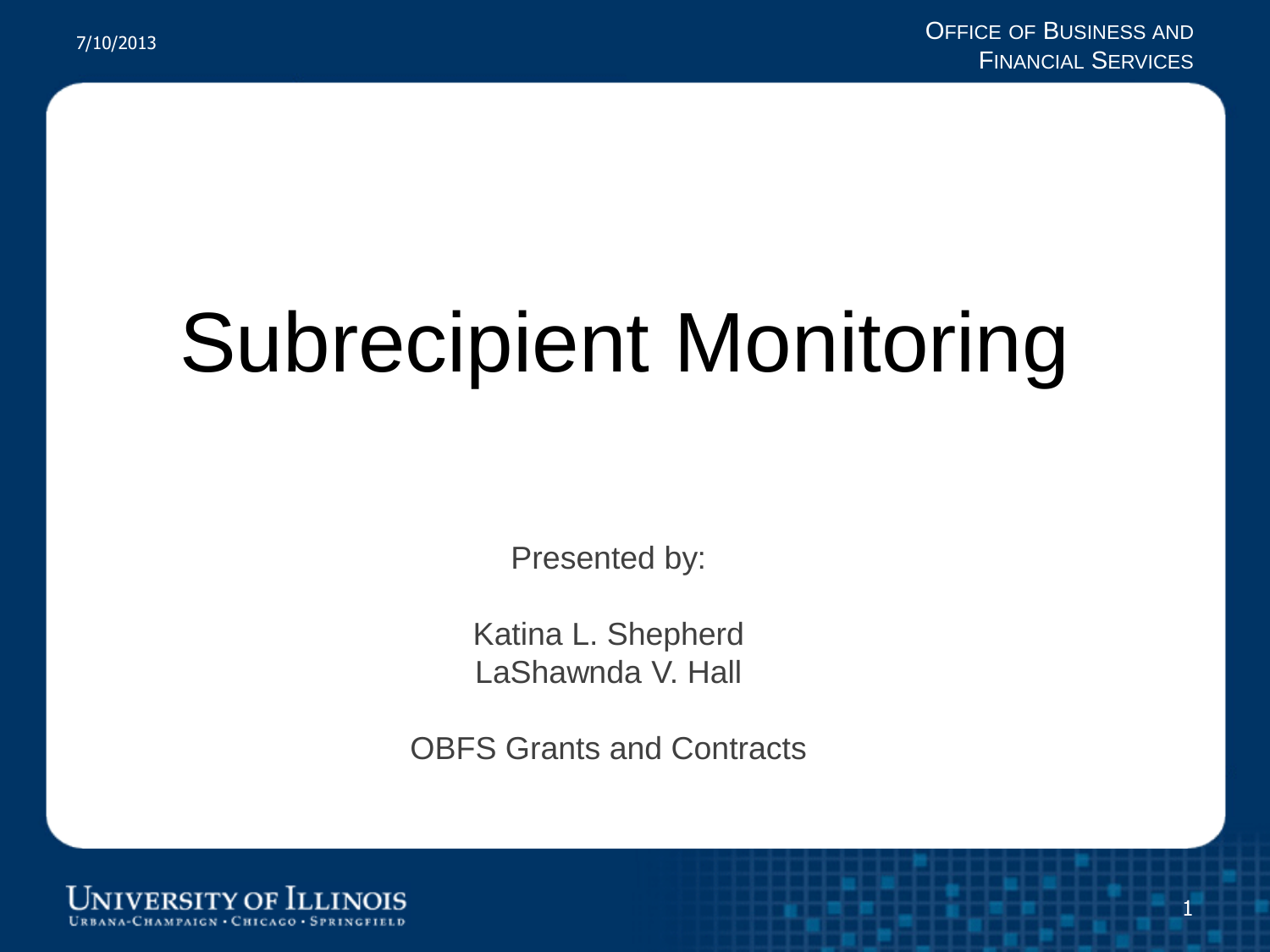### **Course Description**

This course will detail roles and responsibilities of the Office of Research Services, Grants and Contracts Office, Principal Investigators and Business Managers for ensuring that subrecipient monitoring procedures are properly followed to be in compliance for sponsored awards.

During the session, two new tools will be presented to assist in ensuring compliance with subrecipient monitoring responsibilities.

This course is intended for people with subawards.

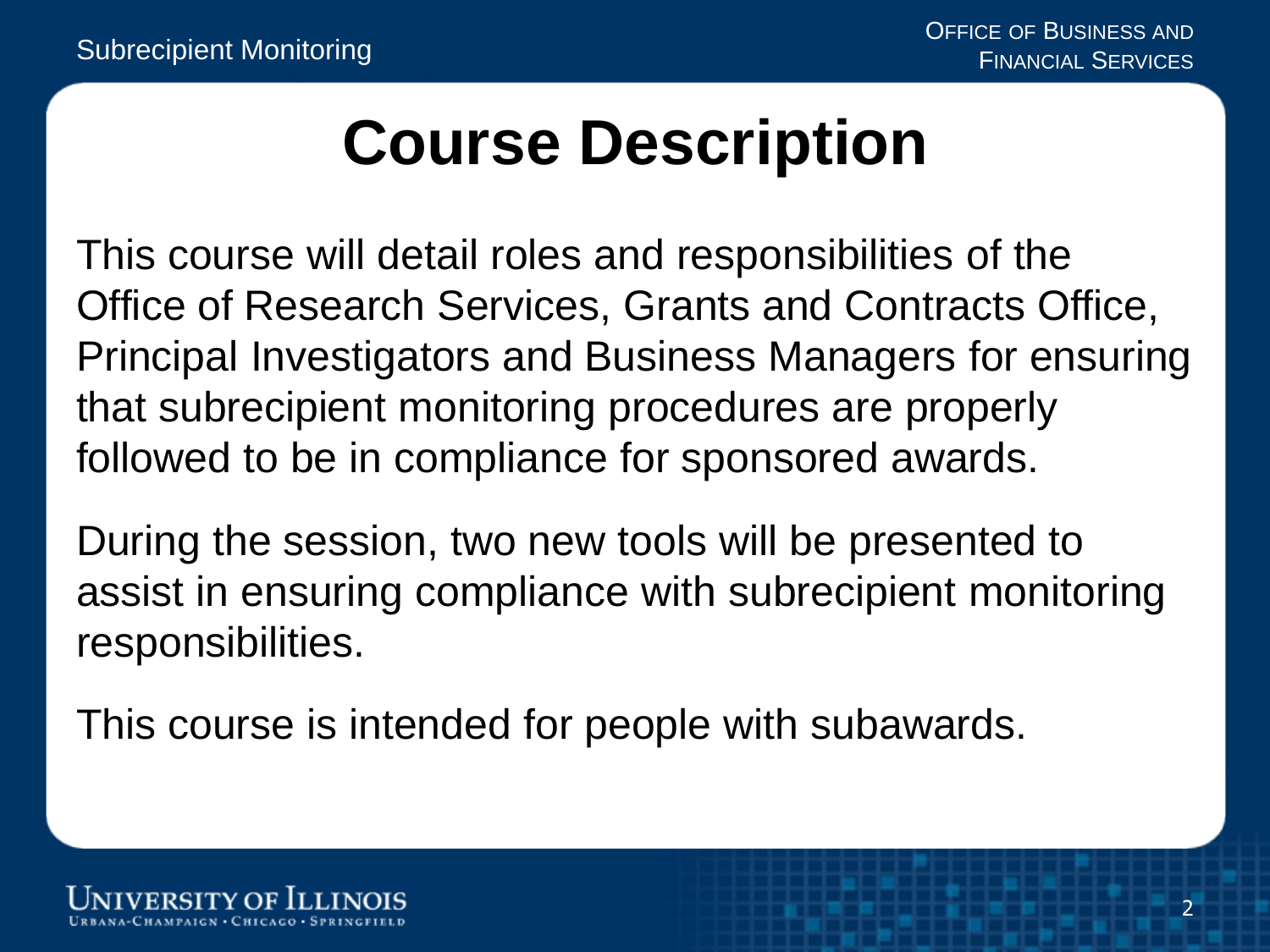#### **Overview**

- Background Information
	- Definitions
	- What is Subrecipient Monitoring
	- Federal Regulations
- Roles and Responsibilities Including Invoice Review
- Subrecipient Monitoring Tools
- Monitoring at Closeout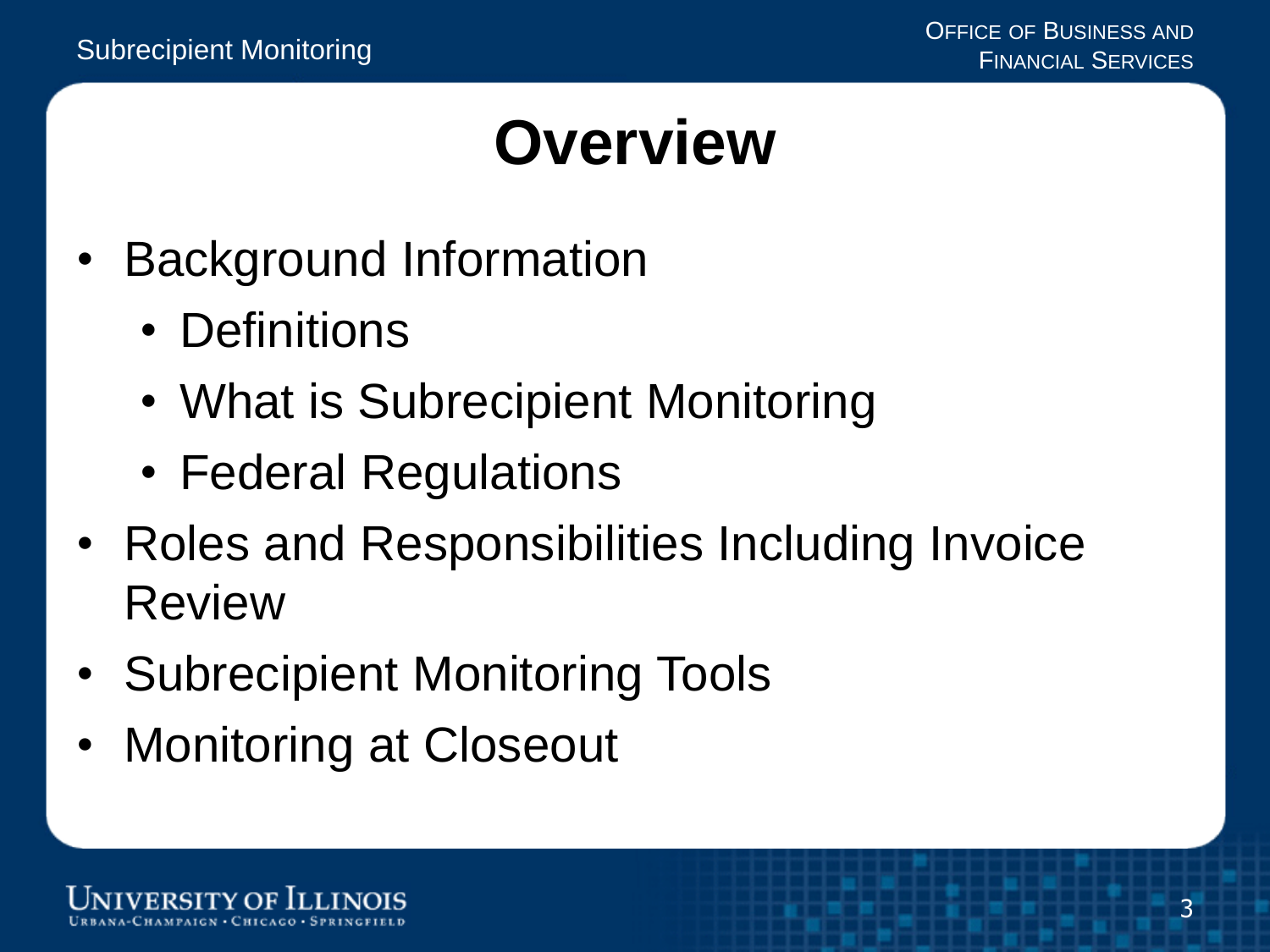## **Learning Objectives**

At the end of this session, you will be able to:

- Describe the process of subrecipient monitoring and its Federal regulations.
- Discuss why subrecipient monitoring is important.
- Define roles and responsibilities associated with subrecipient monitoring.
- Review best practices for effective subrecipient monitoring.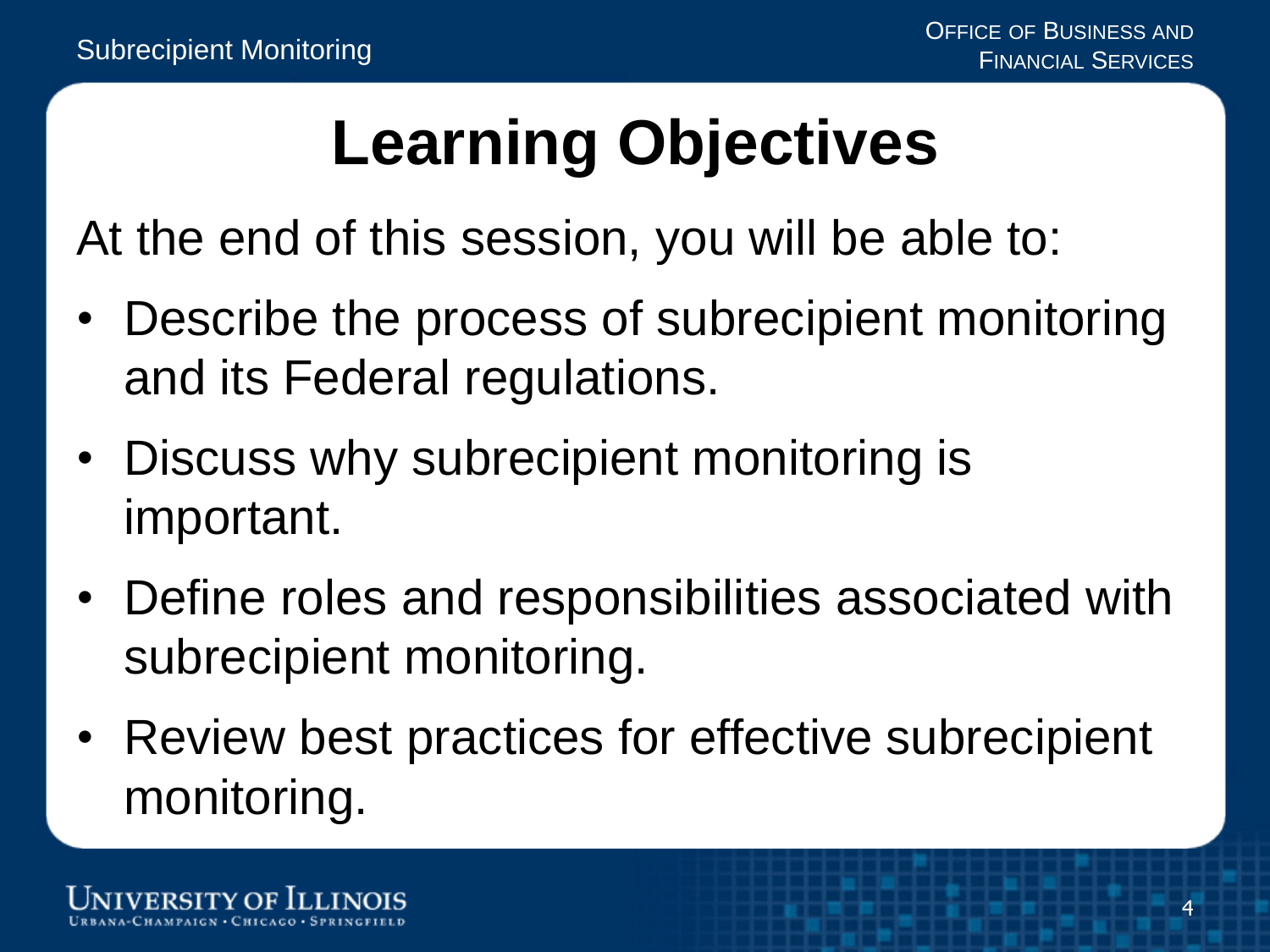Subrecipient Monitoring

# **BACKGROUND INFORMATION**

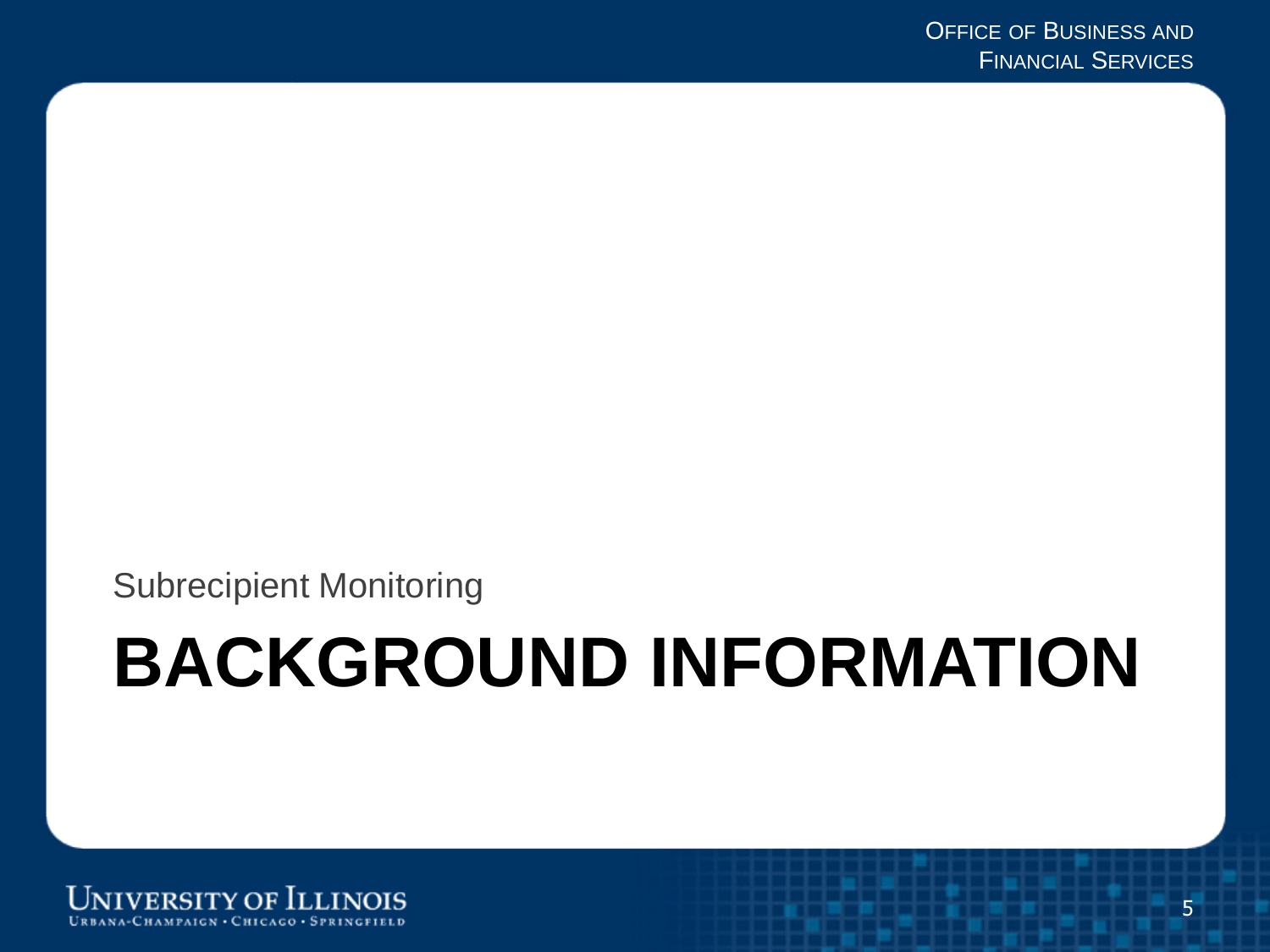#### **Definitions**

- **Subrecipient** is a legal entity that receives Federal assistance via a subaward from UIC to carry out various components of a program awarded to a prime recipient.
- **Subaward** is a legal agreement issued by UIC to a subrecipient to perform agreed upon portions of the scope of work as stated or outlined in the prime awardee's funded proposal.

*Important: A subaward does not involve the procurement of goods or non-research services.*

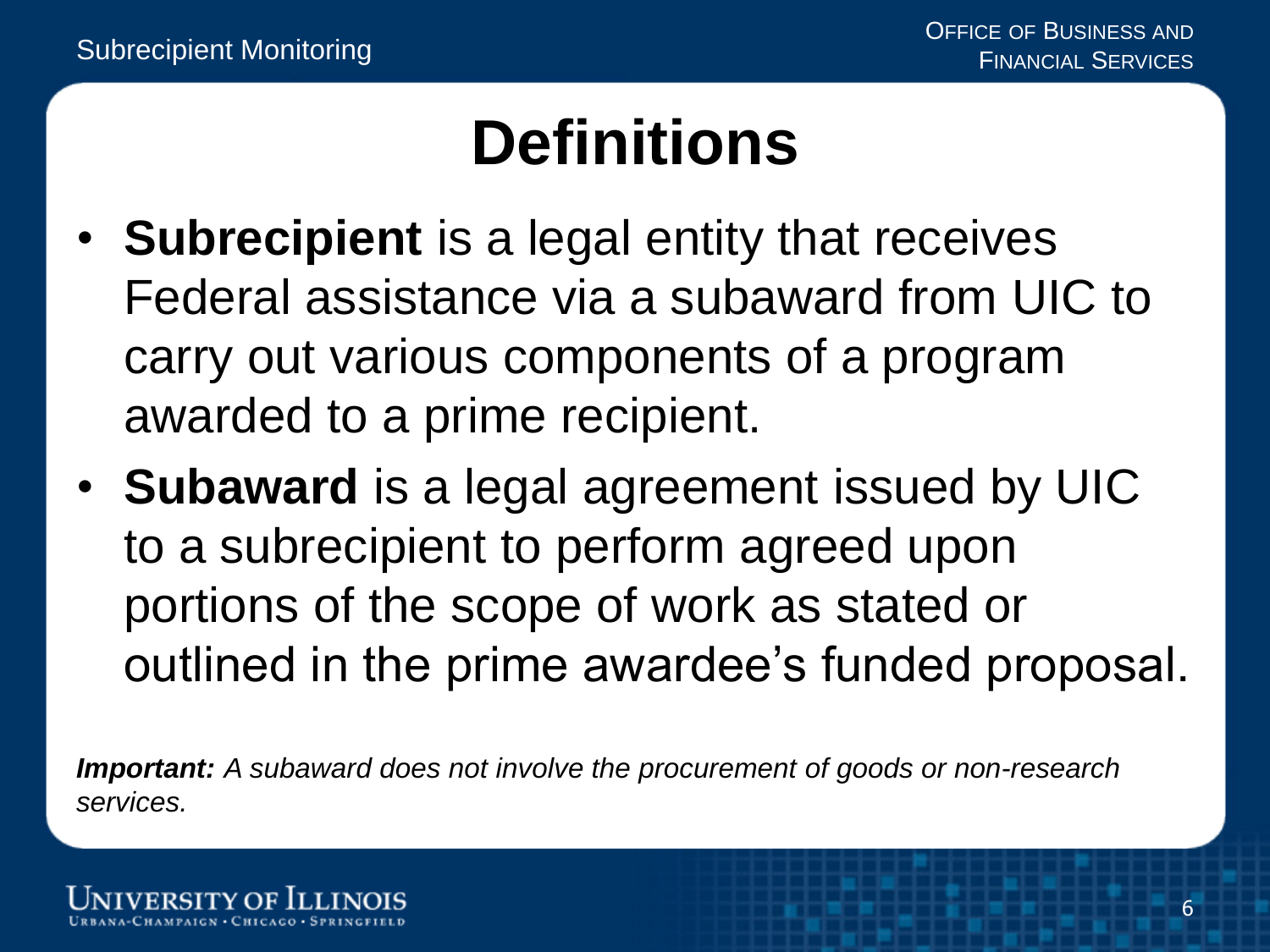#### **Background Information Institutional Responsibility**

Whenever UIC issues subawards to other entities, UIC must monitor the subrecipient to ensure its compliance with Federal laws and regulations. Through subrecipient monitoring, UIC ensures:

- Federal awards are used for authorized purposes.
- The provisions of contracts or grant agreements are adhered to.
- Performance goals are achieved.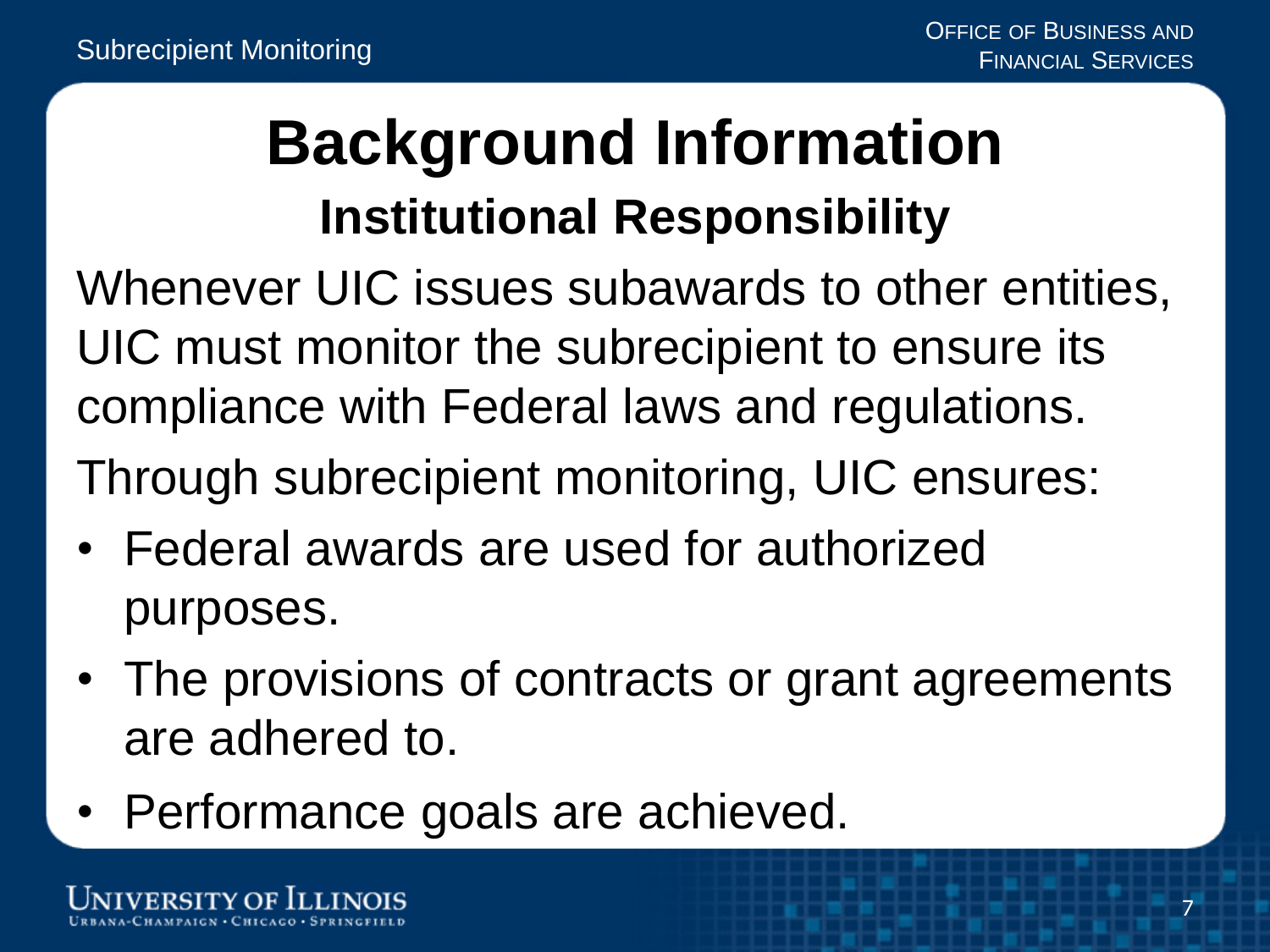## **Background Information (cont.)**

- Subrecipient monitoring is a shared responsibility among the Principal Investigator, Department Administrator, and the Central Office.
- All of these parties provide the necessary checks and balances to ensure compliance with Federal regulations.



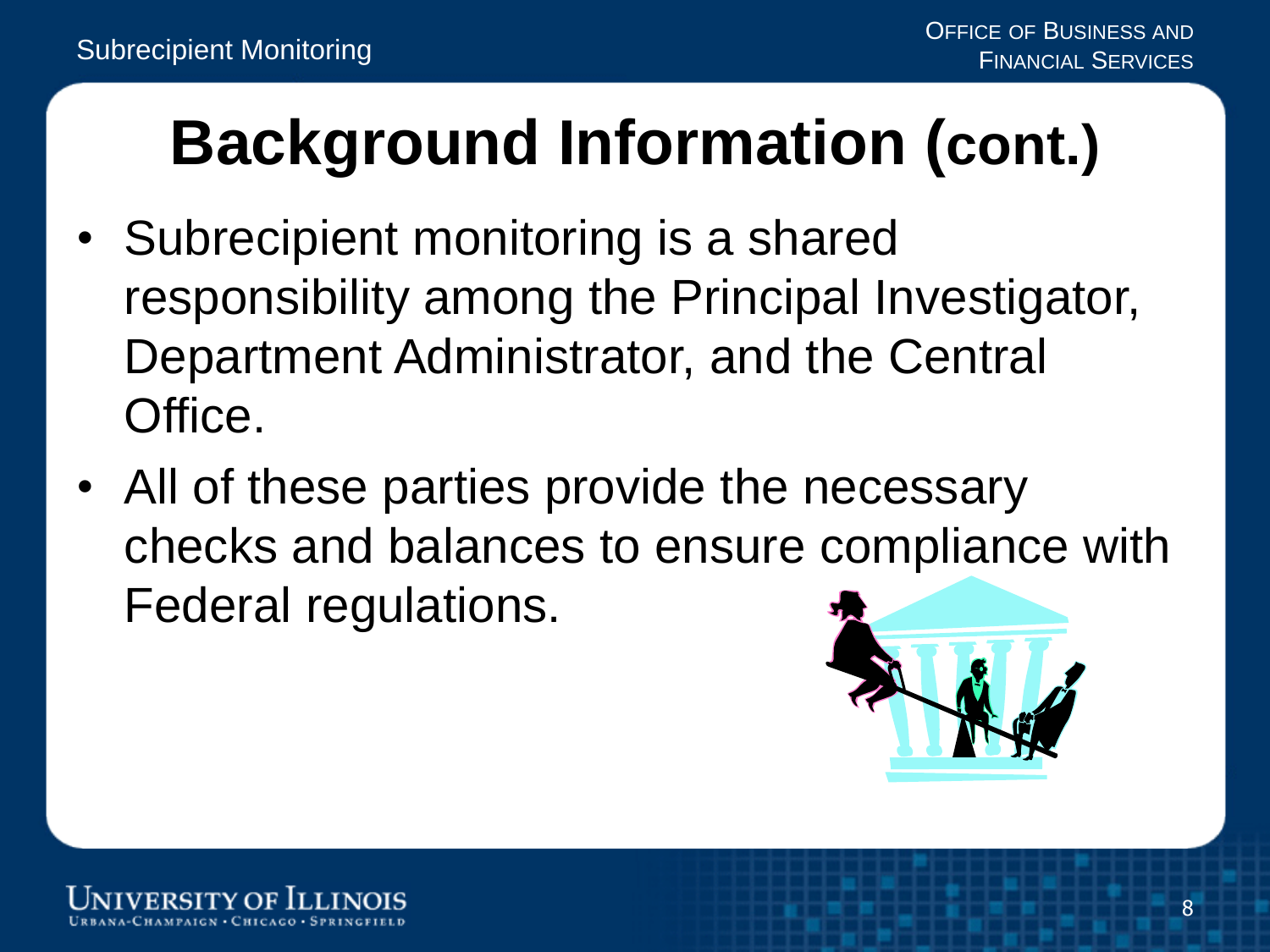## **What is Subrecipient Monitoring?**

Defined mythology used to ensure that:

- Subrecipients are qualified to received and appropriately spend Federal funds.
- Subrecipients conduct their portions of the research projects in compliance with all governing regulations.
- Expenses are reasonable and allowable as set forth by the standards stated by the sponsor and the government.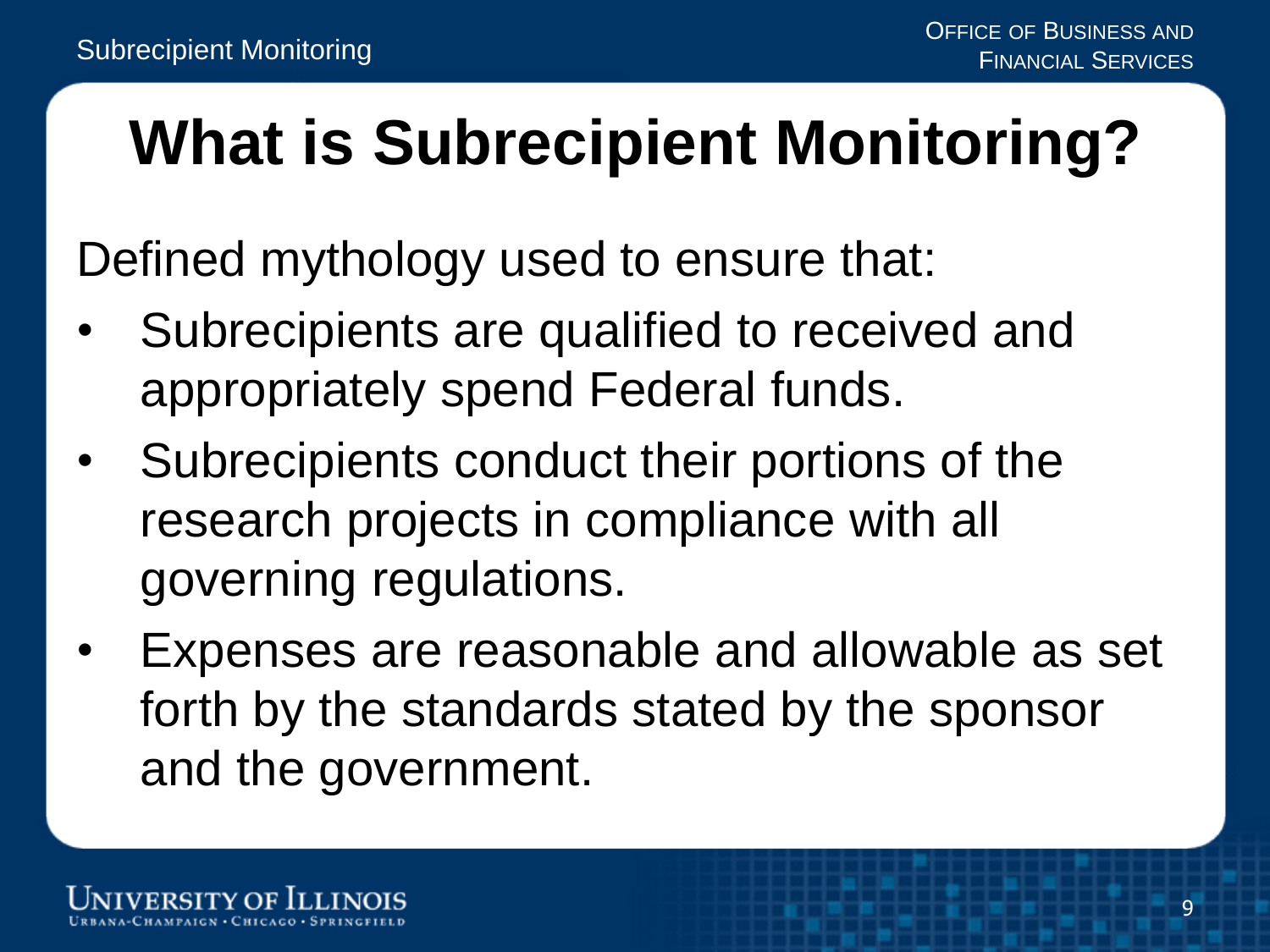#### **Why Monitor?**

#### Subrecipient monitoring is required by the law!



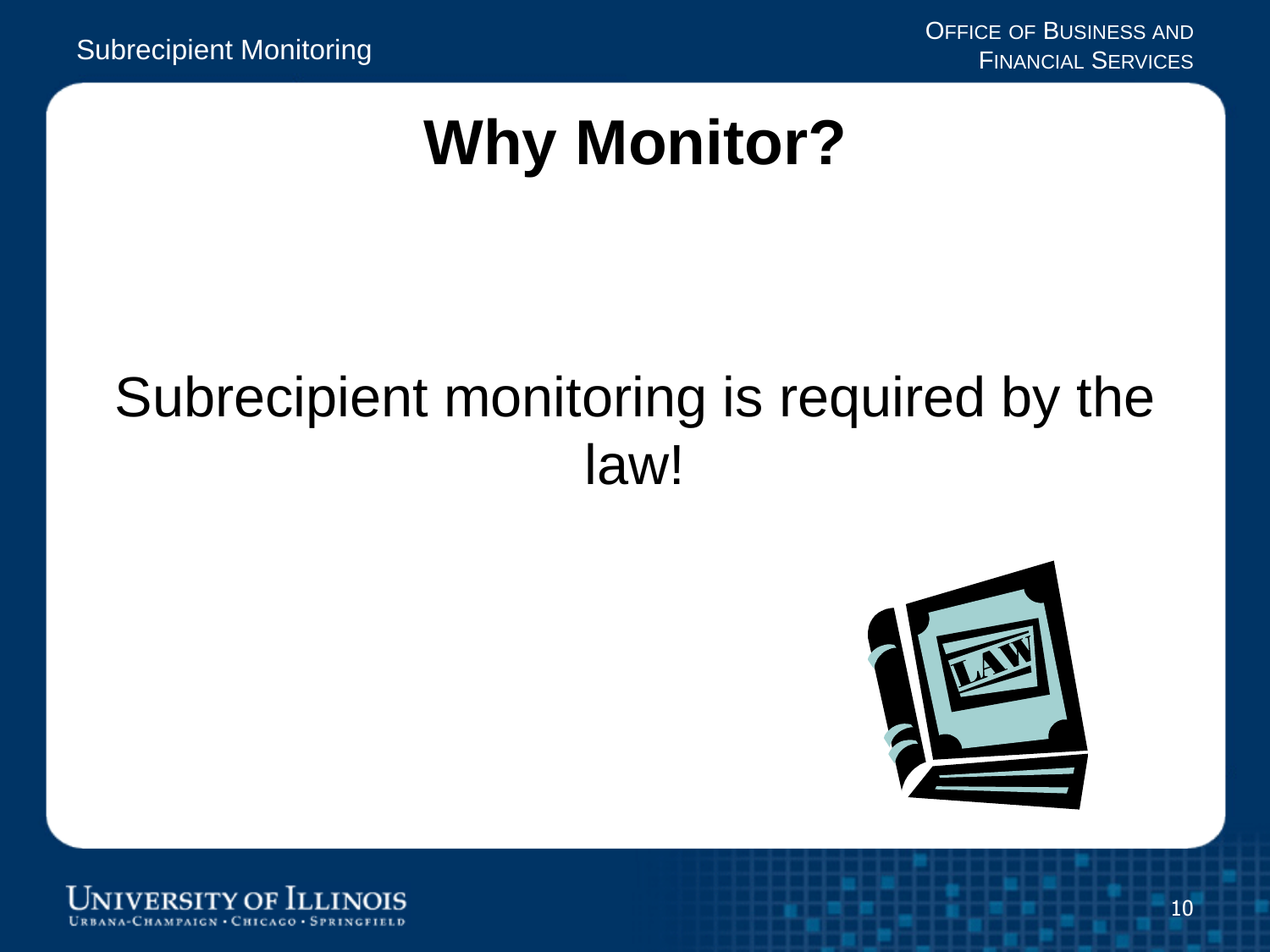## **Federal Regulations**

The following regulations guide subawards and subrecipient monitoring:

#### • **OMB Circular A-110**

The grant recipient must monitor each program, function or activity funded with Federal dollars including subawards.

#### • **OMB Circular A-133**

The grant recipient must monitor activities of subrecipients as necessary to ensure that Federal awards are used for authorized purposes and that performance goals are achieved.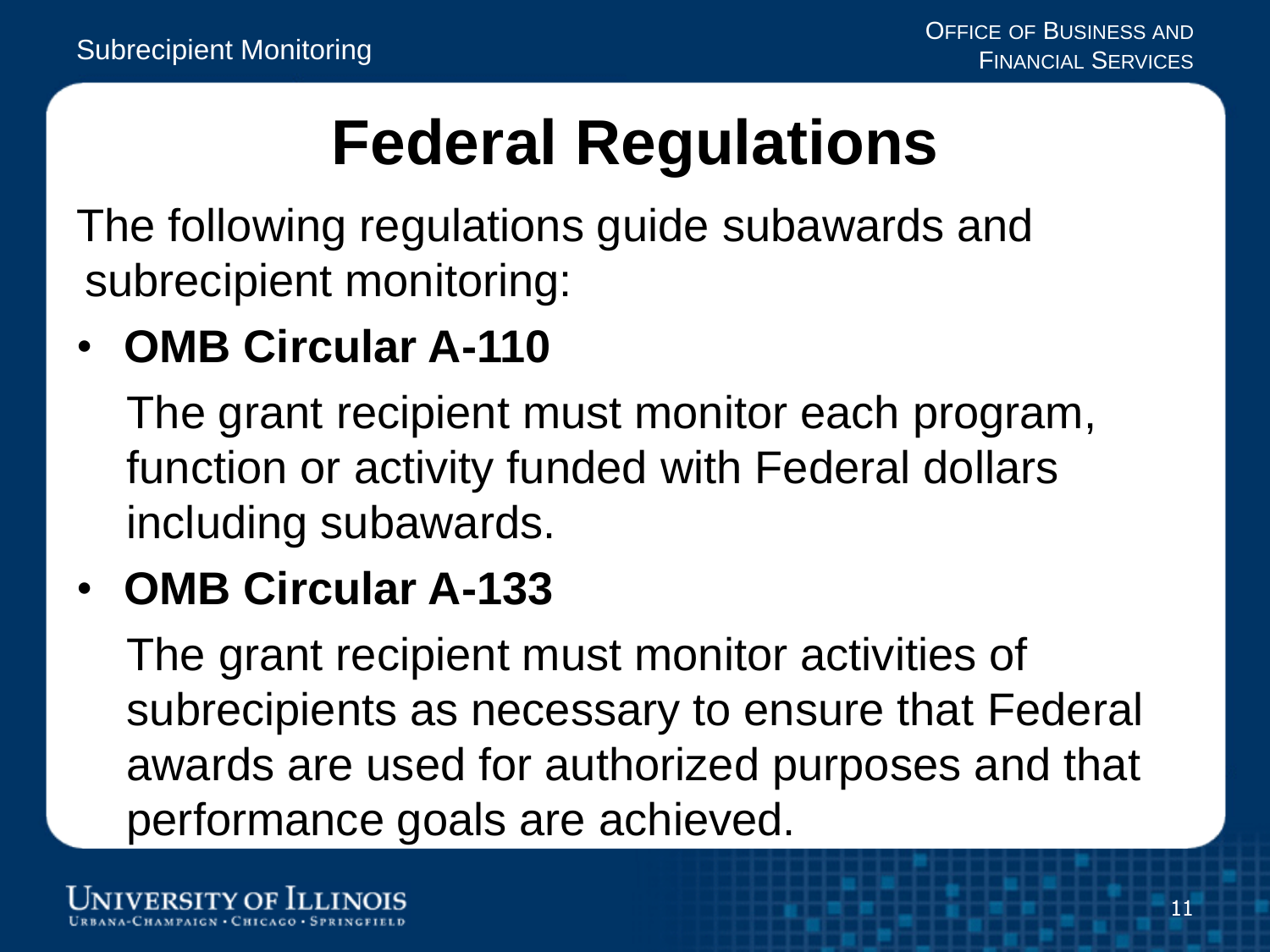## **Forms of Monitoring Activity**

#### • **Reporting**

Review financial invoices and performance reports submitted by subrecipient.

#### • **Site Visits**

Perform site visits at the subrecipient's location to review financial and/or programmatic records.

#### • **Desk Reviews**

Obtain and review supporting documentation from subrecipient for questionable costs.

#### • **Regular Contact**

Contact subrecipient regularly and make appropriate inquiries concerning program activities.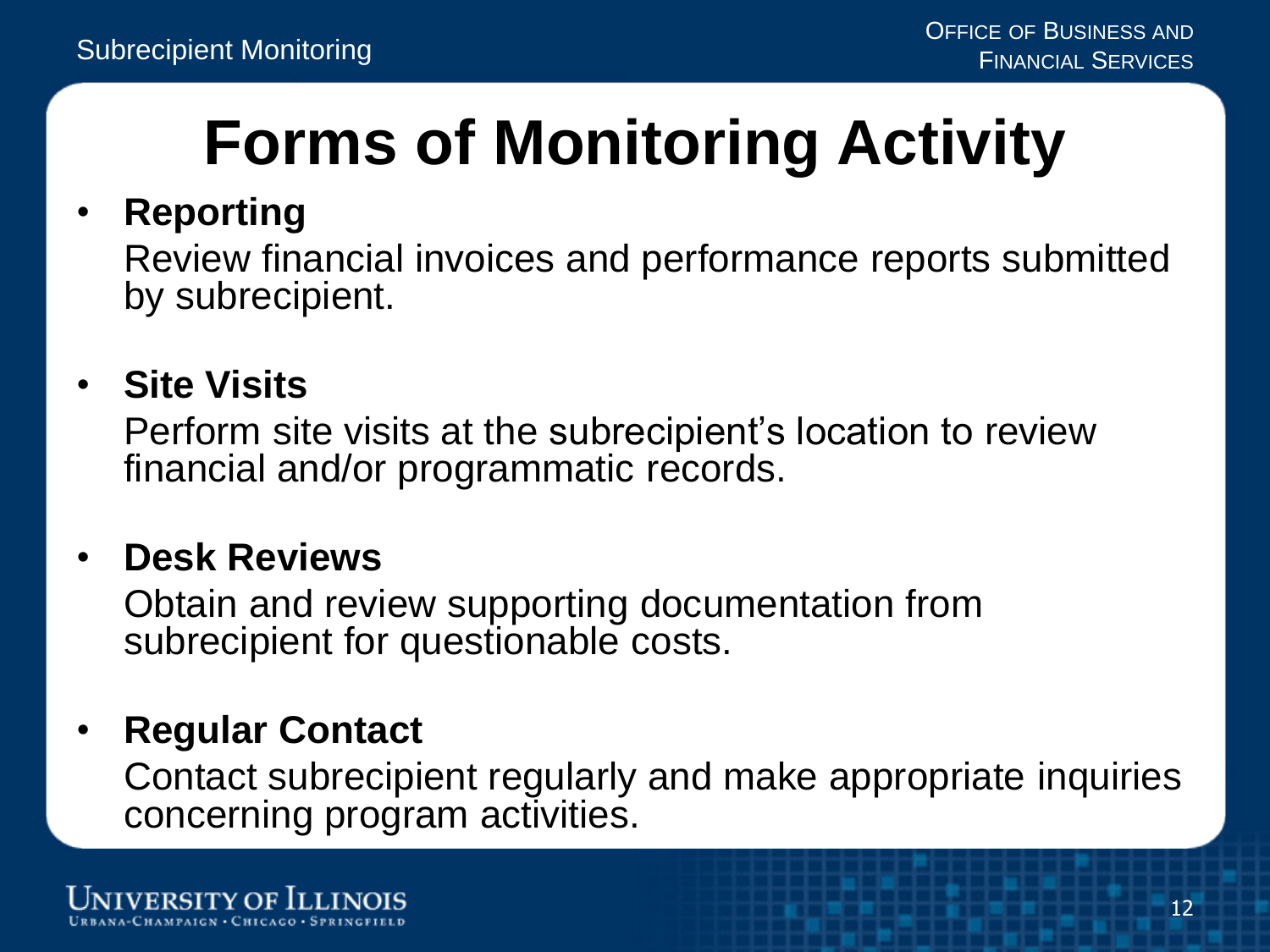### Poll Time



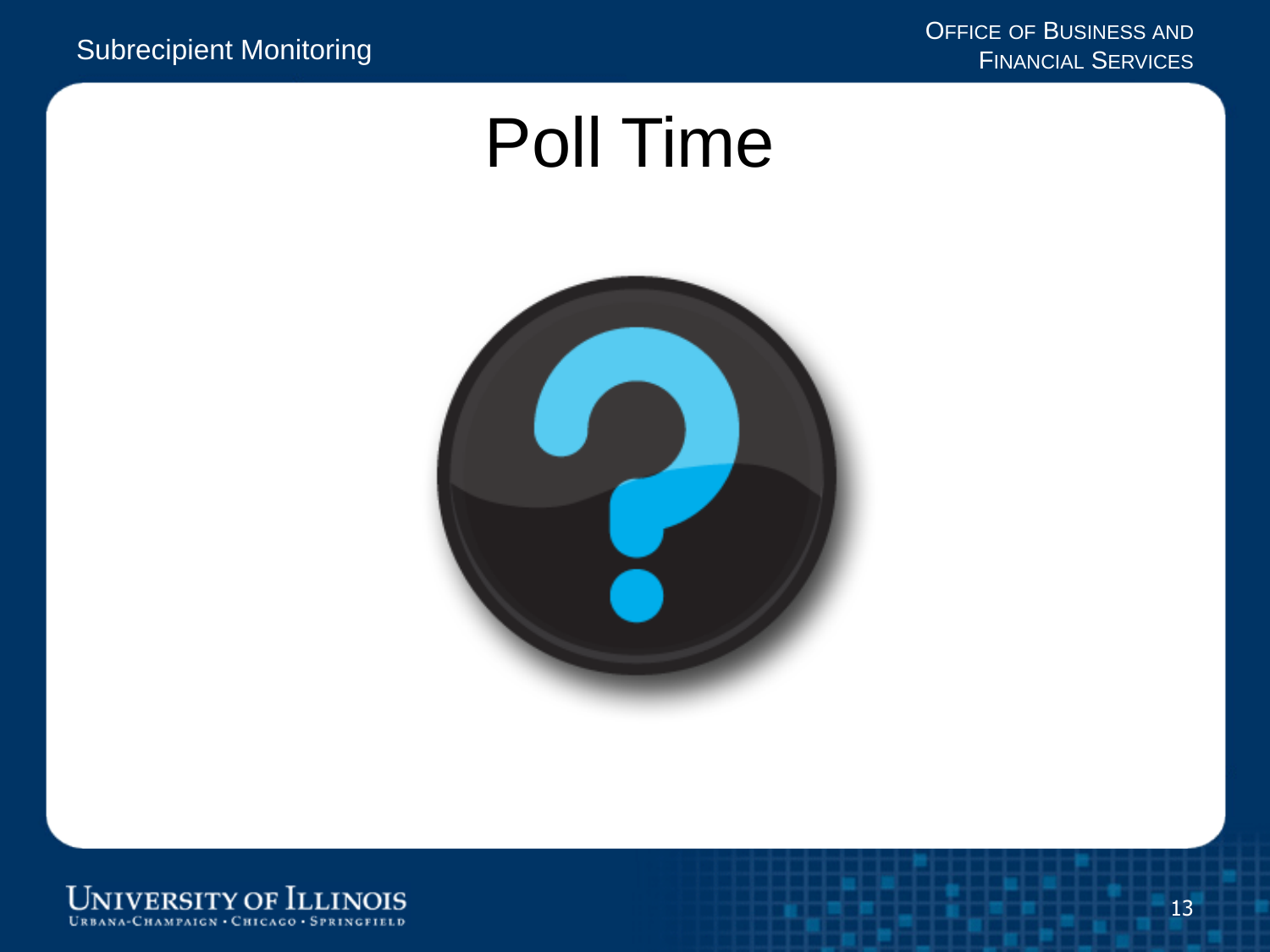### **Consequences of Poor Monitoring**

- Negatively impacts the quality of service
- Increases risk of non-compliance
- Possible disallowed cost
- Lost of Federal funding
- Audit exceptions and/or questions about costs



Yes, the three-thousand T-shirts arrived for the meeting You better get down here!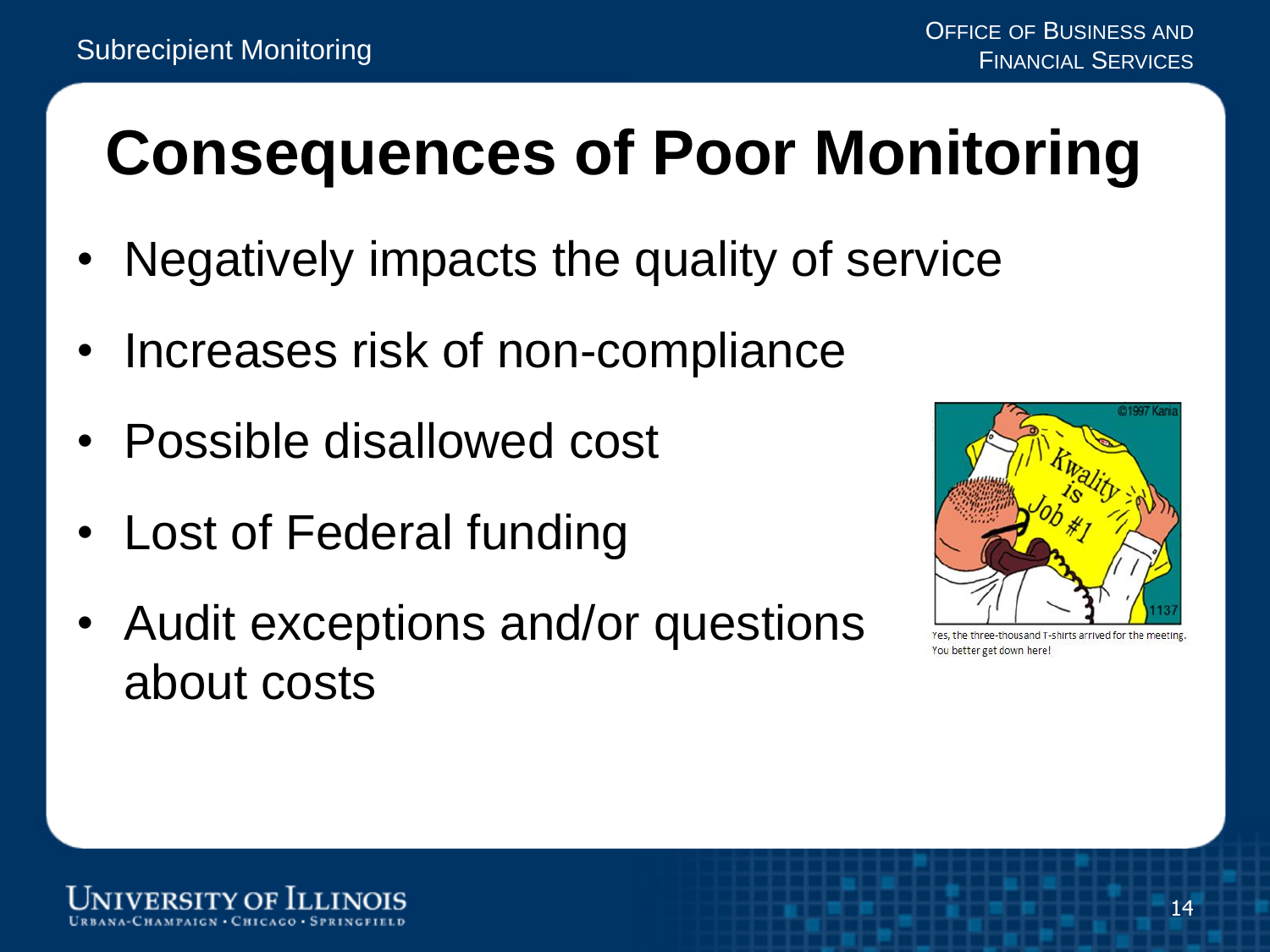#### **Consequences of Poor Monitoring (cont.)**

- **George Washington University (GWU)**
	- Payments were made to fake subcontractors.
	- GWU agreed to \$1.8 million settlement with Department of Justice.
	- Former Principal Investigator stole nearly \$1 million and was sentenced to prison.
- **University of Illinois at Chicago (UIC)**

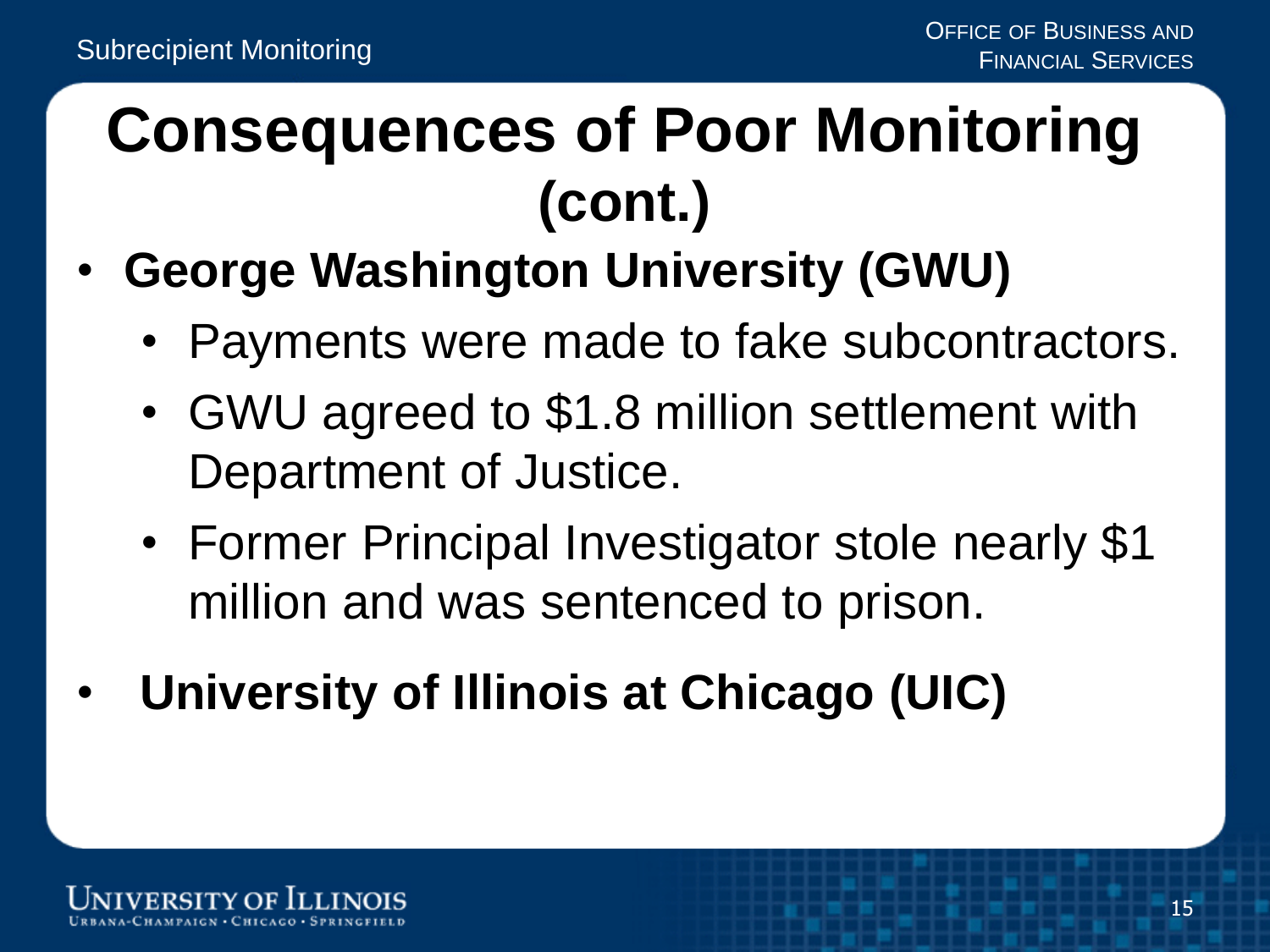## **Who Is Responsible For Subrecipient Monitoring?**



*This session will focus mainly on the Principal Investigator's and Business Manager's roles and responsibilities.*

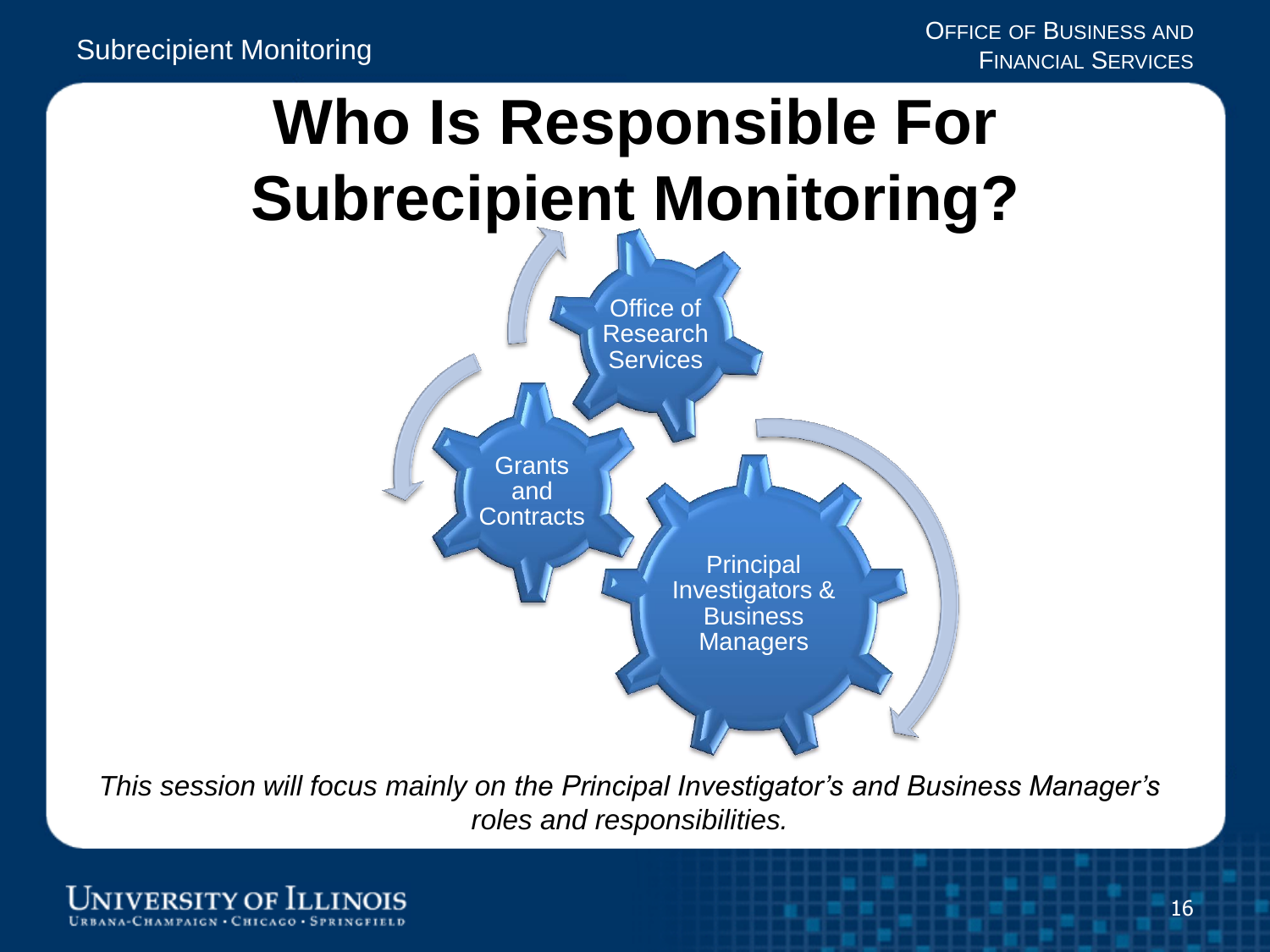Roles and Responsibilities

# **OFFICE OF RESEARCH SERVICES (ORS)**

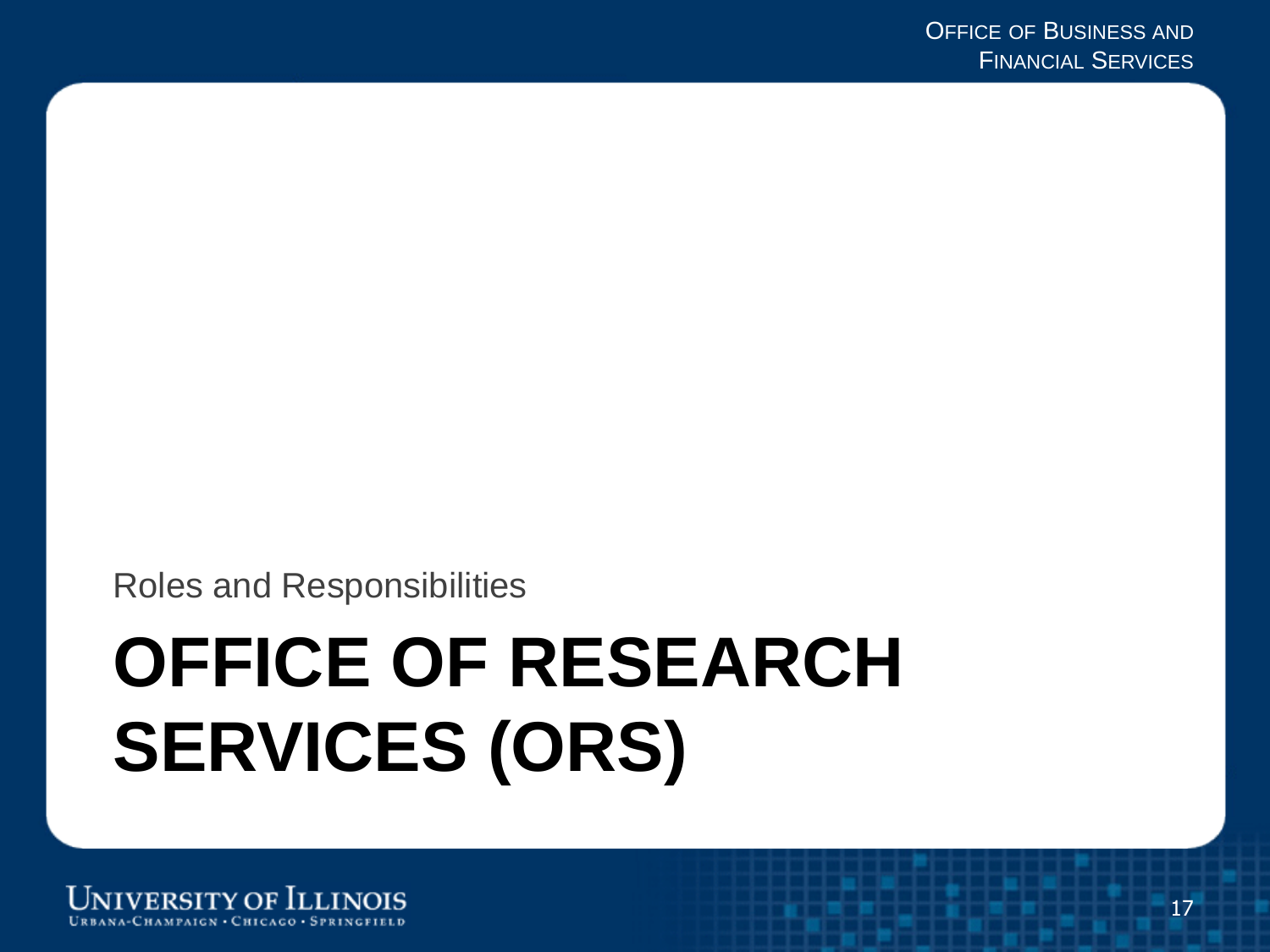## **ORS Responsibilities**

- Review subrecipient proposals and certifications, including financial conflict of interest, at the time of proposal.
- Provide Federal award information, e.g., CFDA title and number, award name, and name of Federal agency to subrecipients.
- Inform the subrecipient of applicable compliance requirements, including any appropriate flowdown provisions from the prime agreement.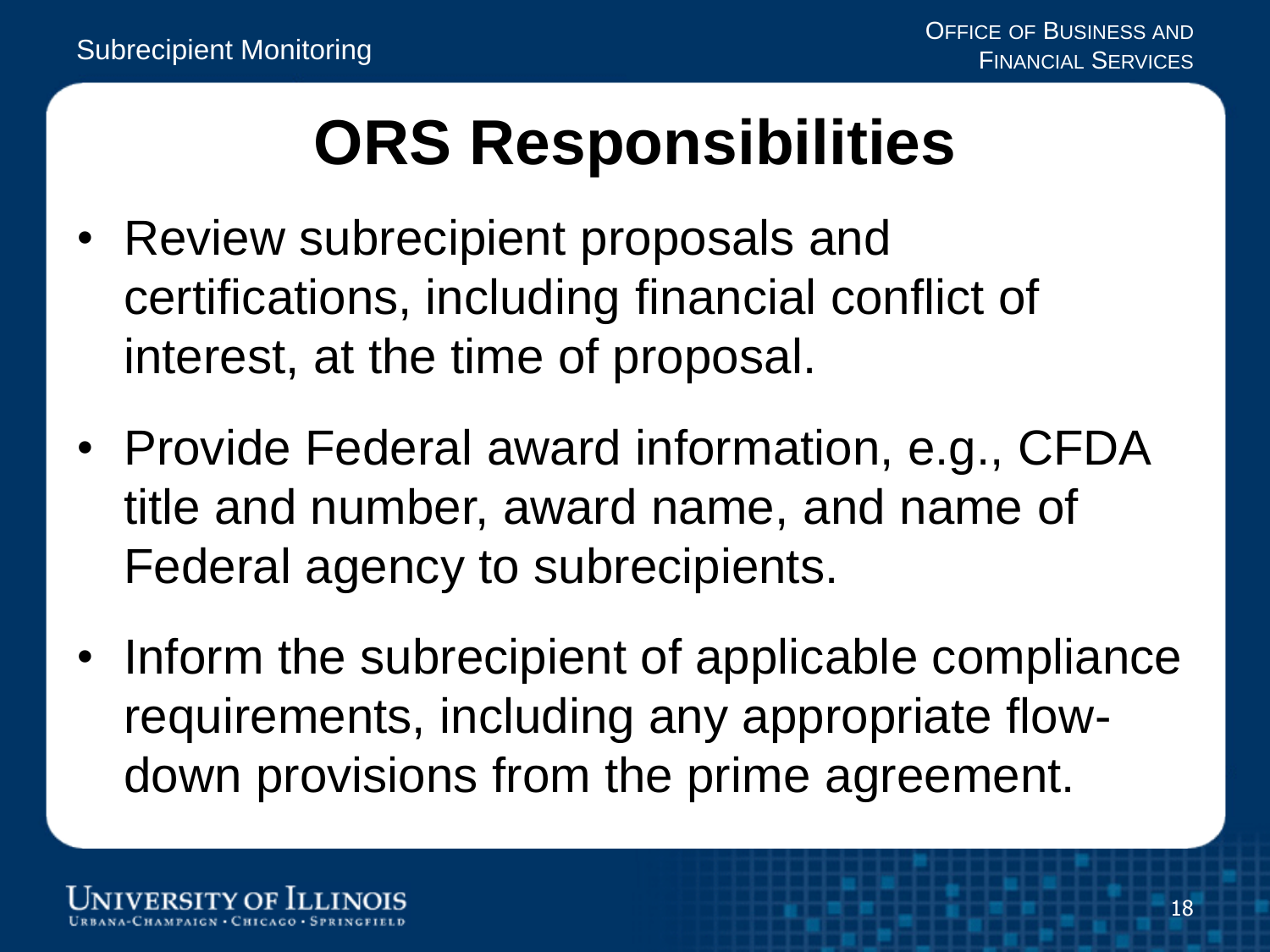Roles & Responsibilities

# **GRANTS & CONTRACTS OFFICE (GCO)**

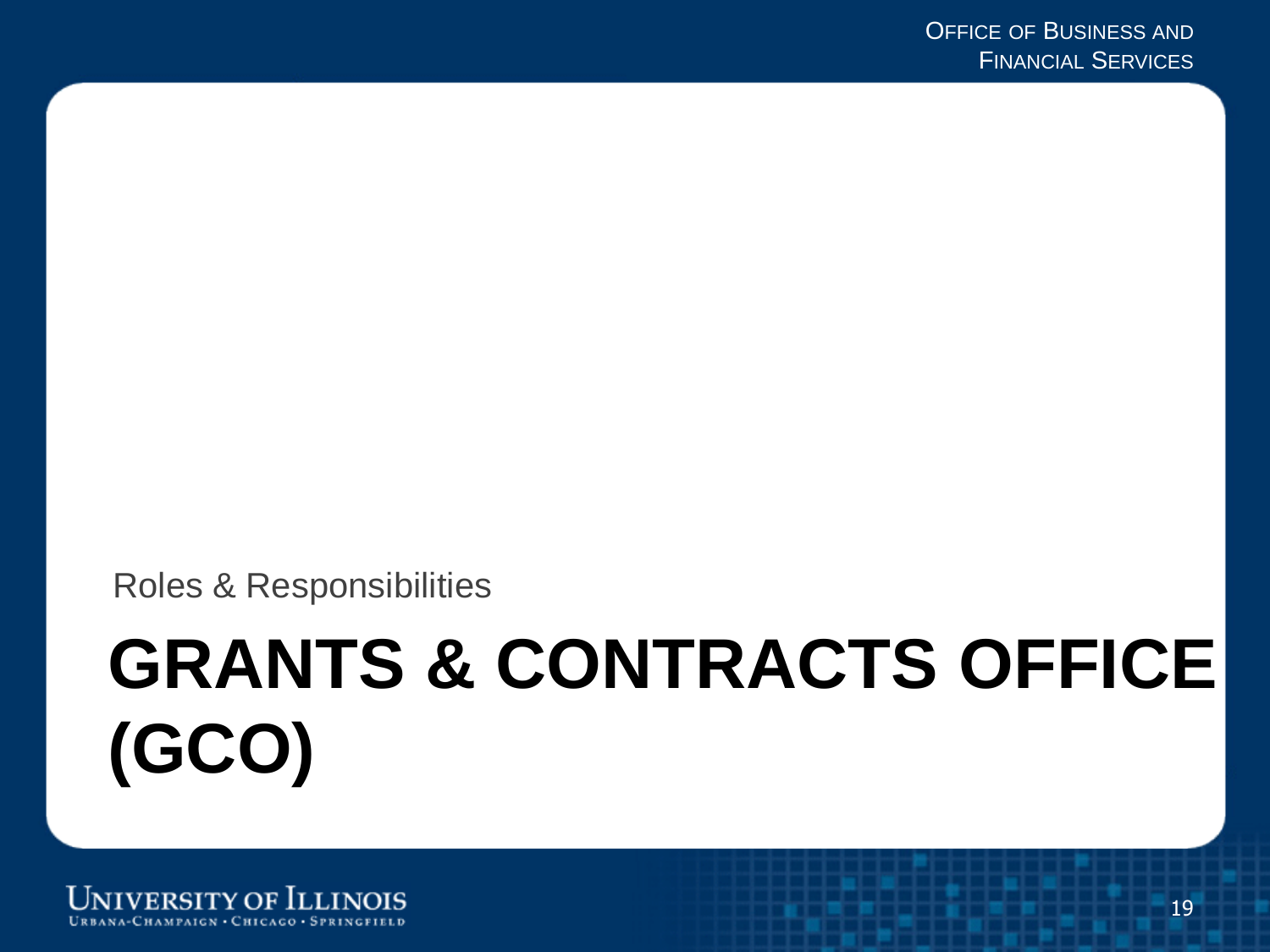#### **Grants and Contracts Office (GCO)**

GCO is responsible for the oversight of subrecipient monitoring and for ensuring that the Institute's subrecipient monitoring procedures are compliant with Federal and other applicable regulations.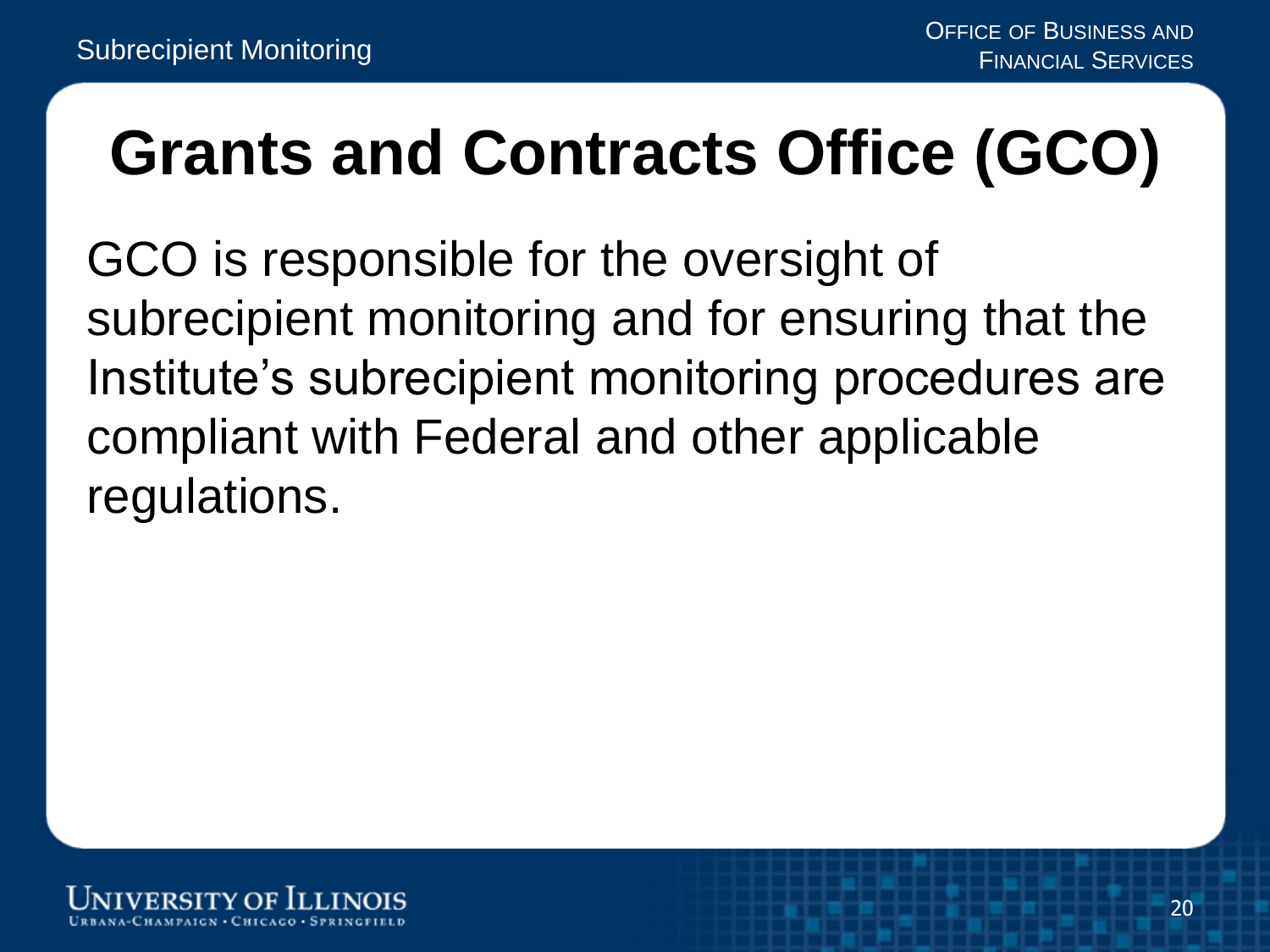## **GCO Responsibilities**

- Ensure that A-133 audits are completed and reports are received.
- Facilitate subrecipient monitoring through risk analysis.
- Review A-133 audit reports to determine if findings pertain to UIC. If so, review and monitor any corrective actions taken.
- Inform Principal Investigators and ORS of high risk agencies.
- Issue a management decision within 6 months.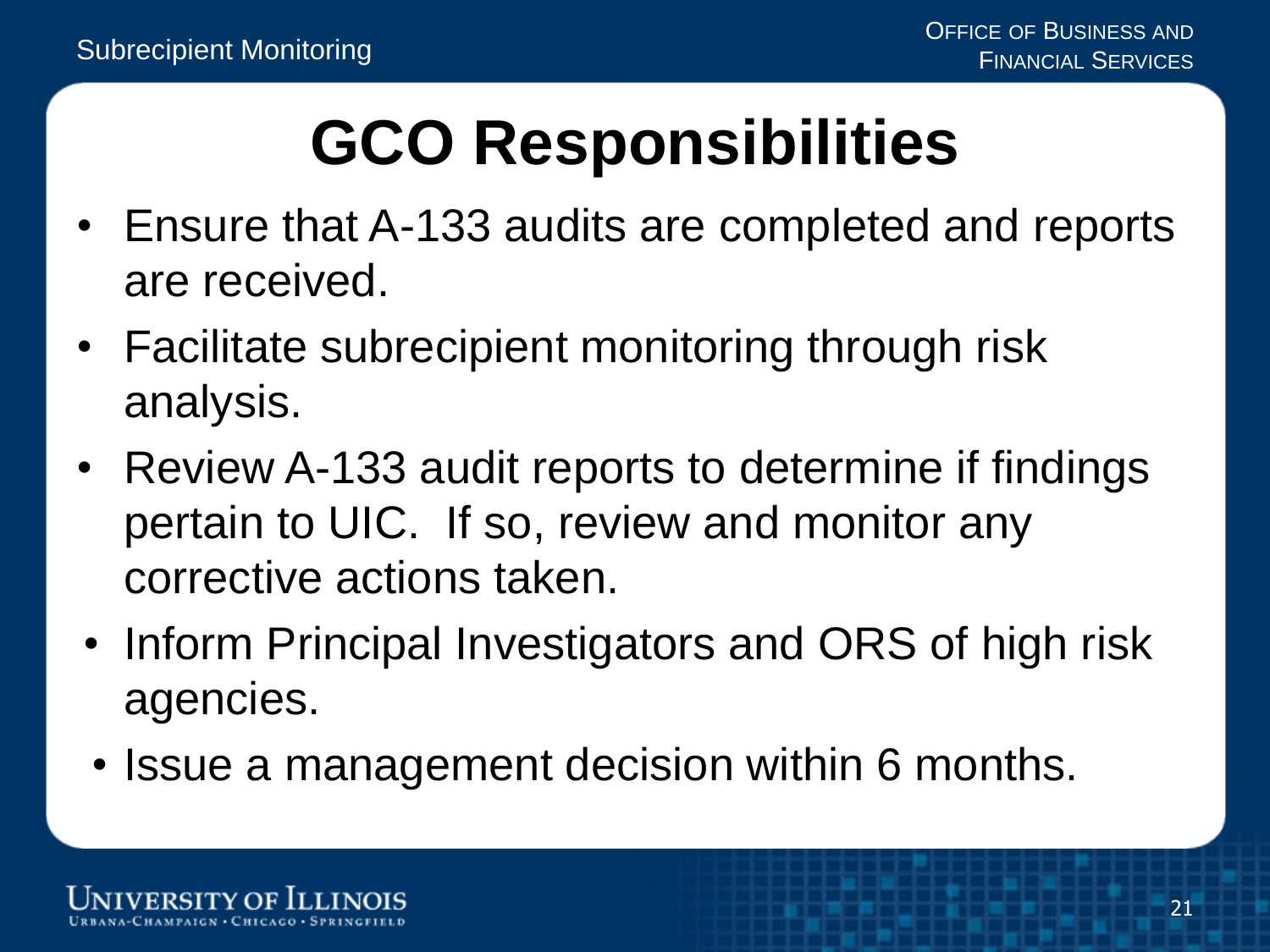Role & Responsibilities

# **PRINCIPAL INVESTIGATORS**

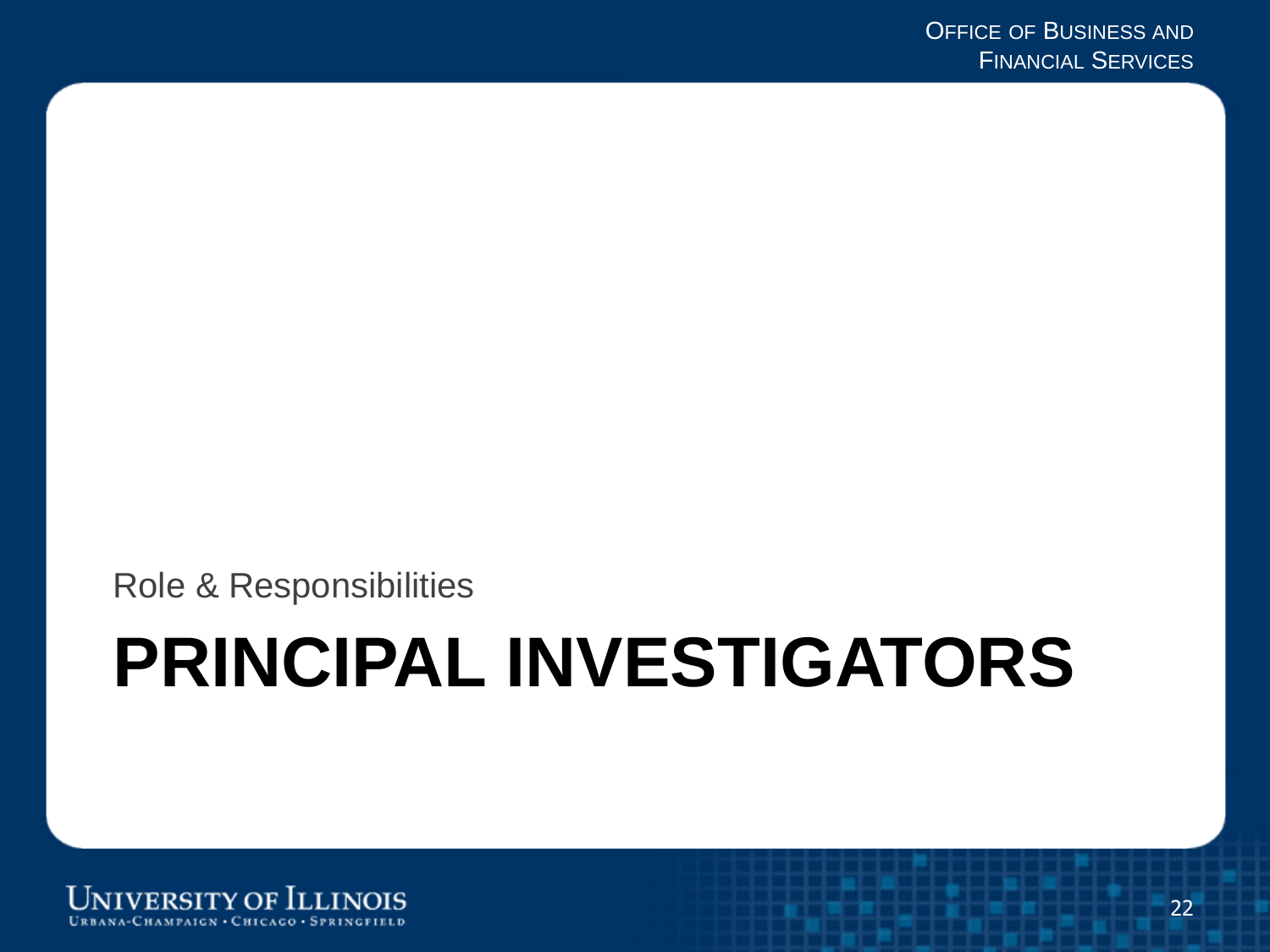#### **Principal Investigator**

The Federal Government places the primary responsibility for management of Federally funded projects with the Principal Investigators.

Although Principal Investigators have **primary responsibility** for monitoring the technical progress and claimed costs of subrecipients, it is understood that some of this responsibility is frequently delegated to Business Managers.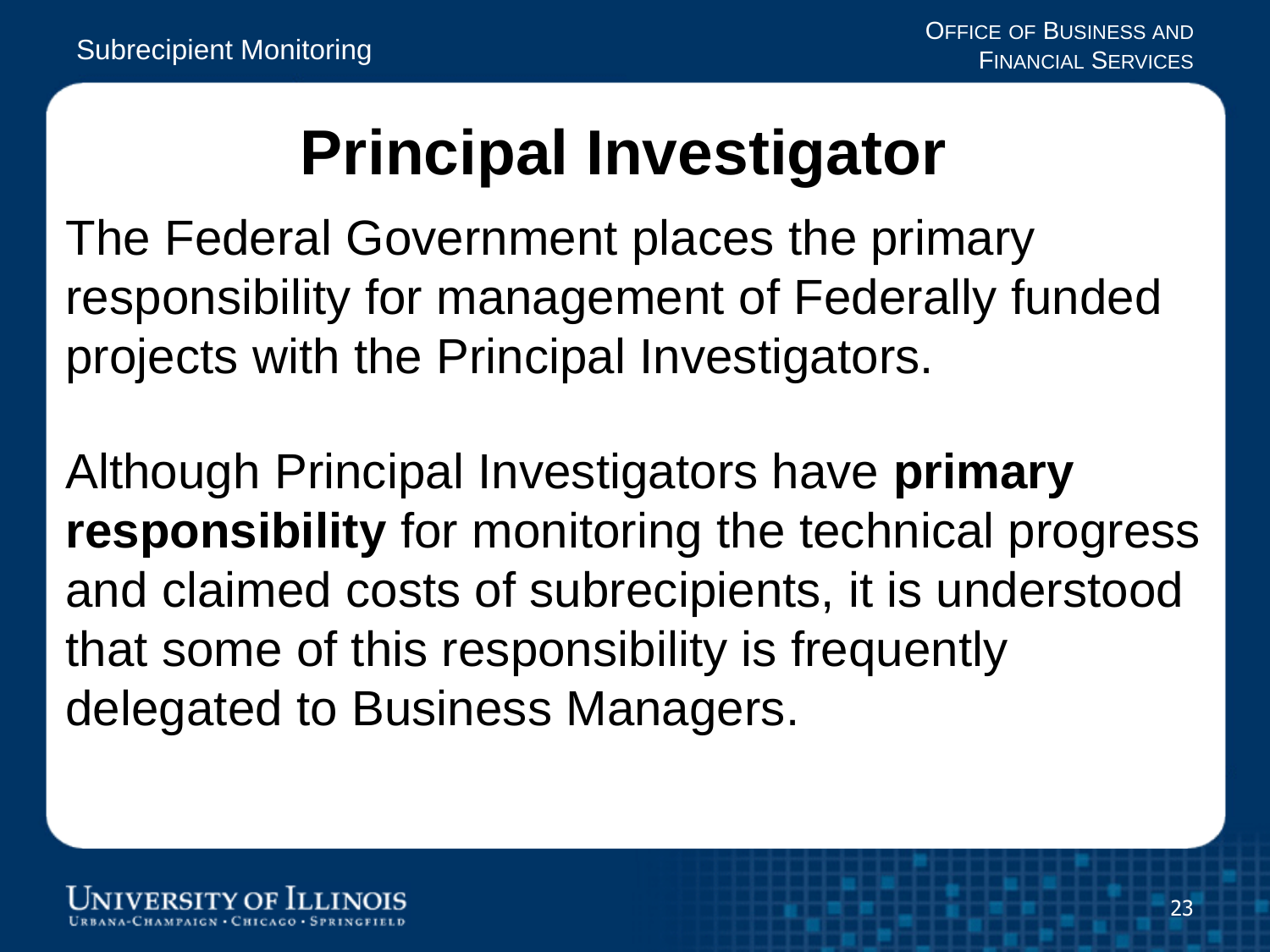### **Principal Investigator Responsibilities**

- Determine and take the appropriate steps when a subaward needs to be issued and amended.
- Review and document subrecipient's qualifications.
- Ensure subrecipient's costs are reasonable.
- Certify/Approve all subrecipient's invoices in consultation with the Business Manager.
- Maintain documentation to support monitoring activities.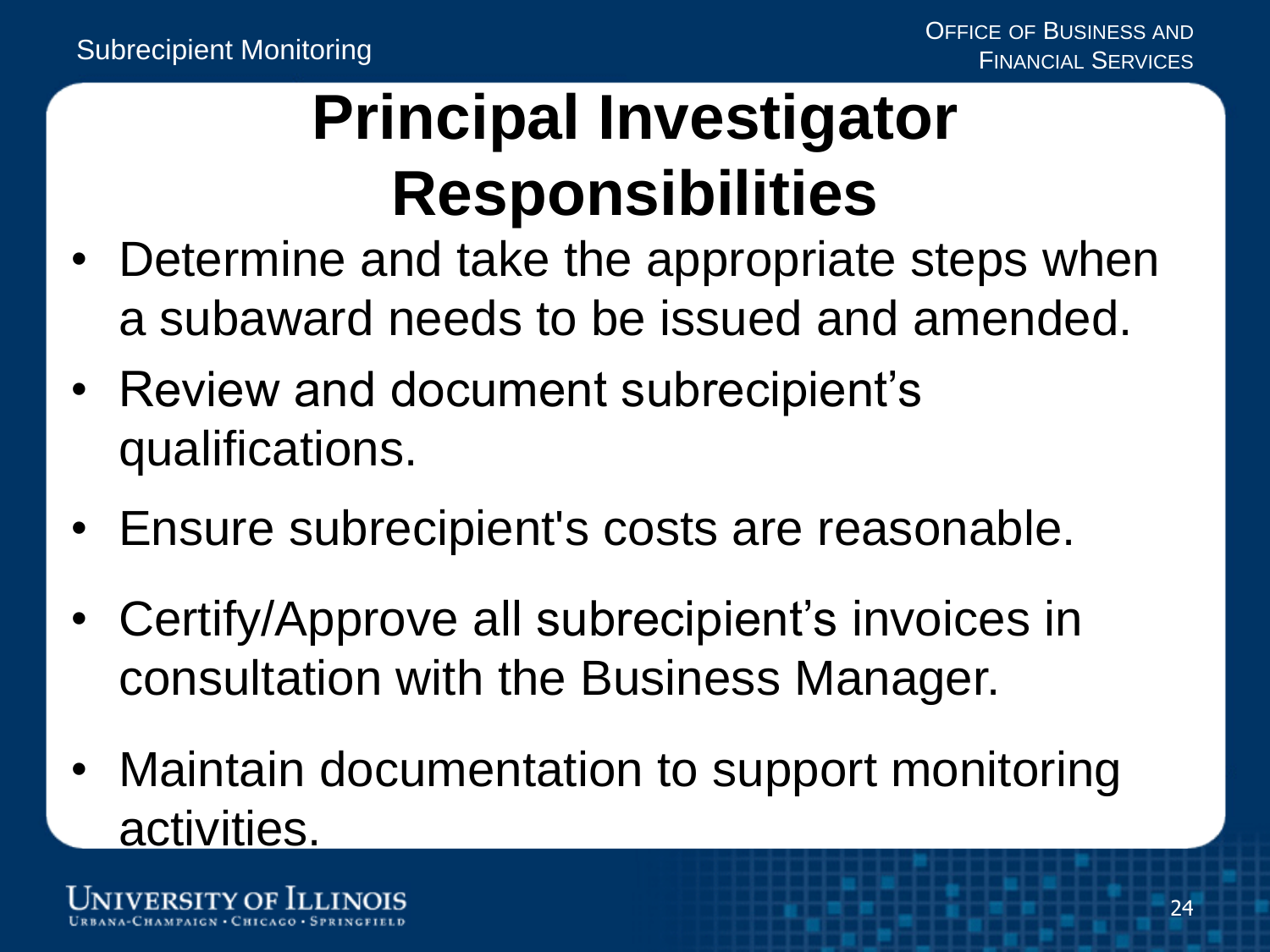#### **Principal Investor Responsibilities (cont.)**

- Monitor subrecipient's performance to ensure satisfactory conformance with subrecipient's Statement of Work through frequent communications.
- Receive and review technical reports.
- Facilitate closeout, i.e., final technical/programmatic reports and final invoice.

*IMPORTANT: If there are technical deficiencies that may require the Principal Investigator to consider terminating the subaward, they must be documented in writing and forwarded to ORS.*

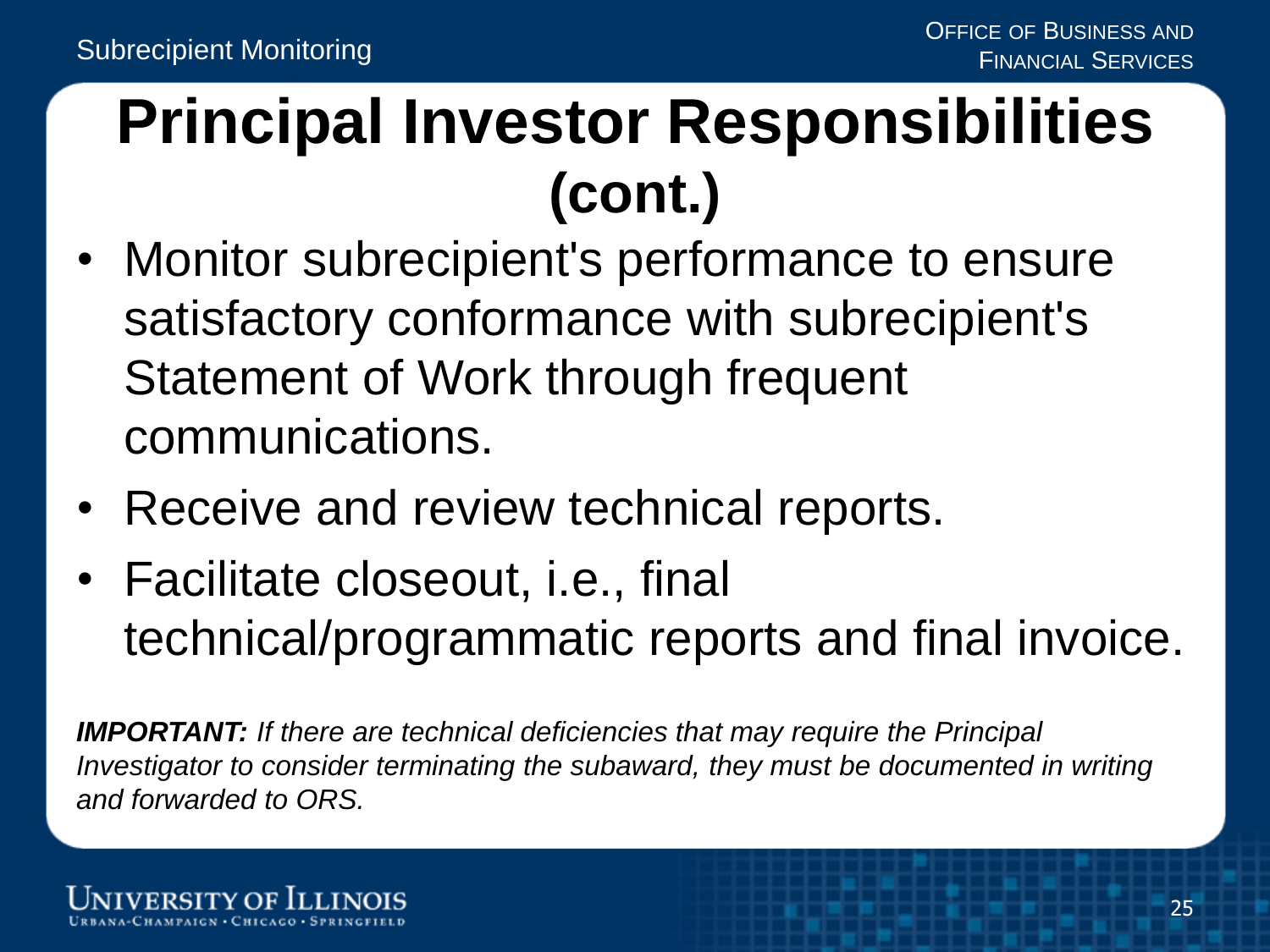Role & Responsibilities

## **BUSINESS MANAGERS**

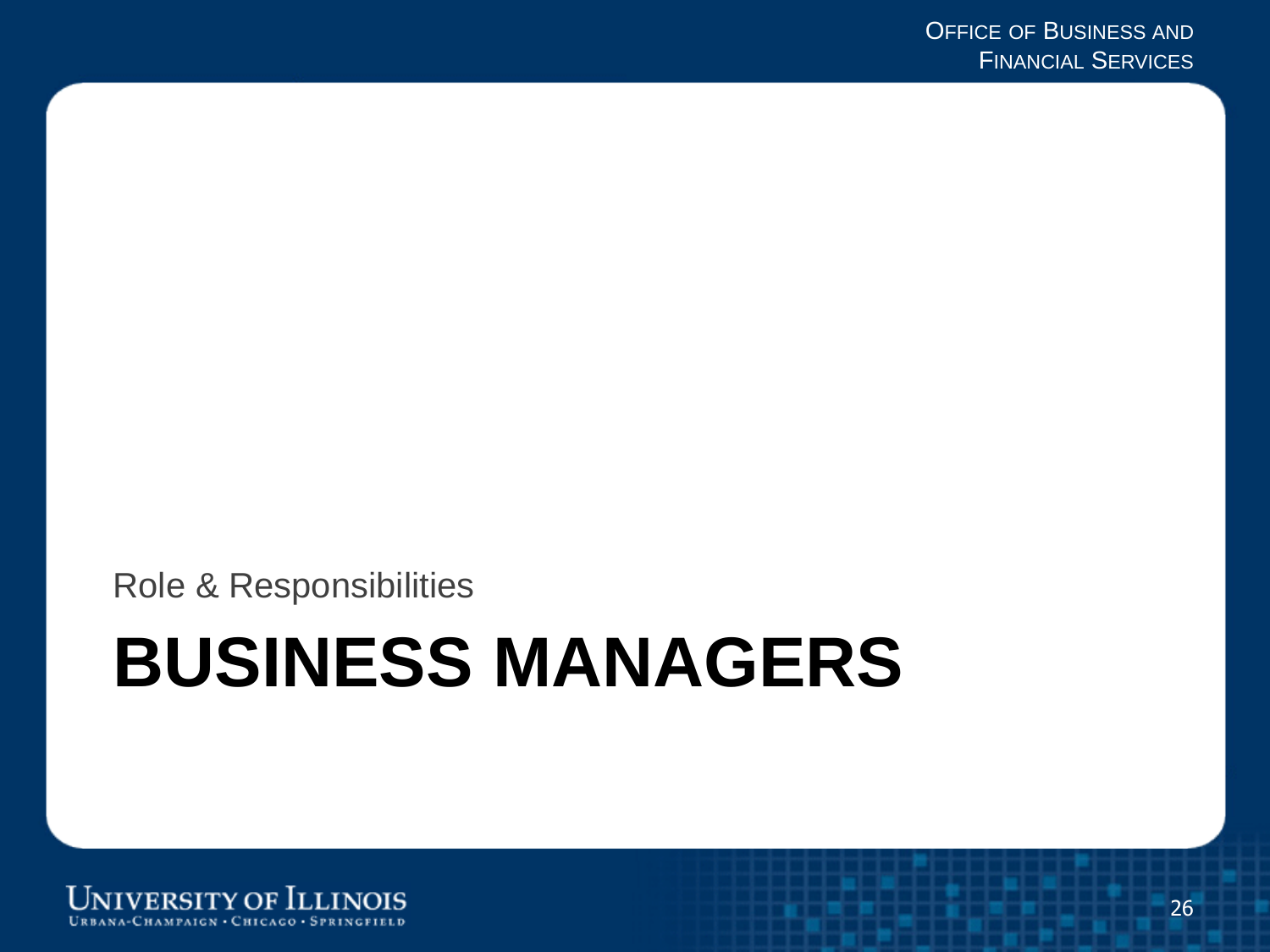## **Business Manager Responsibilities**

- Provide assistance to Principal Investigators with their monitoring responsibilities.
- Maintain documentation of monitoring efforts (copies of e-mail messages, phone logs, etc.)
- Ensure all required subrecipient financial and closeout documents are current.
- Monitor effort and cost share commitments (if required).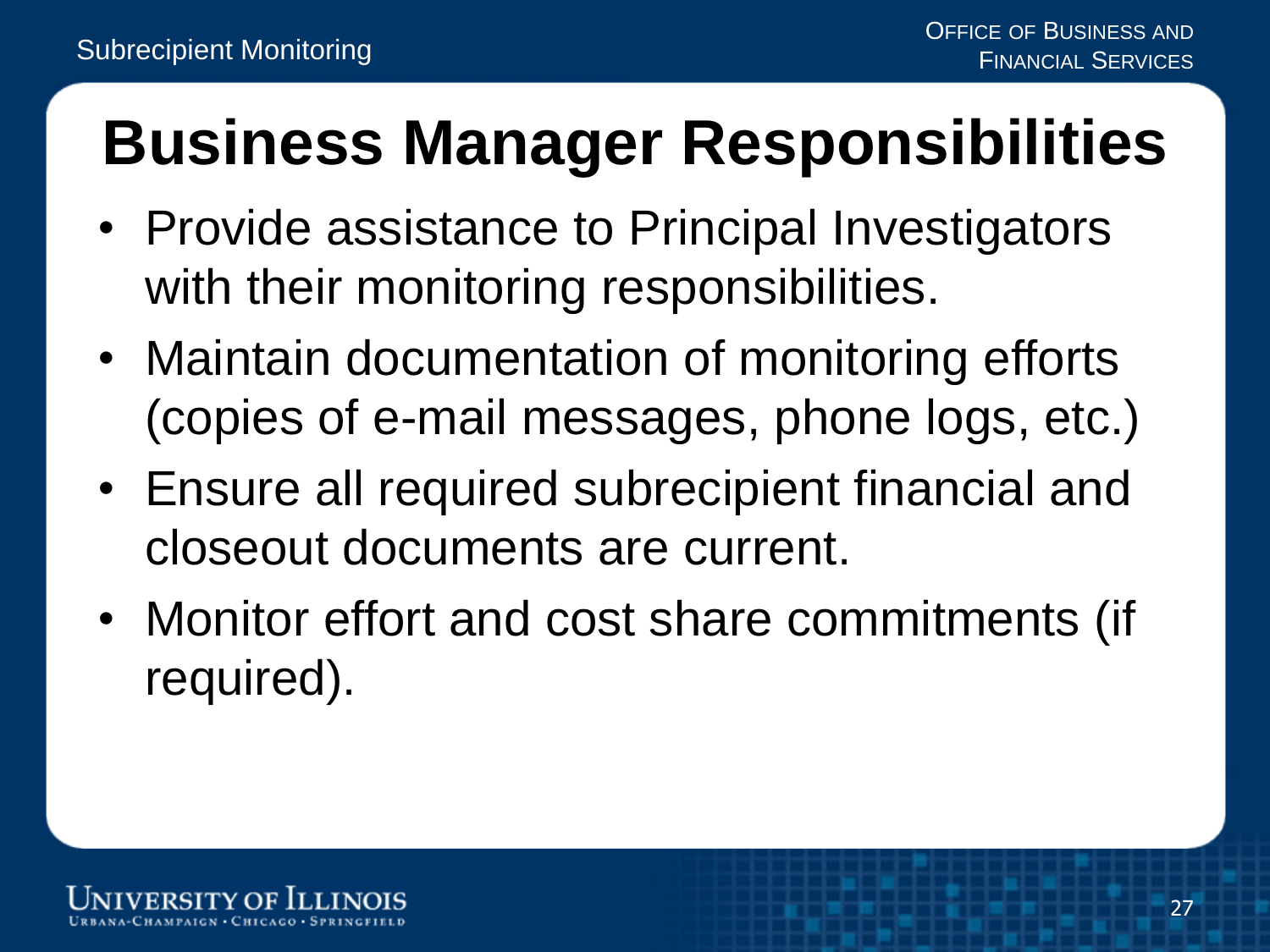#### **Business Manager Responsibilities (cont.)**

- Monitor subrecipient's invoices to ensure that costs are appropriate, certified by an authorized official, and paid on a timely basis.
- Review invoices to ensure they are:
	- within the parameters of the award budget.
	- used for authorized purposes.**\***
- Investigate questionable expenditures if necessary.

*\*The following "Assuring Funds…" slides will detail steps to assure that funds are used for authorized purposes.*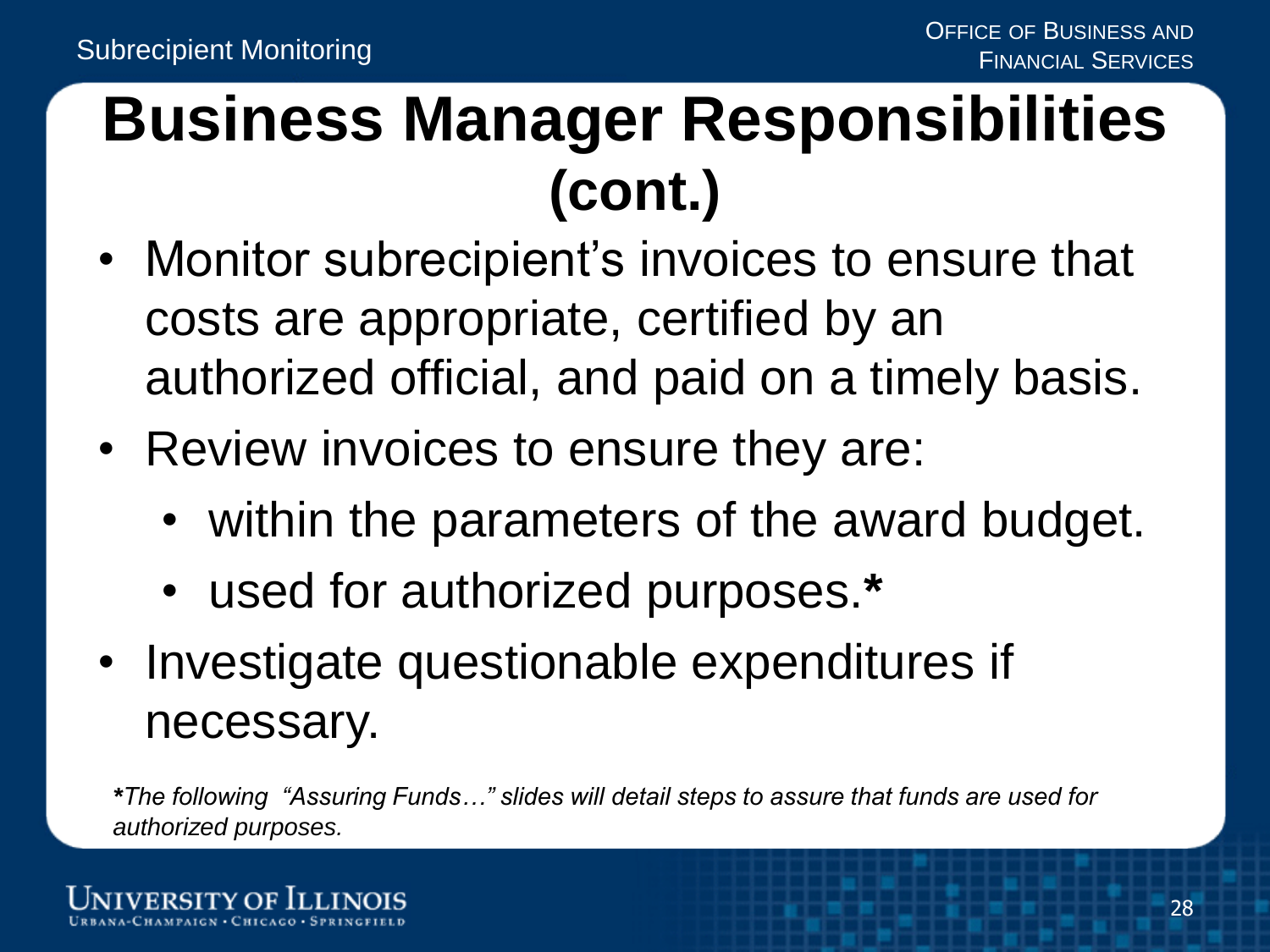### Poll Time



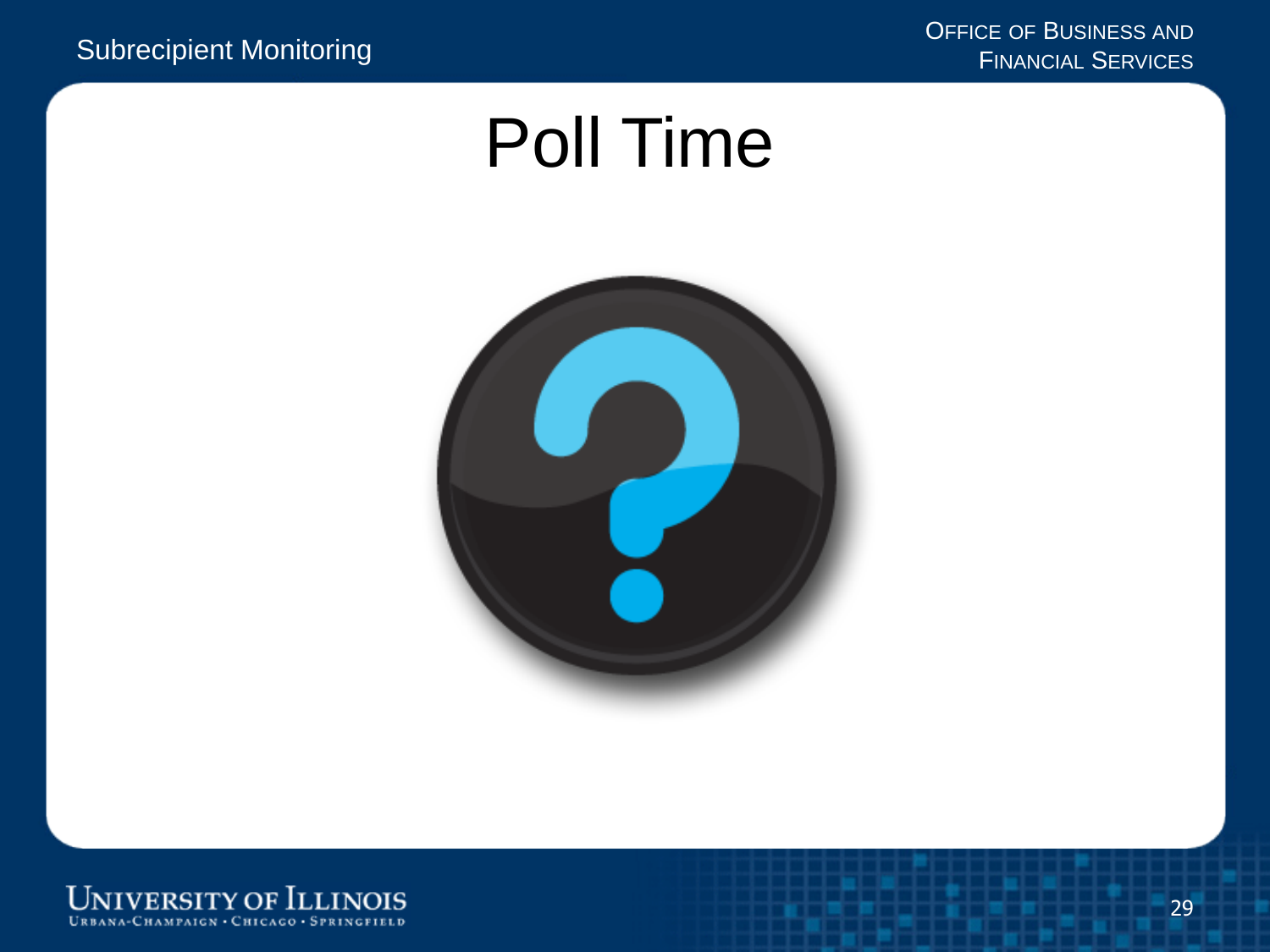#### **Assuring Funds are Used for Authorized Purposes**



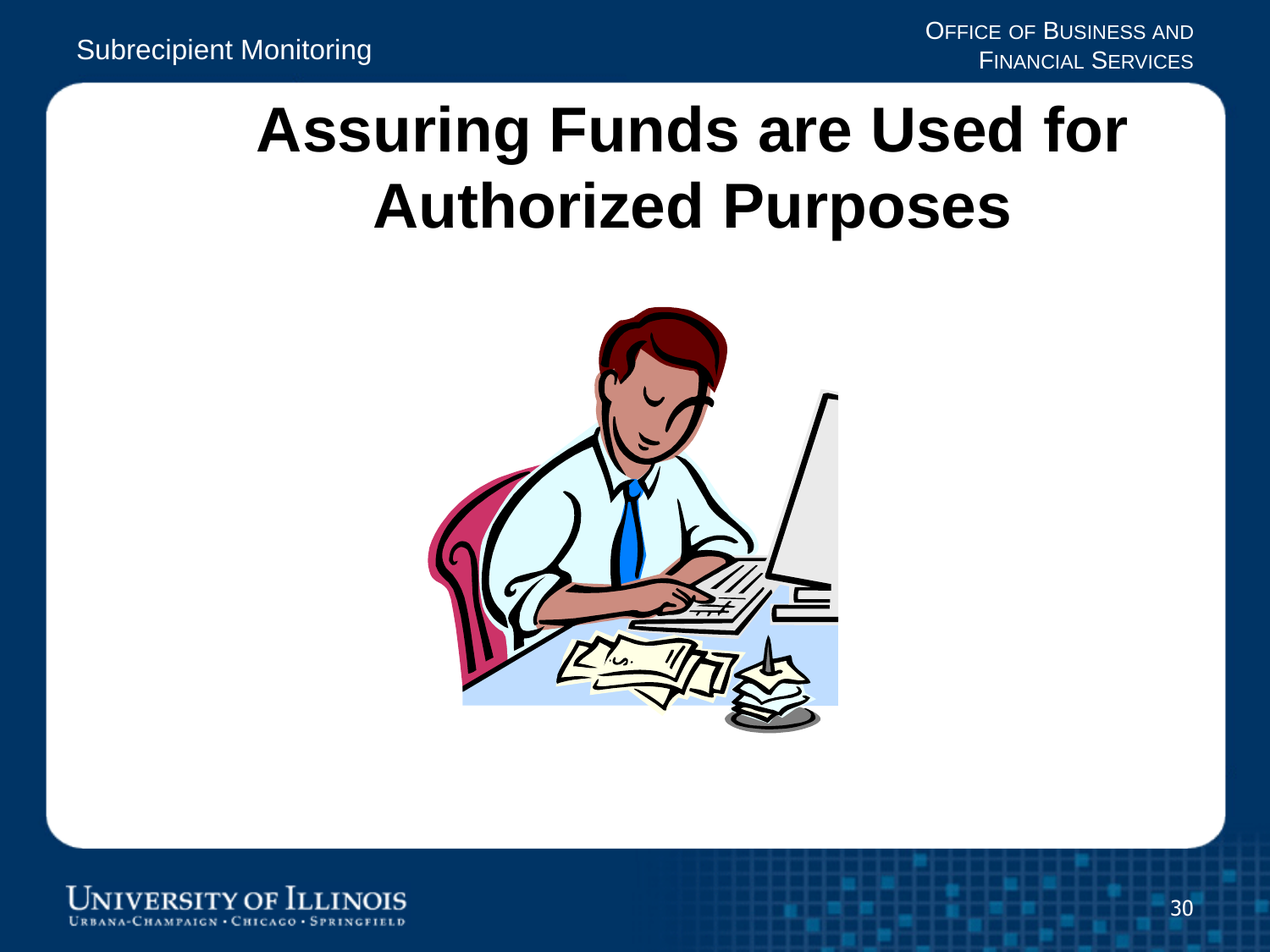#### **Assuring Funds are Used for Authorized Purposes**

#### **Review invoices:**

- Ensure all invoices from subrecipients are consistent with the established scope of work.
- The invoice must appear reasonable based upon the technical progress of the project.
- Expenses are within the budget parameters of the subaward/prime agreement and within the budget period.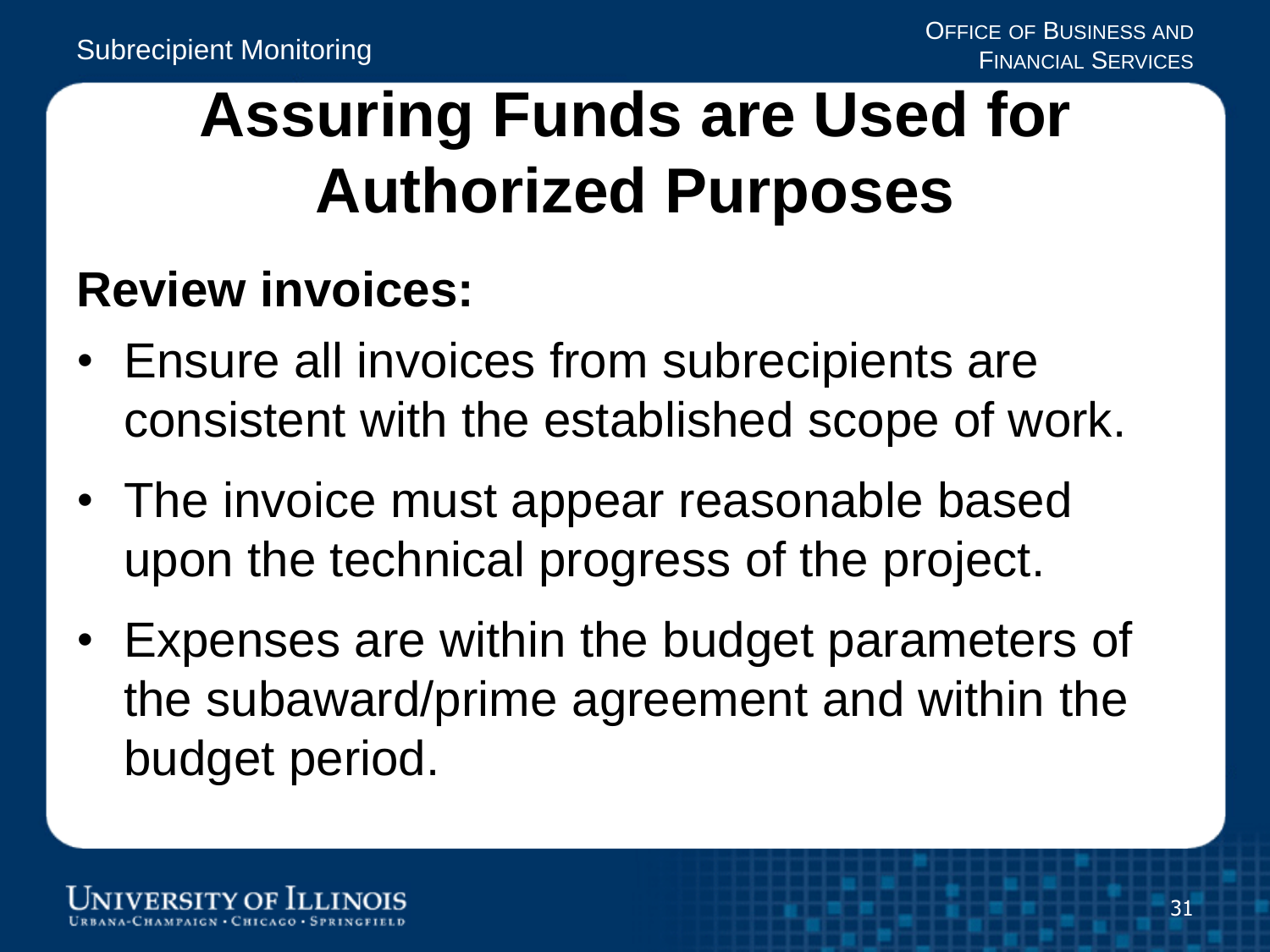#### **Assuring Funds are Used for Authorized Purposes**

#### **Review invoices (cont.):**

- The invoice must not overlap or duplicate a previously submitted invoice.
- Ensure that all invoices contain an institutional official signature certifying that charges are true and accurate and for appropriate purposes.

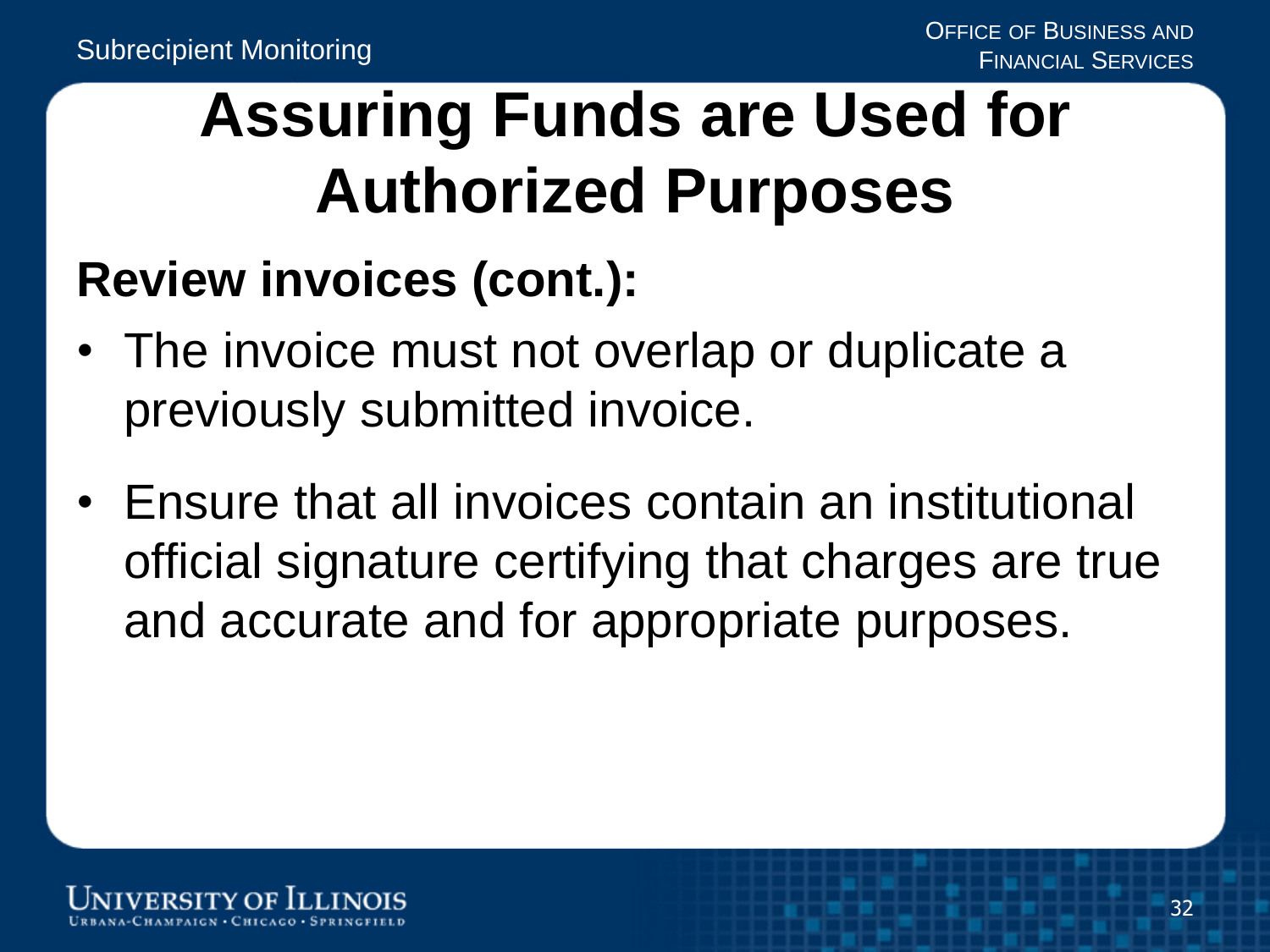#### **Assuring Funds are Used for Authorized Purposes (cont.) Clarification of invoiced charges:**

Any charges which appear to be unallowable, unusual or excessive must be investigated and resolved by the Principal Investigator or Business Manager **prior to releasing payment**.

- First, request clarification or further justification from the subrecipient contact person named on the invoice.
- If insufficient to render a prudent judgment on the allowability of the cost, request supporting documentation from the subrecipient.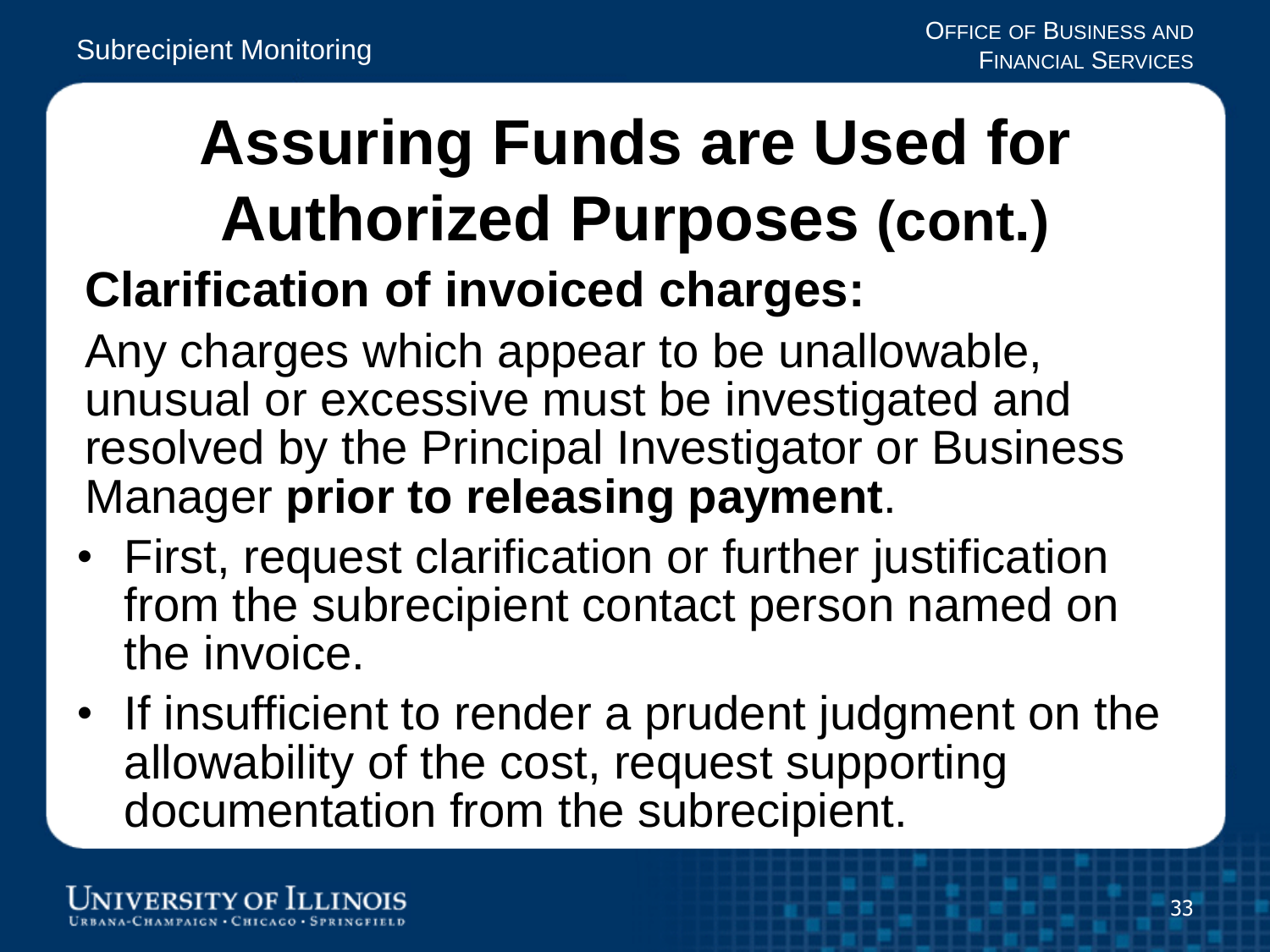#### **Assuring Funds are Used for Authorized Purposes (cont.) Final invoice check:**

- Does the Principal Investigator have a copy of the subrecipient's final technical/programmatic report? If so, retain a copy in the file for audit purposes.
- Has the subrecipient submitted all their closeout documents required in the subcontract agreement?
- Is the final invoice marked "FINAL"? If not, the final invoice must be obtained by the required due date.

*IMPORTANT: The subrecipient's invoice must include a statement certifying the accuracy of costs being billed and must be certified by an authorized official.*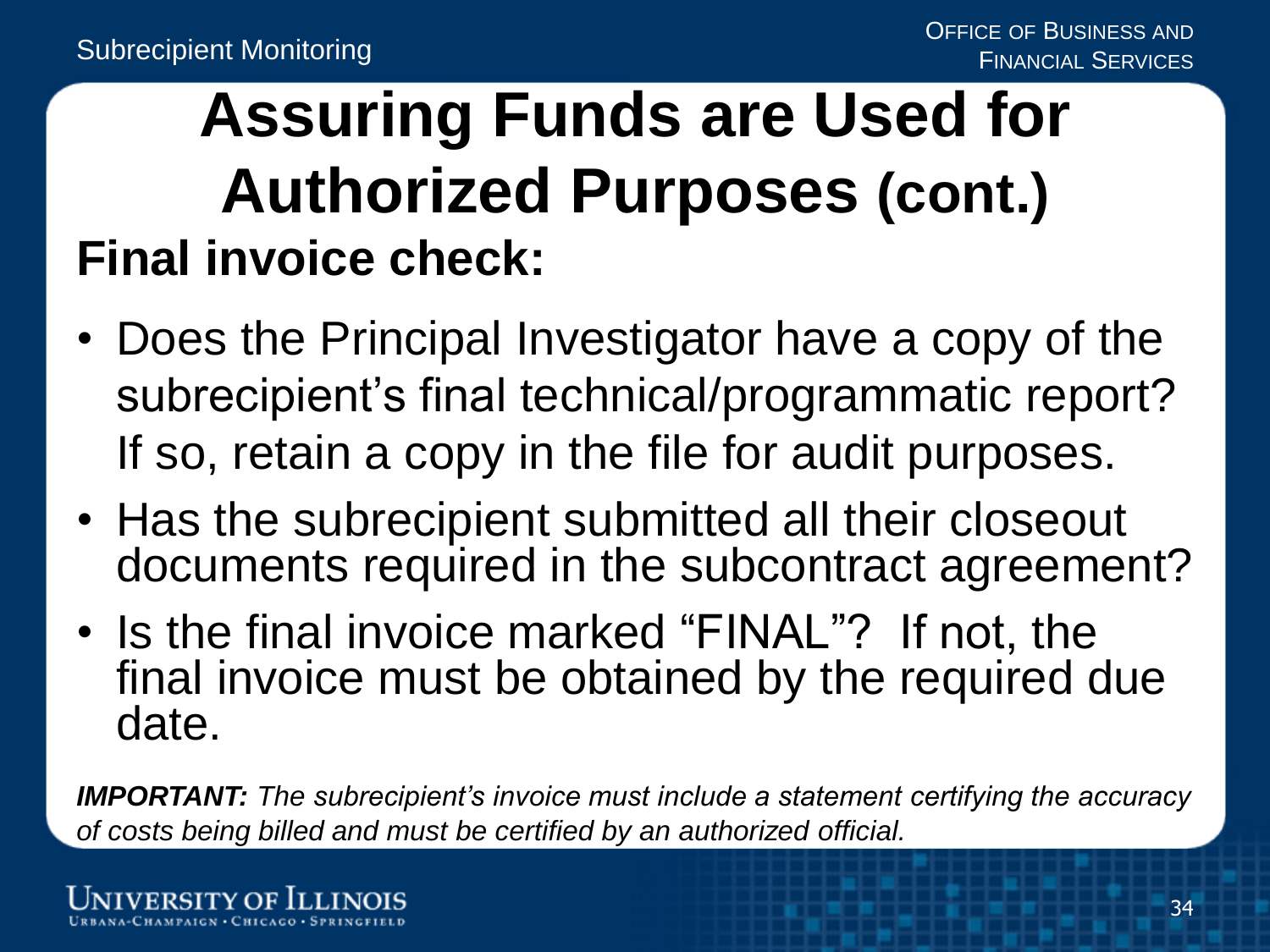#### **Concerns About a Subrecipient?**

The Principal Investigator or department staff should promptly contact ORS with any concerns about a subrecipient including:

- Suspicion of subrecipient non performance, (e.g., late progress reports).
- Fraud or non-compliance with Federal regulations and laws.
- Any indication that the subrecipient is not fulfilling the obligations under the subaward.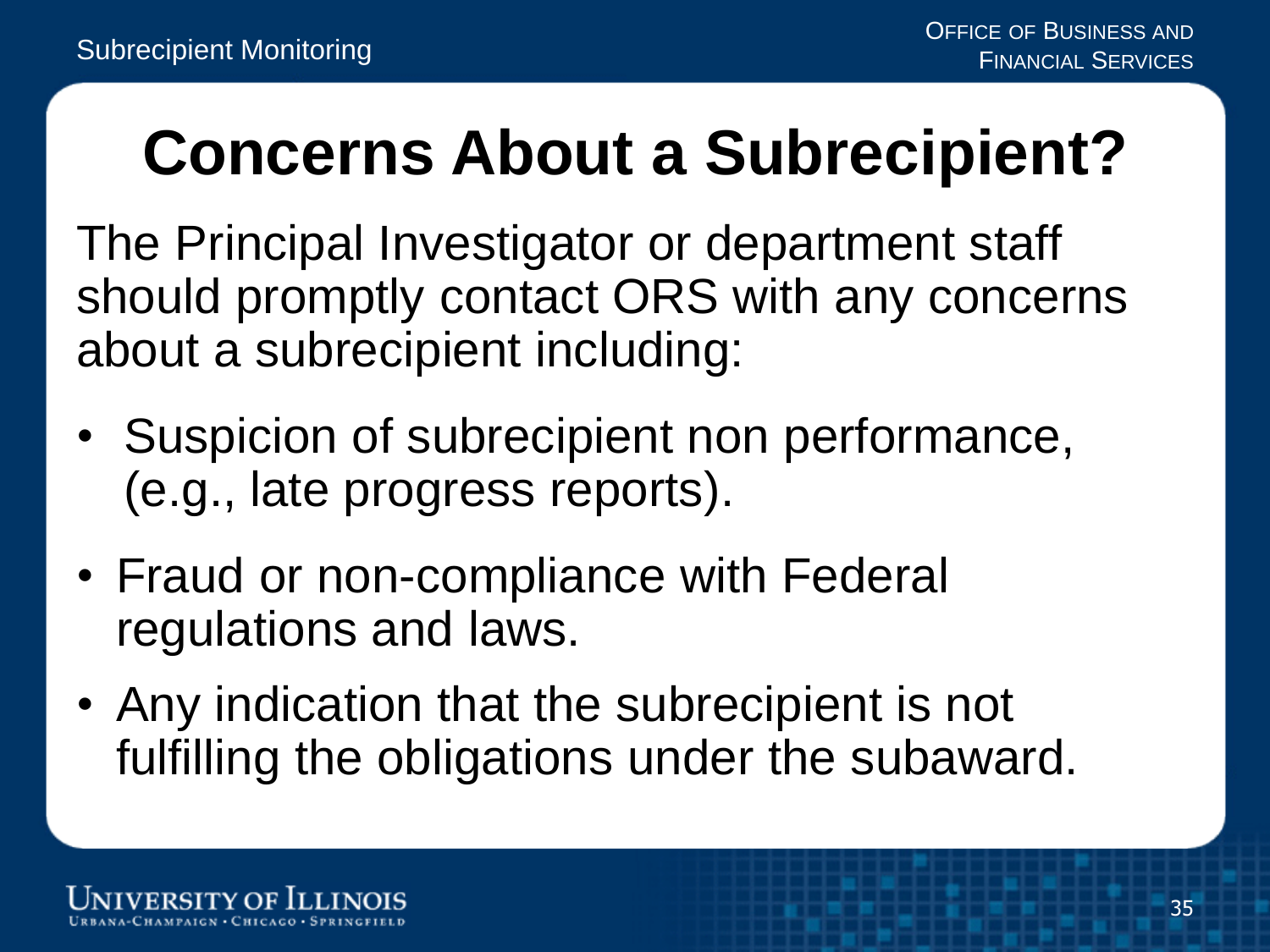### Poll Time



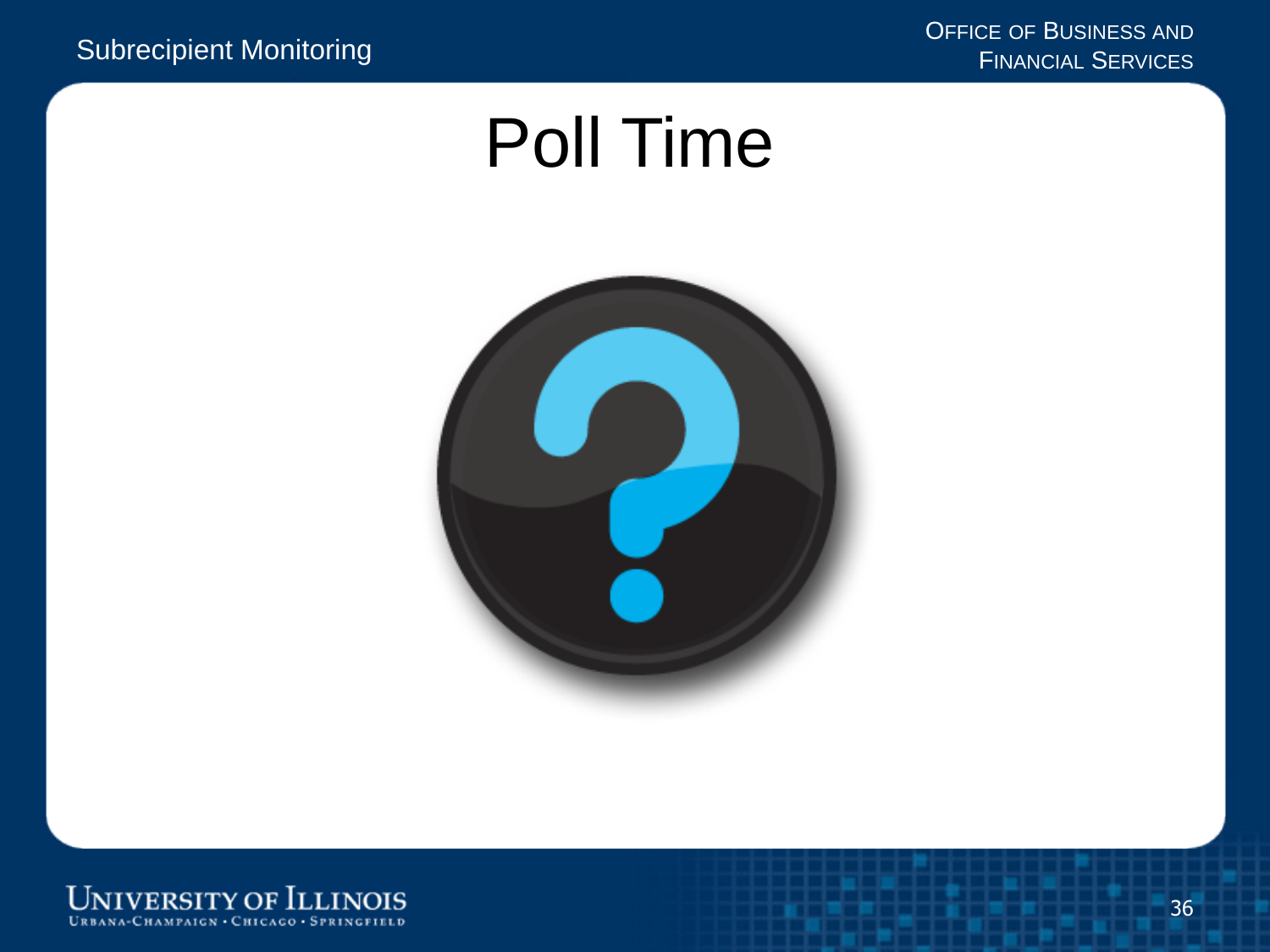

New Tools –

## **SUBRECIPIENT MONITORING CHECKLISTS**

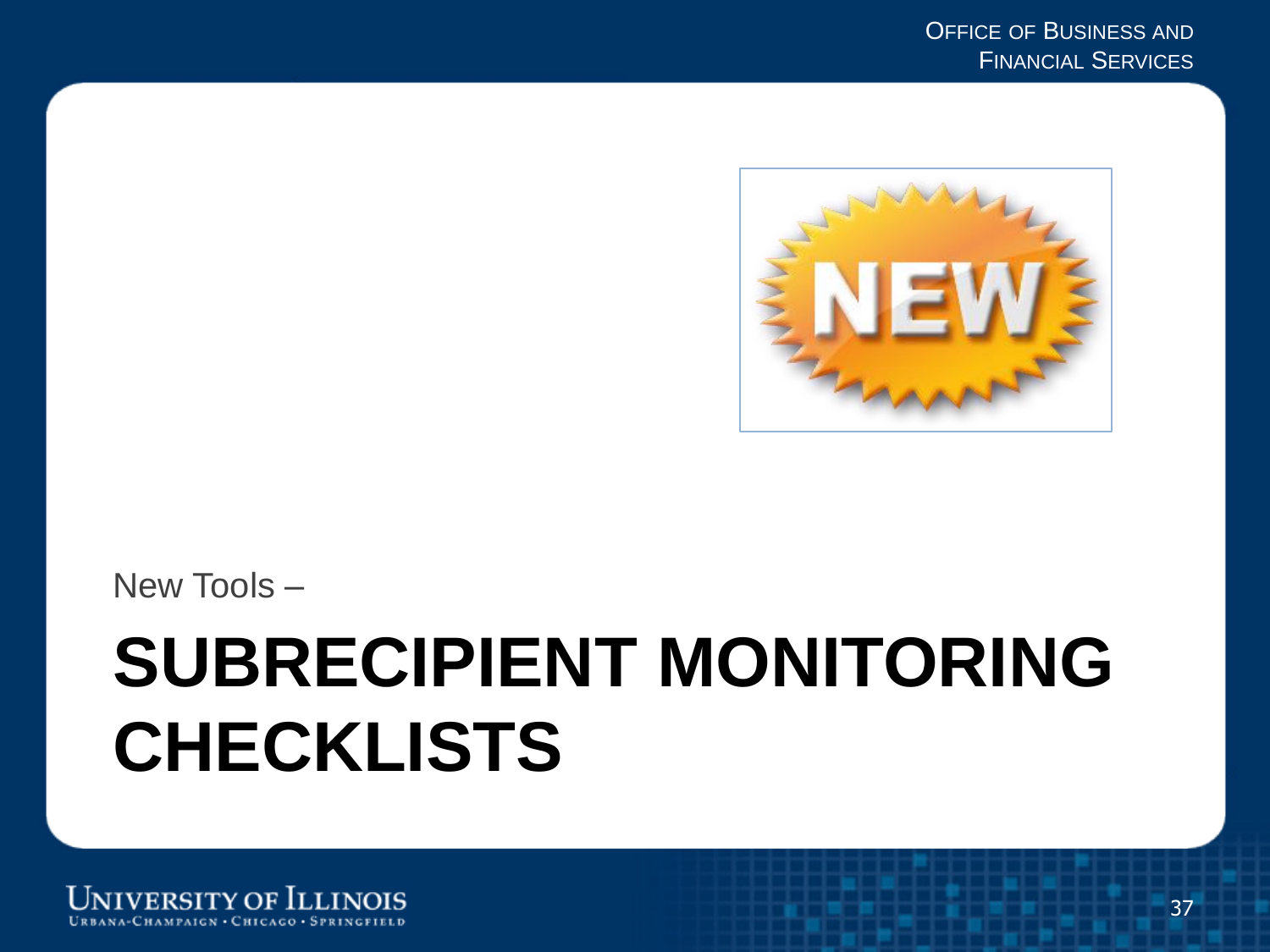### **Use of Invoice Check List**

- Tool or information job aid created to assist departments with assuring funds are used appropriately.
- Outlines the minimum actions that should be carried out by departments before an invoice is approved for payment.
- Helps to ensure consistency, completeness, and compliance.
- Ensures that you are reviewing the correct items.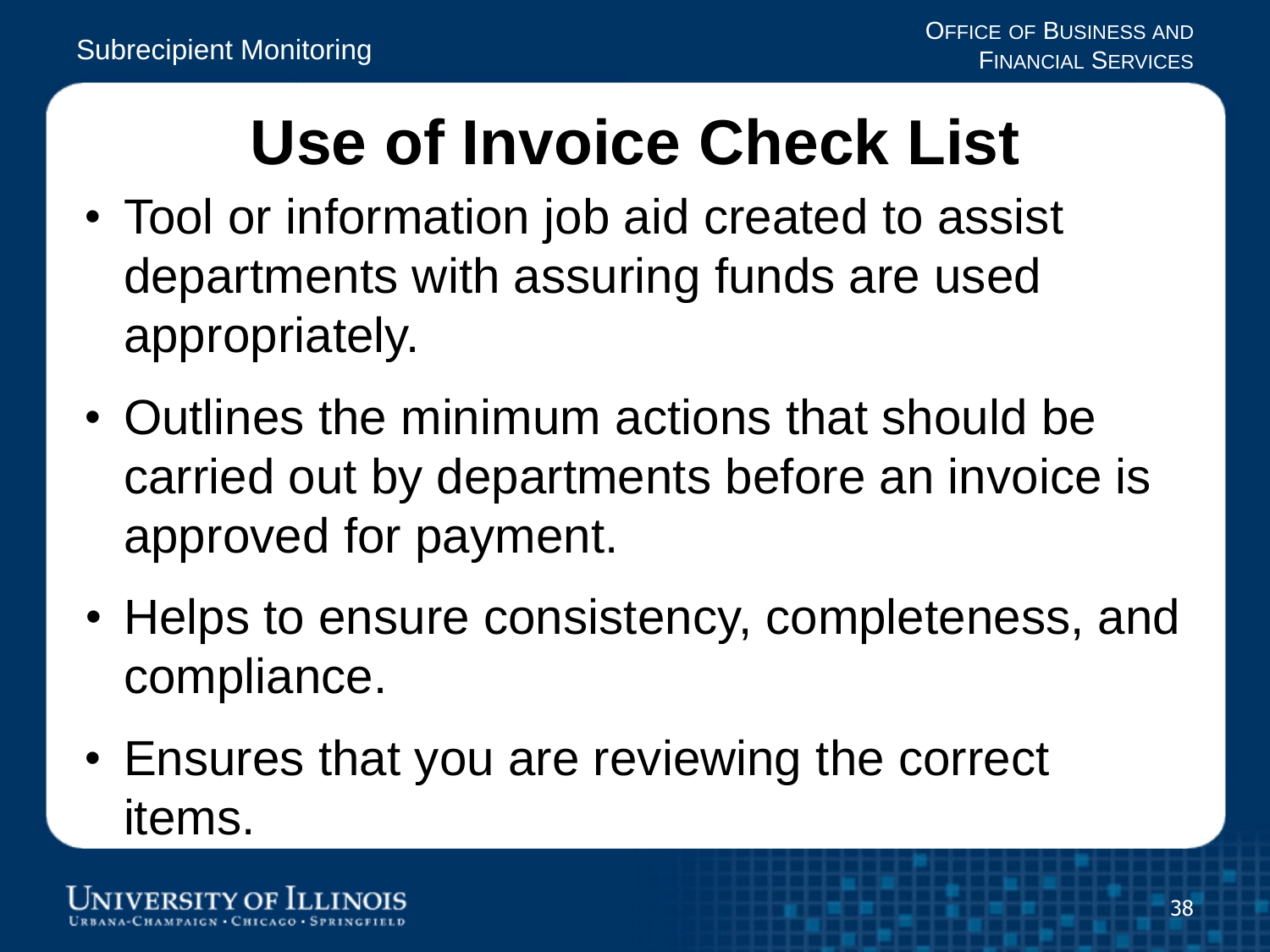#### **Invoice Check List**

University of Illinois-Chicago

**Subrecipient Monitoring-Invoice Checklist** 

|                                                                                                                                                                  |                                     | <b>Subrecipient Name</b><br><b>Subrecipient Number</b>                                                                                                                                                                                                                                          |  |  |  |
|------------------------------------------------------------------------------------------------------------------------------------------------------------------|-------------------------------------|-------------------------------------------------------------------------------------------------------------------------------------------------------------------------------------------------------------------------------------------------------------------------------------------------|--|--|--|
| PI Name                                                                                                                                                          |                                     | <b>Business Manager</b>                                                                                                                                                                                                                                                                         |  |  |  |
| <b>Invoice Date</b><br><b>Date Invoice Processed</b>                                                                                                             |                                     |                                                                                                                                                                                                                                                                                                 |  |  |  |
| <b>Invoice Number</b><br>Yes□<br>No⊡<br>Final                                                                                                                    |                                     |                                                                                                                                                                                                                                                                                                 |  |  |  |
| <b>YES</b>                                                                                                                                                       | <b>NO</b>                           |                                                                                                                                                                                                                                                                                                 |  |  |  |
| □                                                                                                                                                                | □                                   | Is the invoice submitted in accordance with the subaward terms and conditions?                                                                                                                                                                                                                  |  |  |  |
| □                                                                                                                                                                | □                                   | Is the invoice period clearly stated?<br>2.                                                                                                                                                                                                                                                     |  |  |  |
| □                                                                                                                                                                | □                                   | Are the expenses incurred within the period of performance?<br>з.                                                                                                                                                                                                                               |  |  |  |
| □                                                                                                                                                                | □                                   | 4. Does the invoice only contain expenses that are allowable under OMB Circular A-21/ agency<br>guidelines/subaward terms?                                                                                                                                                                      |  |  |  |
| □                                                                                                                                                                | □                                   | Are the invoice expenses in agreement with the line item budget, per executed agreement?<br>5.                                                                                                                                                                                                  |  |  |  |
| ◻                                                                                                                                                                | о                                   | 6. Are the cumulative expenses within the overall approved budget amount? (Ensure that<br>subrecipients are not invoicing for amounts over the approved budget)                                                                                                                                 |  |  |  |
| о                                                                                                                                                                | □                                   | 7. Are invoice number, period, and expenses checked for duplicates, gaps, or other<br>improprieties?                                                                                                                                                                                            |  |  |  |
| □                                                                                                                                                                | о                                   | Is the F&A calculated correctly, based on the agreed upon rate?<br>8.<br>(Ensure the calculated F&A included expenses that are subject to F&A)                                                                                                                                                  |  |  |  |
| □                                                                                                                                                                | о                                   | 9. Is the invoice total correct-i.e., do totals foot across and down? And do the invoice<br>cumulative-to-date figures reconcile with the Department's internal tracking systems figures?                                                                                                       |  |  |  |
| □                                                                                                                                                                | □                                   | 10. Does the invoice contain a signed certification* as to the appropriateness of the charges.<br>* Example: I certify that this request represents actual, allowable cost incurred during the invoice period and these<br>costs are appropriate and in accordance with the executed agreement. |  |  |  |
| □                                                                                                                                                                | п                                   | 11. Is the required cost share reported on the invoice and proper documentation attached?                                                                                                                                                                                                       |  |  |  |
|                                                                                                                                                                  |                                     | In signing below, I approve payment of this invoice and attest that the charges appear reasonable, and<br>progress to date for this project is satisfactory and in keeping with the statement of work.                                                                                          |  |  |  |
|                                                                                                                                                                  | <b>Authorized Signature</b><br>Date |                                                                                                                                                                                                                                                                                                 |  |  |  |
| Note: Most invoices do not include a large amount of detail. Ask for back-up documentation on specific<br>budget line items if something does not annear correct |                                     |                                                                                                                                                                                                                                                                                                 |  |  |  |

IF THE ANSWER TO ANY OF THE QUESTIONS IS "NO", DO NOT APPROVE UNTIL ALL ITEMS ARE RESOLVED.

University of Illinois-Chicago **Subrecipient Monitoring-Invoice Checklist** 

#### **For Final Invoice Only**

If this is the final invoice, please initial to confirm the technical progress at completion was satisfactory, and the final invoice has been received and processed for payment.

|                                  | Initial | Date |
|----------------------------------|---------|------|
| Technical/Programmatic<br>Report |         |      |
| <b>Final Invoice</b>             |         |      |

Please maintain this checklist with your records. Attach a copy to your invoice voucher and submit for payment.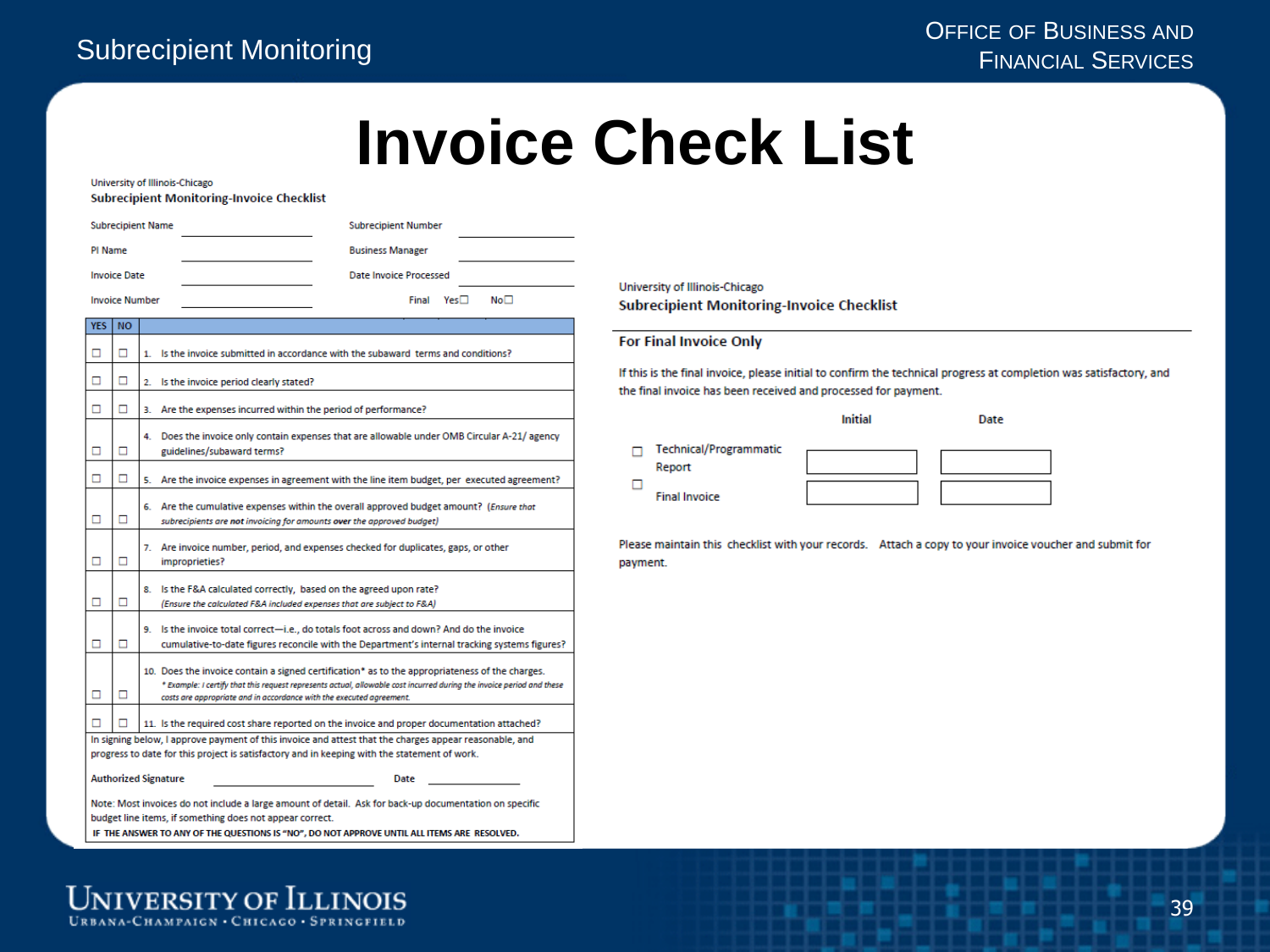#### **Invoice Check List (cont.)**

#### **Header**

| University of Illinois-Chicago<br><b>Subrecipient Monitoring-Invoice Checklist</b> |  |                               |                 |  |  |
|------------------------------------------------------------------------------------|--|-------------------------------|-----------------|--|--|
| <b>Subrecipient Name</b>                                                           |  | <b>Subrecipient Number</b>    |                 |  |  |
| PI Name                                                                            |  | <b>Business Manager</b>       |                 |  |  |
| <b>Invoice Date</b>                                                                |  | <b>Date Invoice Processed</b> |                 |  |  |
| <b>Invoice Number</b>                                                              |  | Yes□<br>Final                 | No <sub>1</sub> |  |  |

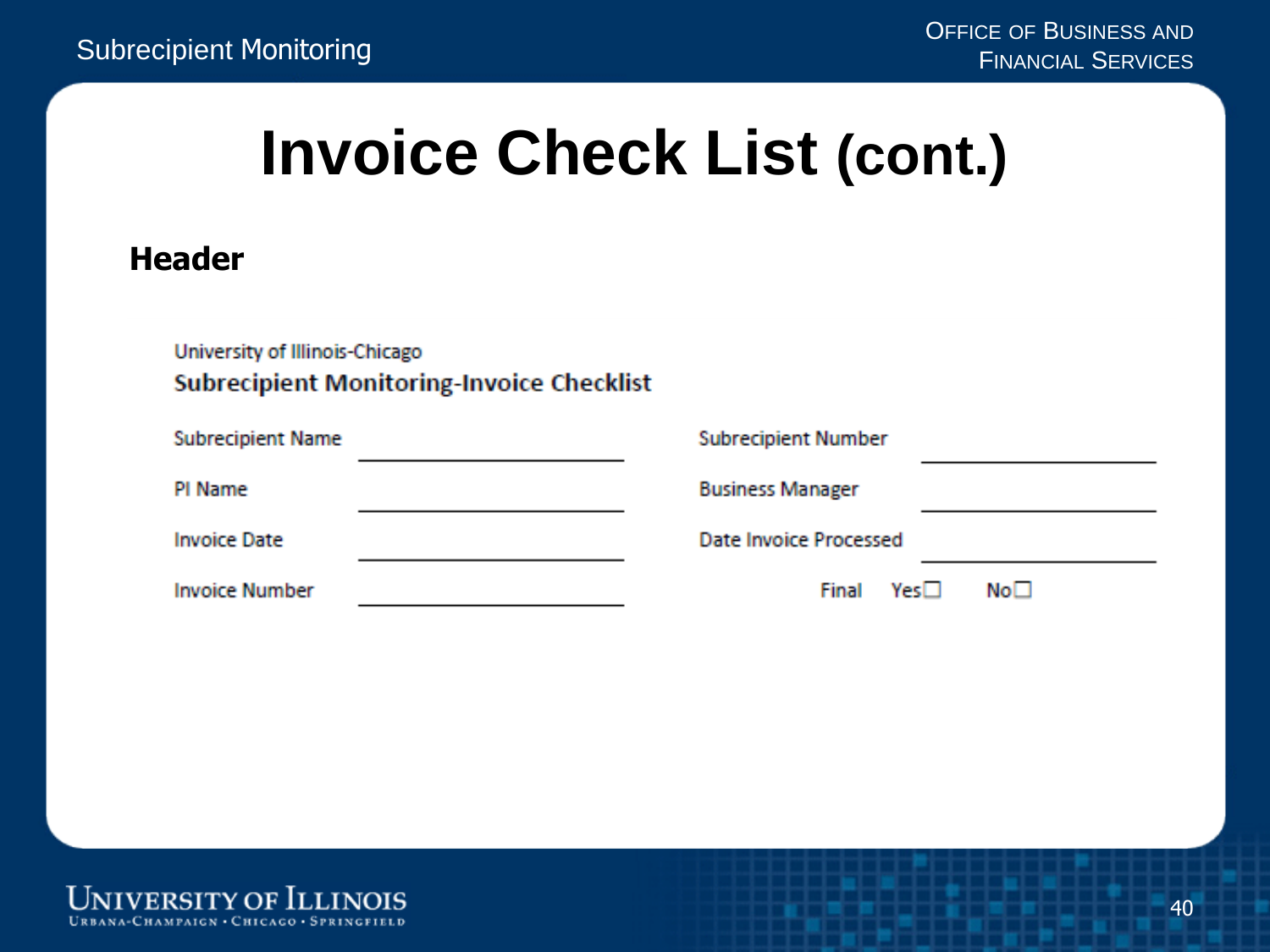VEC NO

#### **Invoice Check List (cont.)**

#### **Questions to Ask**

| ◻ | □ | 1. Is the invoice submitted in accordance with the subaward terms and conditions?                                                                                                                                                                                                               |
|---|---|-------------------------------------------------------------------------------------------------------------------------------------------------------------------------------------------------------------------------------------------------------------------------------------------------|
| ◻ | ◻ | 2. Is the invoice period clearly stated?                                                                                                                                                                                                                                                        |
| □ | ◻ | 3. Are the expenses incurred within the period of performance?                                                                                                                                                                                                                                  |
| ◻ | □ | 4. Does the invoice only contain expenses that are allowable under OMB Circular A-21/ agency<br>guidelines/subaward terms?                                                                                                                                                                      |
| ◻ | ◻ | 5. Are the invoice expenses in agreement with the line item budget, per executed agreement?                                                                                                                                                                                                     |
|   | п | 6. Are the cumulative expenses within the overall approved budget amount? (Ensure that<br>subrecipients are not invoicing for amounts over the approved budget)                                                                                                                                 |
|   | ◻ | 7. Are invoice number, period, and expenses checked for duplicates, gaps, or other<br>improprieties?                                                                                                                                                                                            |
|   | □ | Is the F&A calculated correctly, based on the agreed upon rate?<br>8.<br>(Ensure the calculated F&A included expenses that are subject to F&A)                                                                                                                                                  |
| □ | □ | 9. Is the invoice total correct-i.e., do totals foot across and down? And do the invoice<br>cumulative-to-date figures reconcile with the Department's internal tracking systems figures?                                                                                                       |
|   | ◻ | 10. Does the invoice contain a signed certification* as to the appropriateness of the charges.<br>* Example: I certify that this request represents actual, allowable cost incurred during the invoice period and these<br>costs are appropriate and in accordance with the executed agreement. |
|   | □ | 11. Is the required cost share reported on the invoice and proper documentation attached?                                                                                                                                                                                                       |

**UNIVERSITY OF ILLINOIS** URBANA-CHAMPAIGN · CHICAGO · SPRINGFIELD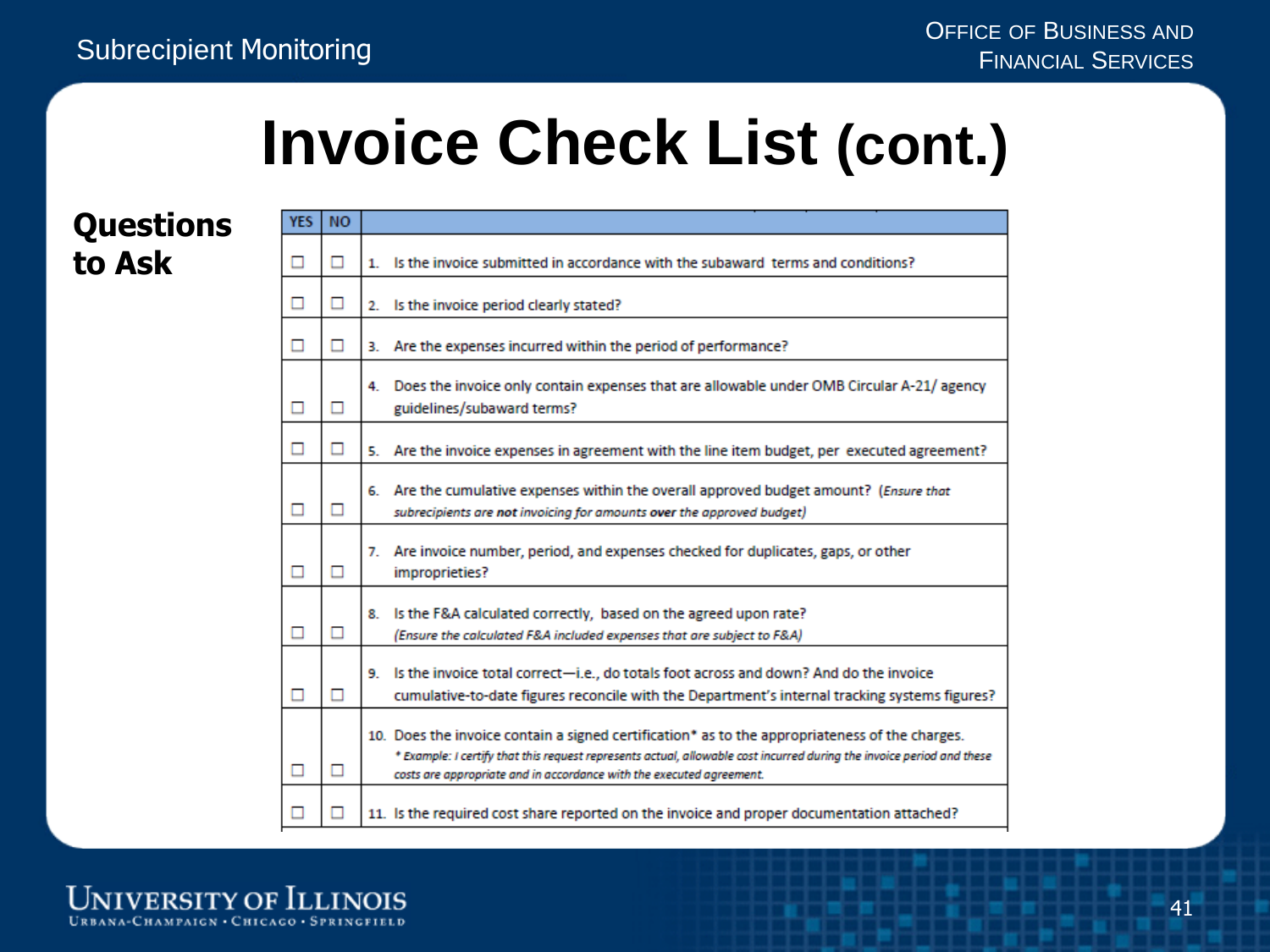#### **Invoice Check List (cont.)**

#### **Cost certification and authorized signature**

In signing below, I approve payment of this invoice and attest that the charges appear reasonable, and progress to date for this project is satisfactory and in keeping with the statement of work.

Date

Note: Most invoices do not include a large amount of detail. Ask for back-up documentation on specific budget line items, if something does not appear correct.

IF THE ANSWER TO ANY OF THE QUESTIONS IS "NO". DO NOT APPROVE UNTIL ALL ITEMS ARE RESOLVED.

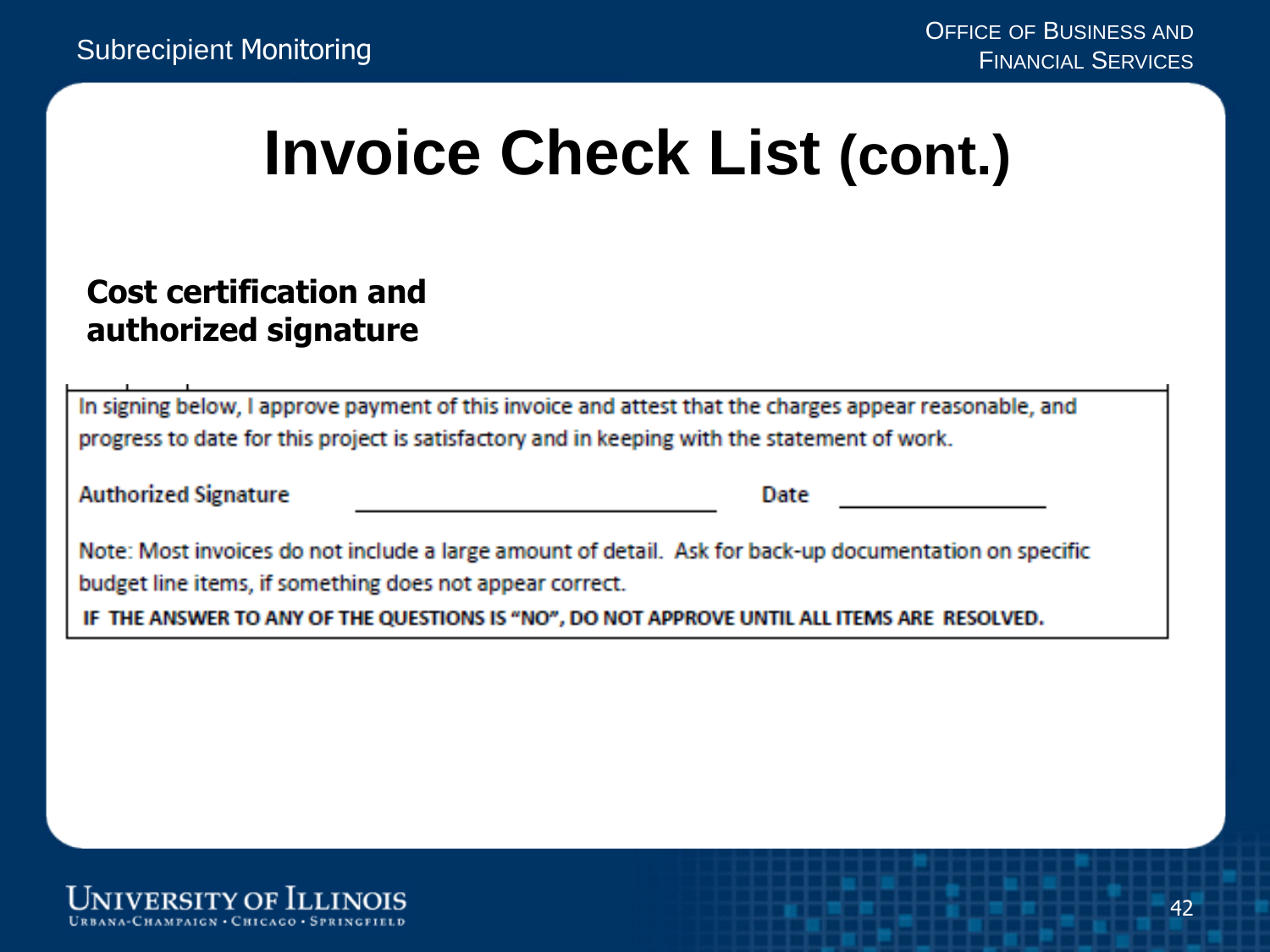#### **Final Invoice Only**

#### **For Final Invoice Only**

If this is the final invoice, please initial to confirm the technical progress at completion was satisfactory, and the final invoice has been received and processed for payment.

|                                  | <b>Initial</b> | Date |
|----------------------------------|----------------|------|
| Technical/Programmatic<br>Report |                |      |
| <b>Final Invoice</b>             |                |      |

Please maintain this checklist with your records. Attach a copy to your invoice voucher and submit for payment.

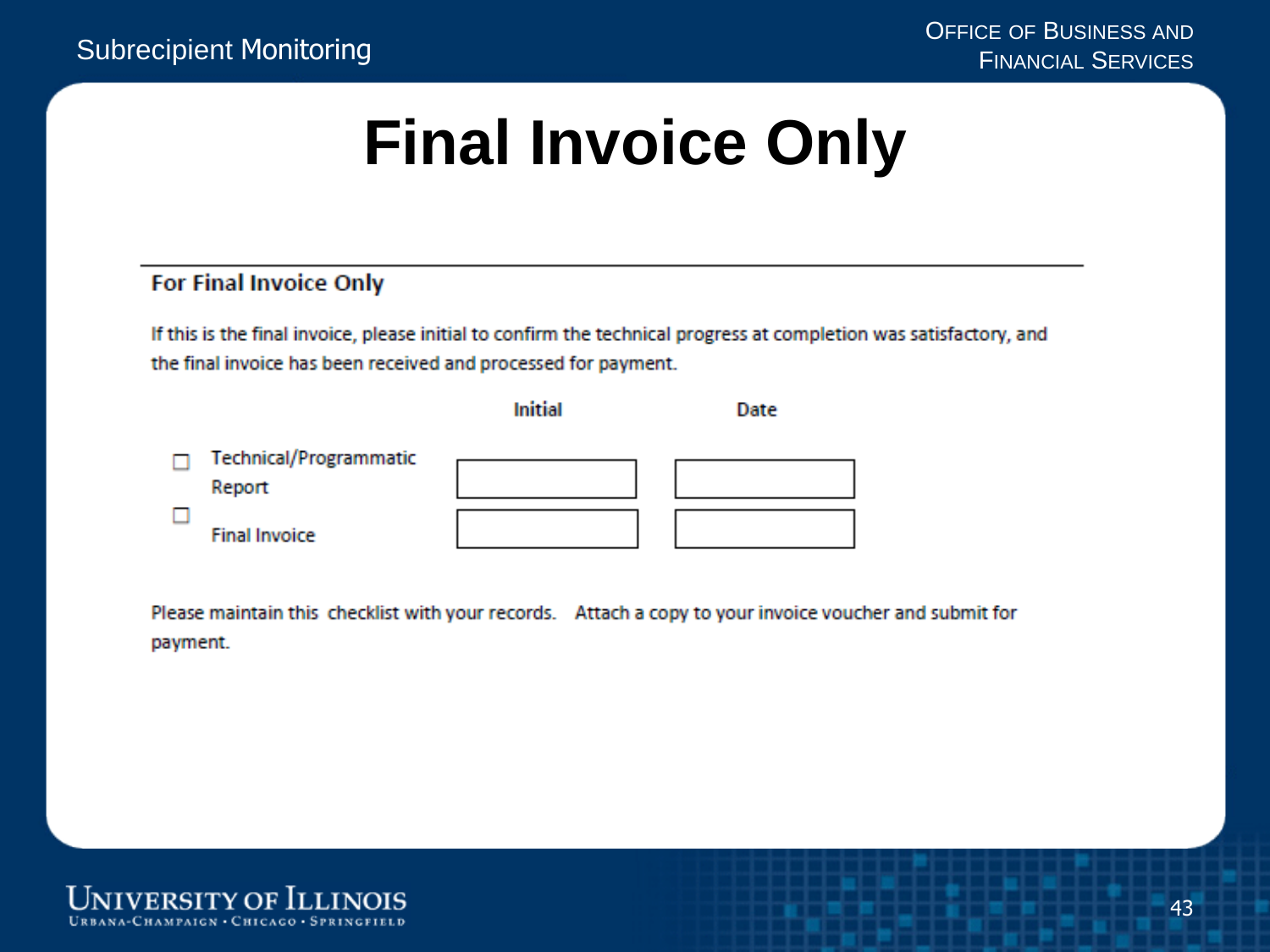#### **Tips for Reviewing Subrecipient Invoices**



- Verify costs are incurred within the period of performance.
- Ensure expenses are aligned with technical progress.
- Verify cost sharing is appropriately reflected if required.



- **Do not approve** invoices for payment if technical or financial reports are delinquent.
- **Do not approve** invoices that are insufficiently detailed.
- **Do not approve** if you do not feel confident the costs are **allowable, allocable, and reasonable***.*

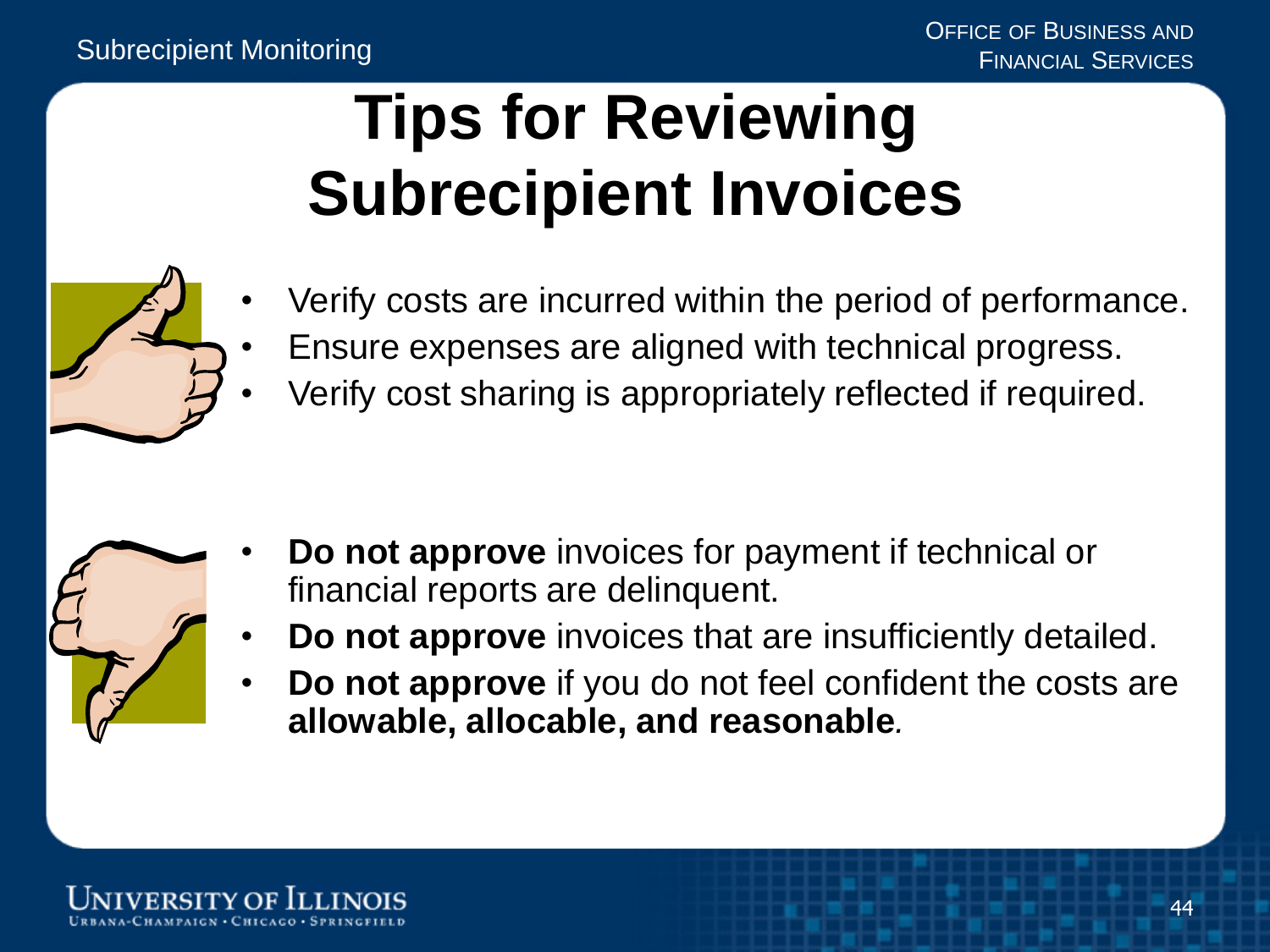#### **Subrecipient Monitoring Check List**

**Subaward General Information** 

| Principal Investigator |                             | John H. Henry                 |                      |                             |
|------------------------|-----------------------------|-------------------------------|----------------------|-----------------------------|
|                        | Subrecipient                | Pratt Murphy Widgets Emporium |                      |                             |
|                        | <b>Grant Number</b>         | <b>EXXXX</b>                  |                      |                             |
|                        | <b>Encumbrance Number</b>   | <b>EXXXXXXXX</b>              |                      |                             |
|                        | <b>CFDA Number</b>          | 0.0000                        |                      |                             |
|                        | Prime Award                 |                               | NCI 1 P123 45678 910 |                             |
|                        | Subaward amounts by funding | <b>FY</b>                     | Amount               | <b>PAF</b>                  |
|                        | period                      | 12                            | \$20,000             | XXX-XXXX-XX-XX              |
|                        |                             | 11                            | \$20,000             | XXX-XXXX-XX-XX              |
|                        |                             | 13                            | \$0                  | XXX-XXXX-XX-XX              |
|                        |                             | <b>TOTAL</b>                  | \$40,000             |                             |
|                        | <b>Prime Award</b>          | \$4,000,000                   |                      | Percentage pass-through: 1% |
| Notes:                 |                             |                               |                      |                             |
|                        |                             |                               |                      |                             |
|                        |                             |                               |                      |                             |
|                        |                             |                               |                      |                             |
|                        |                             |                               |                      |                             |
|                        |                             |                               |                      |                             |
|                        |                             |                               |                      |                             |
|                        |                             |                               |                      |                             |
|                        |                             |                               |                      |                             |
|                        |                             |                               |                      |                             |
|                        |                             |                               |                      |                             |
|                        |                             |                               |                      |                             |
|                        |                             |                               |                      |                             |
|                        |                             |                               |                      |                             |
|                        |                             |                               |                      |                             |
|                        |                             |                               |                      |                             |
|                        |                             |                               |                      |                             |

Page 1 of 3

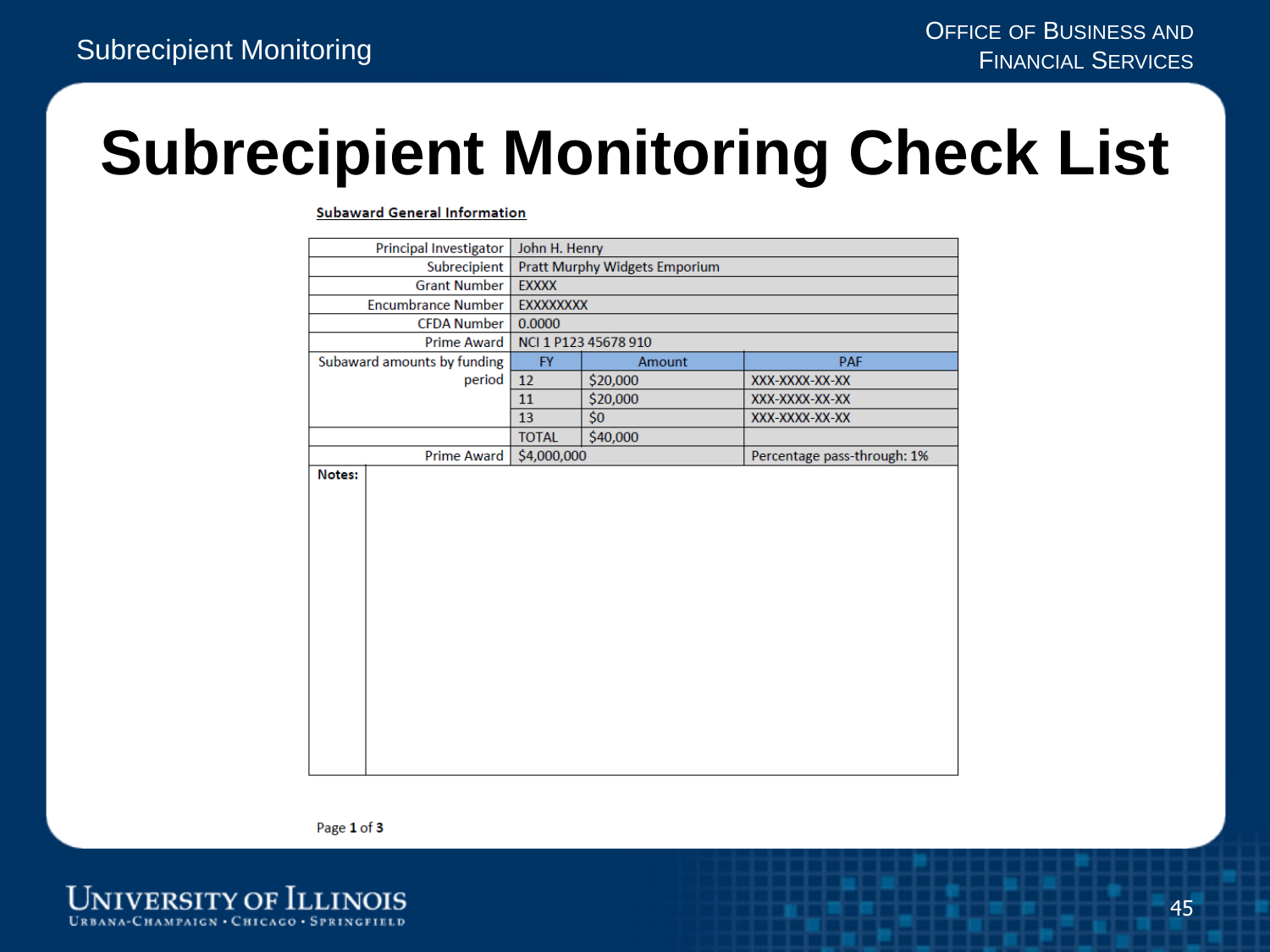#### **Subrecipient Monitoring Check List (cont.)**

Section to be completed by Principal Investigator, or authorized personnel

#### **Statement of Work**

OMB Circular A-110 .51 (f) requires performance reports be completed no less frequently than annually, however, they may be required quarterly.

Document when the performance reports were received from the subrecipient

| <b>Report Period</b>    | <b>Date Filed</b> | <b>Report Period</b> | <b>Date Filed</b> |
|-------------------------|-------------------|----------------------|-------------------|
| $\frac{1}{2^{nd}}$ atr. | $1/26$ /xx        |                      |                   |
|                         | 4/15/xx           |                      |                   |
|                         |                   |                      |                   |
|                         |                   |                      |                   |
|                         |                   |                      |                   |
|                         |                   |                      |                   |
|                         |                   |                      |                   |

#### **Support Required for Reimbursement**

Describe the extent of documentation you require to support subrecipient claims for reimbursement.

Receipts, financial system ledgers, etc.

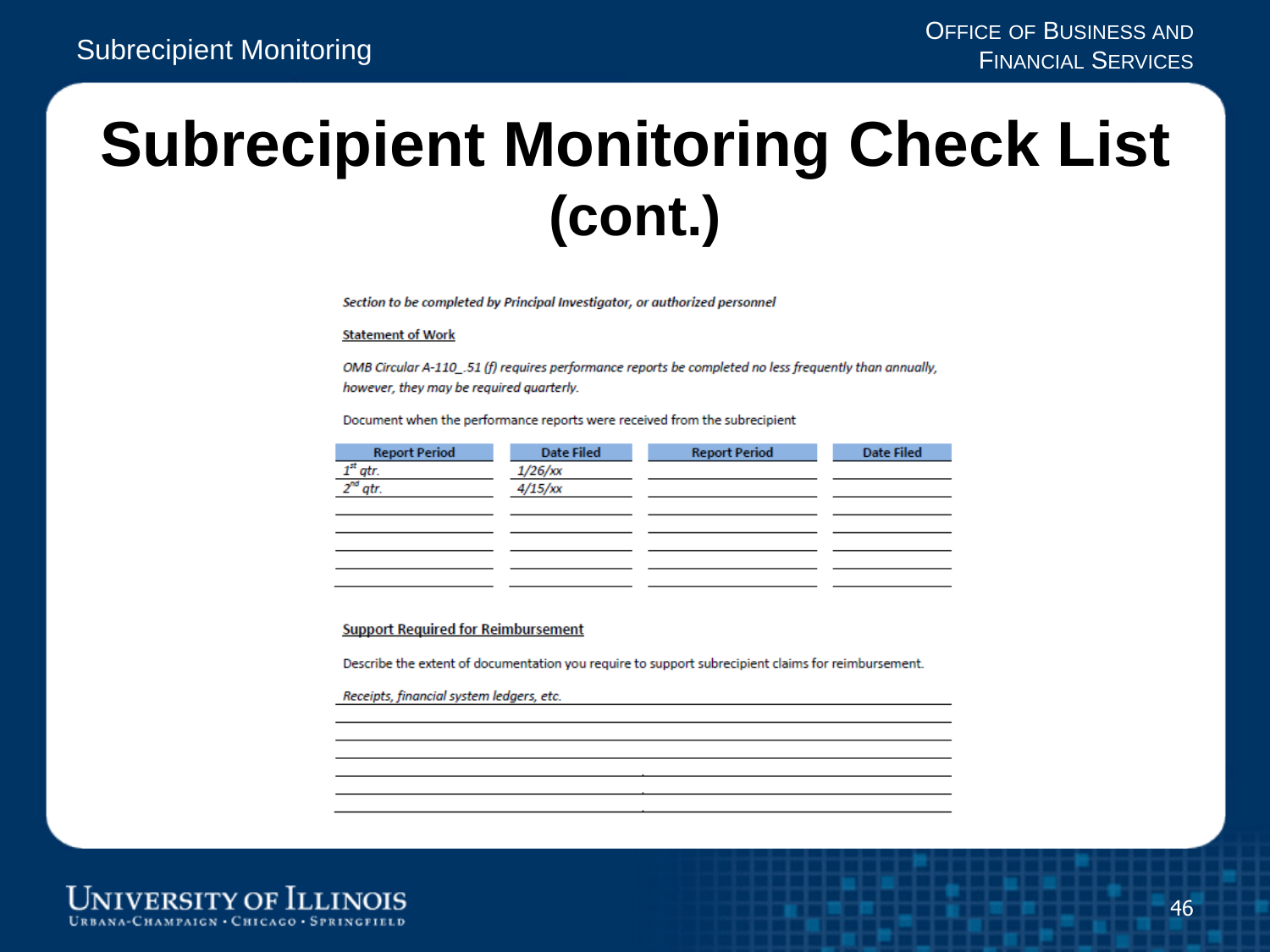#### **Subrecipient Monitoring Check List (cont.)**

#### **Subrecipient Contacts**

Summarize your correspondence efforts and where actual documentation can be found if needed. Include telephone conversations, letters, meetings, site visits, etc.

10/1/xx- Discussed progress of new widget (via

Email) with Dr. Nancy Drew-Ellis. New widget will

be completed on schedule.

12/15/xx- Visited facilities for widget demo

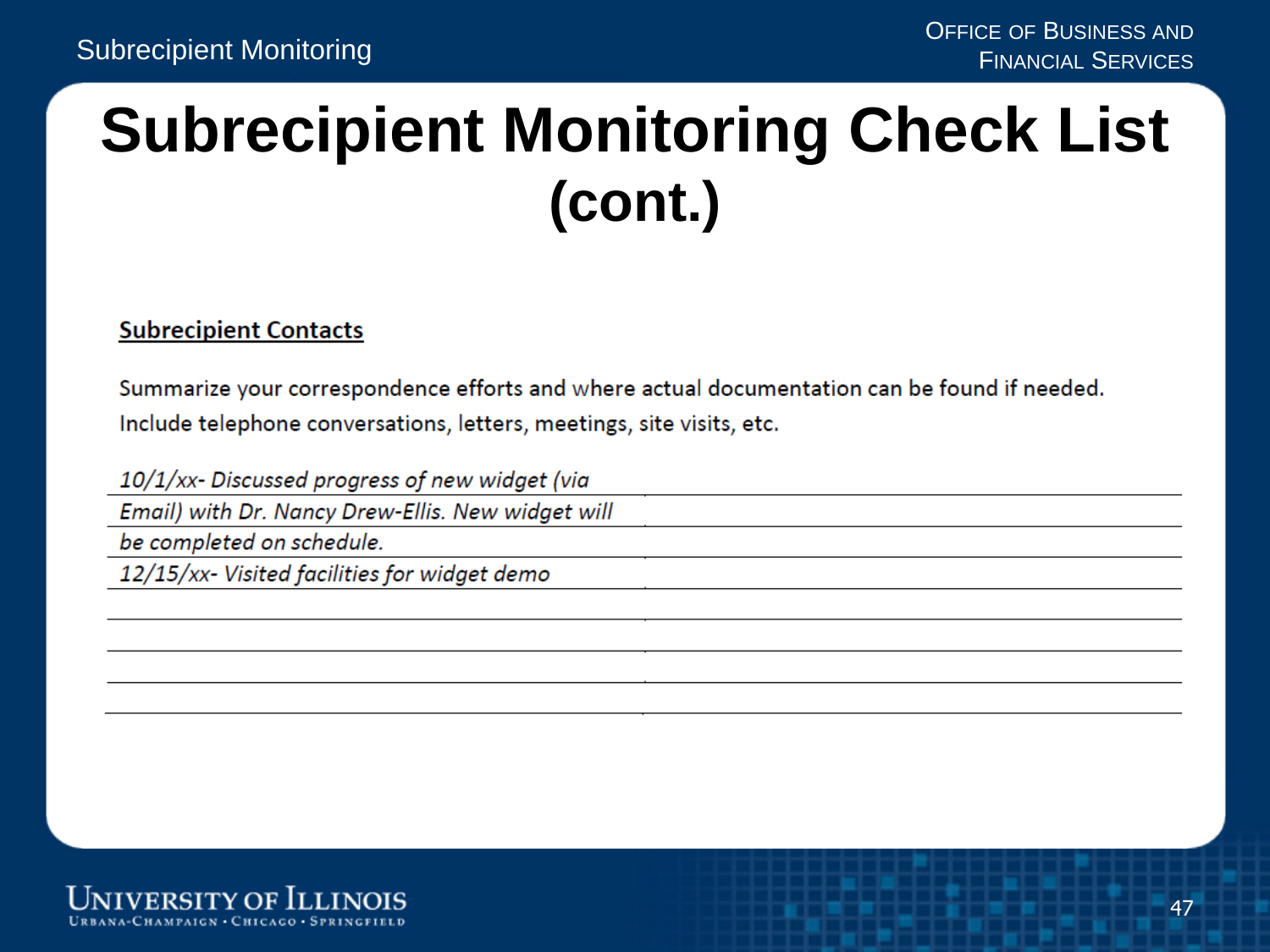#### **Subrecipient Monitoring Check List (cont.)**

#### Satisfaction with Subrecipient

Summarize your overall satisfaction with subrecipient's use of funds and performance goals.

08/01/xx- Very pleased with Dr. Drew-Ellis's work.

Widget met all of my requirements. Received all

Reports on time.

**Completed By:** 

**Authorized Official** 

**Name** 

08/01/xx

Date

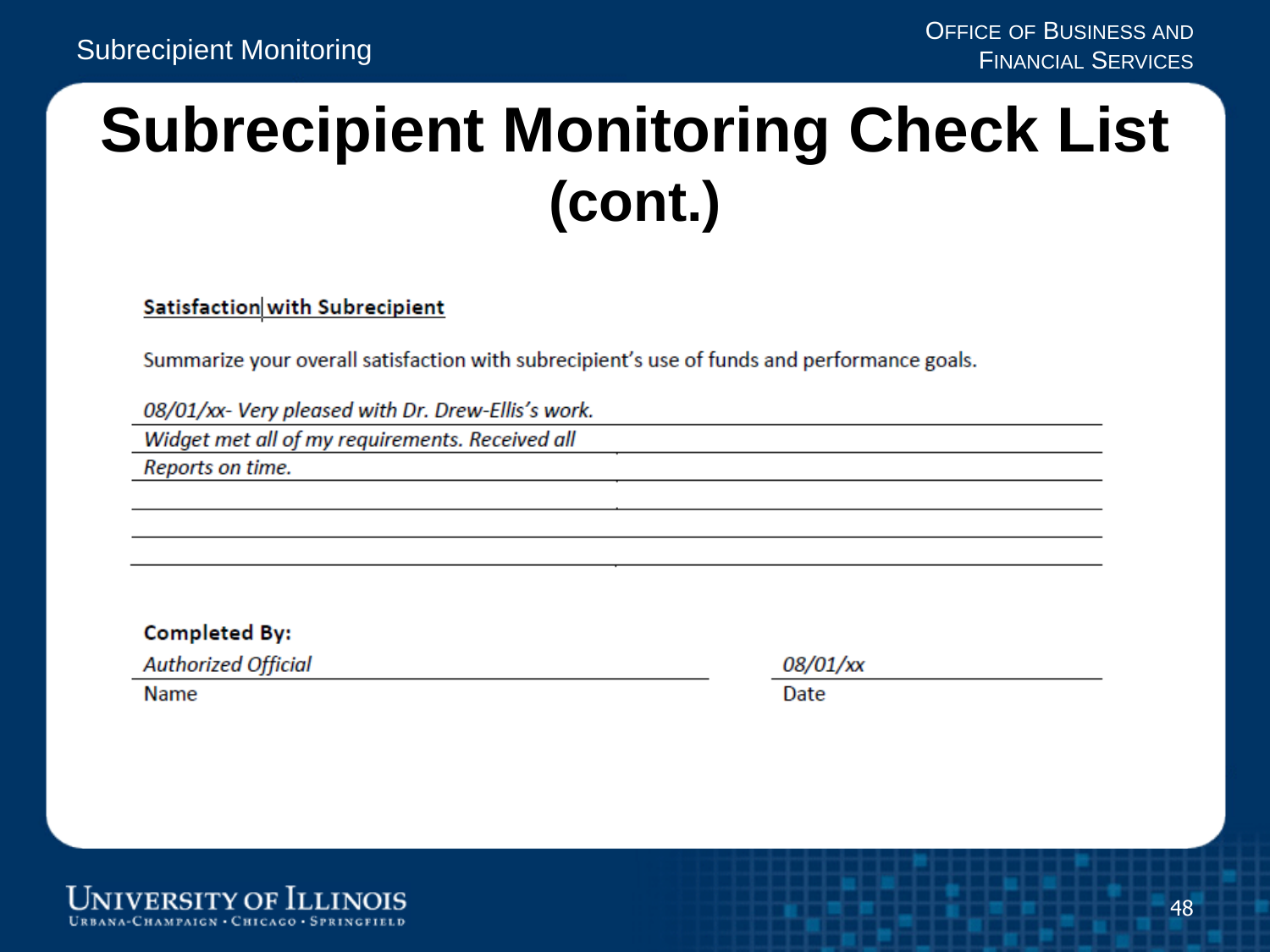OFFICE OF BUSINESS AND Subrecipient Monitoring FINANCIAL SERVICES

#### **Learning Activity**



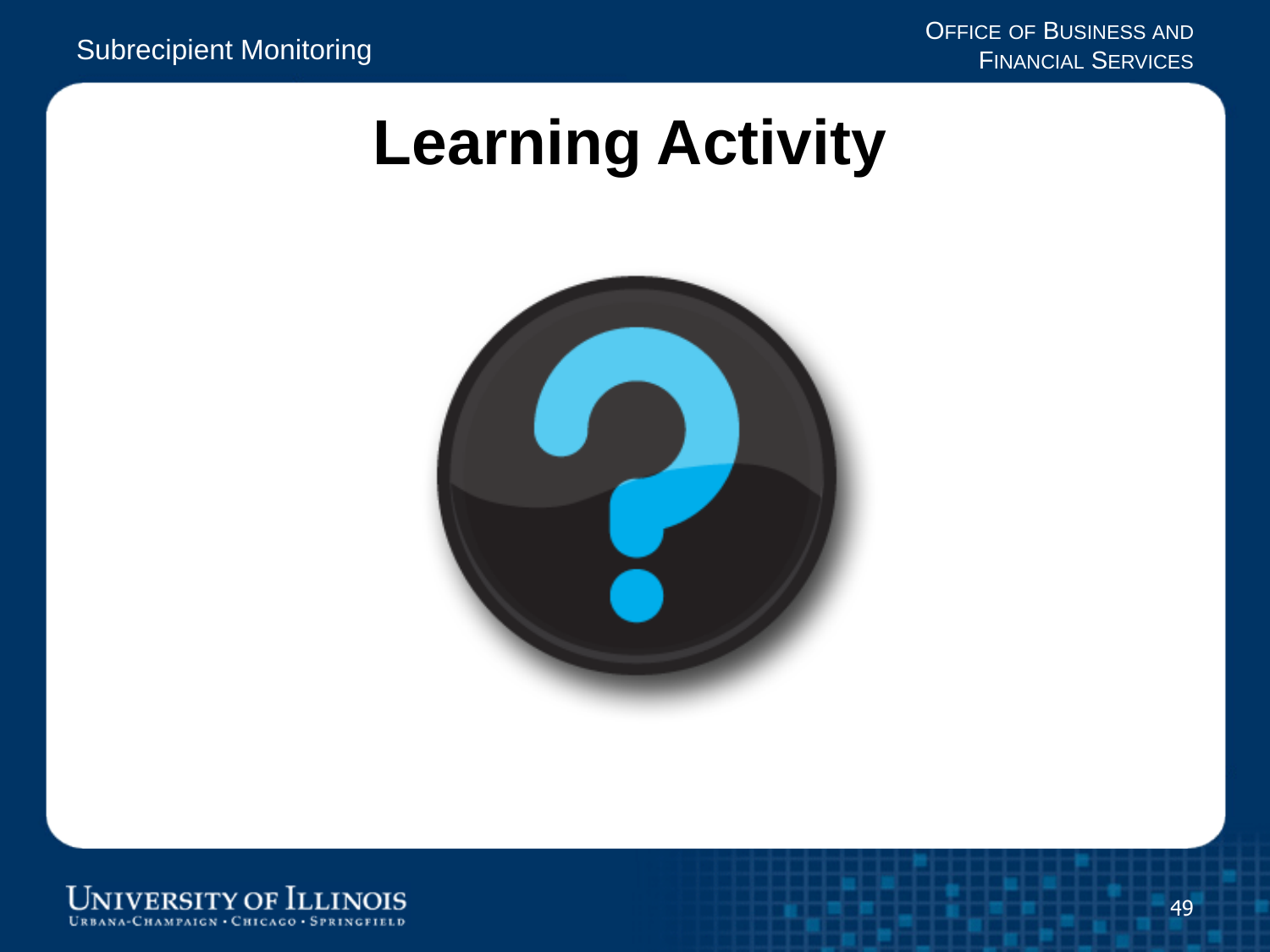#### **What Is Wrong With This Invoice?**

#### **UNIVERSITY OF RESEARCH**

| DATE                   | December 15, 2009             |
|------------------------|-------------------------------|
| <b>INVOICE NUMBER</b>  | 001                           |
| <b>AWARD NUMBER</b>    | <b>UoR12345</b>               |
| <b>AWARD AMOUNT</b>    | \$255,433.00                  |
| <b>CONTRACT PERIOD</b> | July 1, 2009 to June 30, 2010 |
| <b>FINAL INVOICE</b>   | $(\checkmark)$ YES ( ) NO     |
|                        |                               |
|                        |                               |

**BILLING PERIOD:** 

July 1, 2009 - November 30, 2009

|                                           | <b>CURRENT</b>           | <b>PREVIOUSLY</b> | <b>CUMULATIVE</b> |
|-------------------------------------------|--------------------------|-------------------|-------------------|
| <b>ITEM</b>                               | <b>CHARGES</b>           | <b>BILLED</b>     | <b>CHARGES</b>    |
| <b>SALARIES &amp; WAGES</b>               | $$115,000.00$$ \$        |                   | \$115,000.00      |
| <b>FRINGE BENEFITS</b>                    | 29,900.00                |                   | 29,900.00         |
| <b>SERVICES</b>                           | 1,289.00                 |                   | 1,289.00          |
| <b>MATERIALS &amp; SUPPLIES</b>           | 752.00                   |                   | 752.00            |
| <b>ENTERTAINMENT</b>                      | 98.00                    |                   | 98.00             |
| <b>TRAVEL - DOMESTIC</b>                  | 642.00                   |                   | 642.00            |
| <b>TRAVEL - FOREIGN</b>                   | 319.00                   |                   | 319.00            |
| <b>EQUIPMENT (NOT SUBJECT TO F&amp;A)</b> | 2,000.00                 |                   | 2,000.00          |
| <b>TOTAL DIRECT COST</b>                  | 150,000.00               |                   | 150,000.00        |
| INDIRECT COST @ 50%                       | 74,000.00                |                   | 74,000.00         |
|                                           | TOTAL COST \$ 224,000.00 |                   | \$225,000,00      |

| PLEASE PAY THIS AMOUNT             | 225,000,00 |
|------------------------------------|------------|
| <b>CASH COLLECTED</b>              |            |
| <b>Amount Remaining to Invoice</b> |            |

**UNIVERSITY OF ILLINOIS** URBANA-CHAMPAIGN · CHICAGO · SPRINGFIELD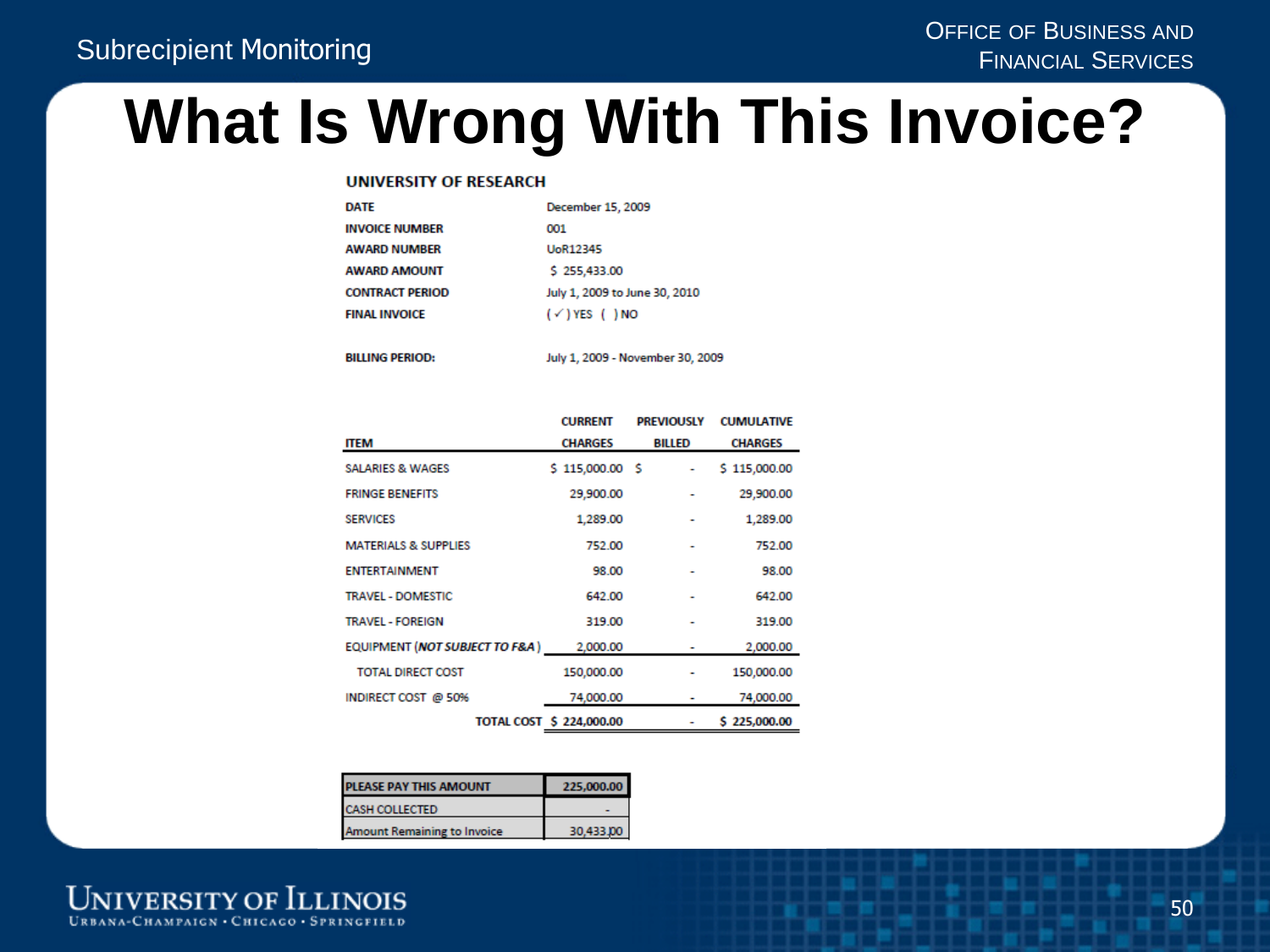#### **UNIVERSITY OF RESEARCH**

| <b>DATE</b>            | December 15, 2009             |
|------------------------|-------------------------------|
| <b>INVOICE NUMBER</b>  | 001                           |
| <b>AWARD NUMBER</b>    | UoR12345                      |
| <b>AWARD AMOUNT</b>    | \$255,433.00                  |
| <b>CONTRACT PERIOD</b> | July 1, 2009 to June 30, 2010 |
| <b>FINAL INVOICE</b>   | $(\checkmark)$ YES ( ) NO     |
|                        |                               |

**BILLING PERIOD:** 

July 1, 2009 - November 30, 2009

|                                           | <b>CURRENT</b>           | <b>PREVIOUSLY</b> | <b>CUMULATIVE</b> |
|-------------------------------------------|--------------------------|-------------------|-------------------|
| <b>ITEM</b>                               | <b>CHARGES</b>           | <b>BILLED</b>     | <b>CHARGES</b>    |
| <b>SALARIES &amp; WAGES</b>               | $$115,000.00$$ \$        |                   | \$115,000.00      |
| <b>FRINGE BENEFITS</b>                    | 29,900.00                |                   | 29,900.00         |
| <b>SERVICES</b>                           | 1,289.00                 |                   | 1,289.00          |
| <b>MATERIALS &amp; SUPPLIES</b>           | 752.00                   |                   | 752.00            |
| <b>ENTERTAINMENT</b>                      | 98.00                    |                   | 98.00             |
| <b>TRAVEL - DOMESTIC</b>                  | 642.00                   |                   | 642.00            |
| <b>TRAVEL - FOREIGN</b>                   | 319.00                   |                   | 319.00            |
| <b>EQUIPMENT (NOT SUBJECT TO F&amp;A)</b> | 2,000.00                 |                   | 2,000.00          |
| <b>TOTAL DIRECT COST</b>                  | 150,000.00               |                   | 150,000.00        |
| INDIRECT COST @ 50%                       | 74,000.00                |                   | 74,000.00         |
|                                           | TOTAL COST \$ 224,000.00 |                   | \$225,000.00      |
|                                           |                          |                   |                   |

| <b>PLEASE PAY THIS AMOUNT</b>      | 225.000.00 |  |
|------------------------------------|------------|--|
| <b>CASH COLLECTED</b>              |            |  |
| <b>Amount Remaining to Invoice</b> | 30.433.00  |  |

- 1. Marked **Final**, but the billing period is through November 2009. **Is this really a final invoice?**
- 2. Total Cost is not correct.
- 3. Is entertainment or foreign travel allowable?
- 4. There is no certification or authorized official signature.

**Do not approve the invoice for payment until all items are resolved appropriately.**

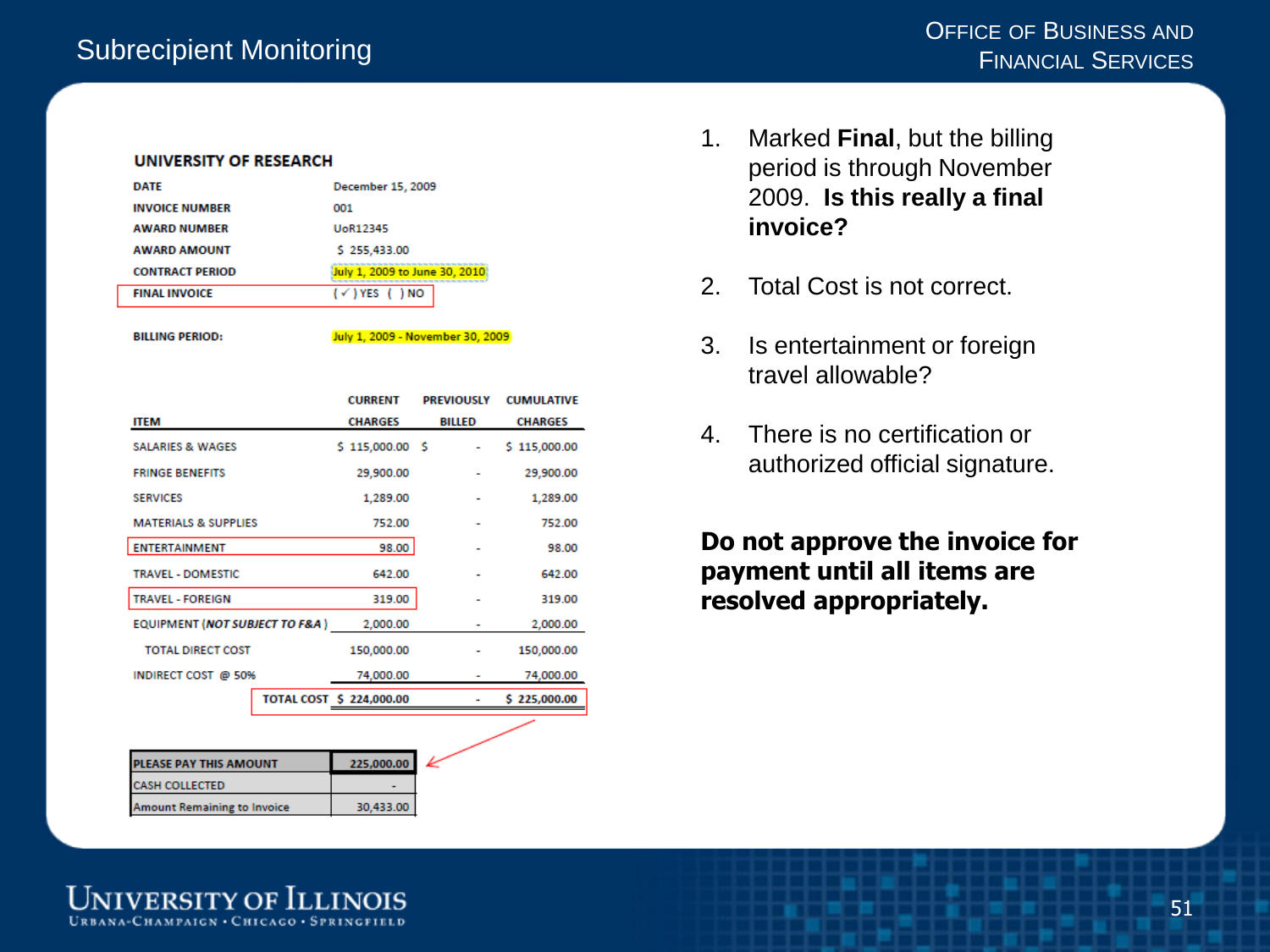Subrecipient Monitoring

# **CLOSEOUT ACTIVITIES**

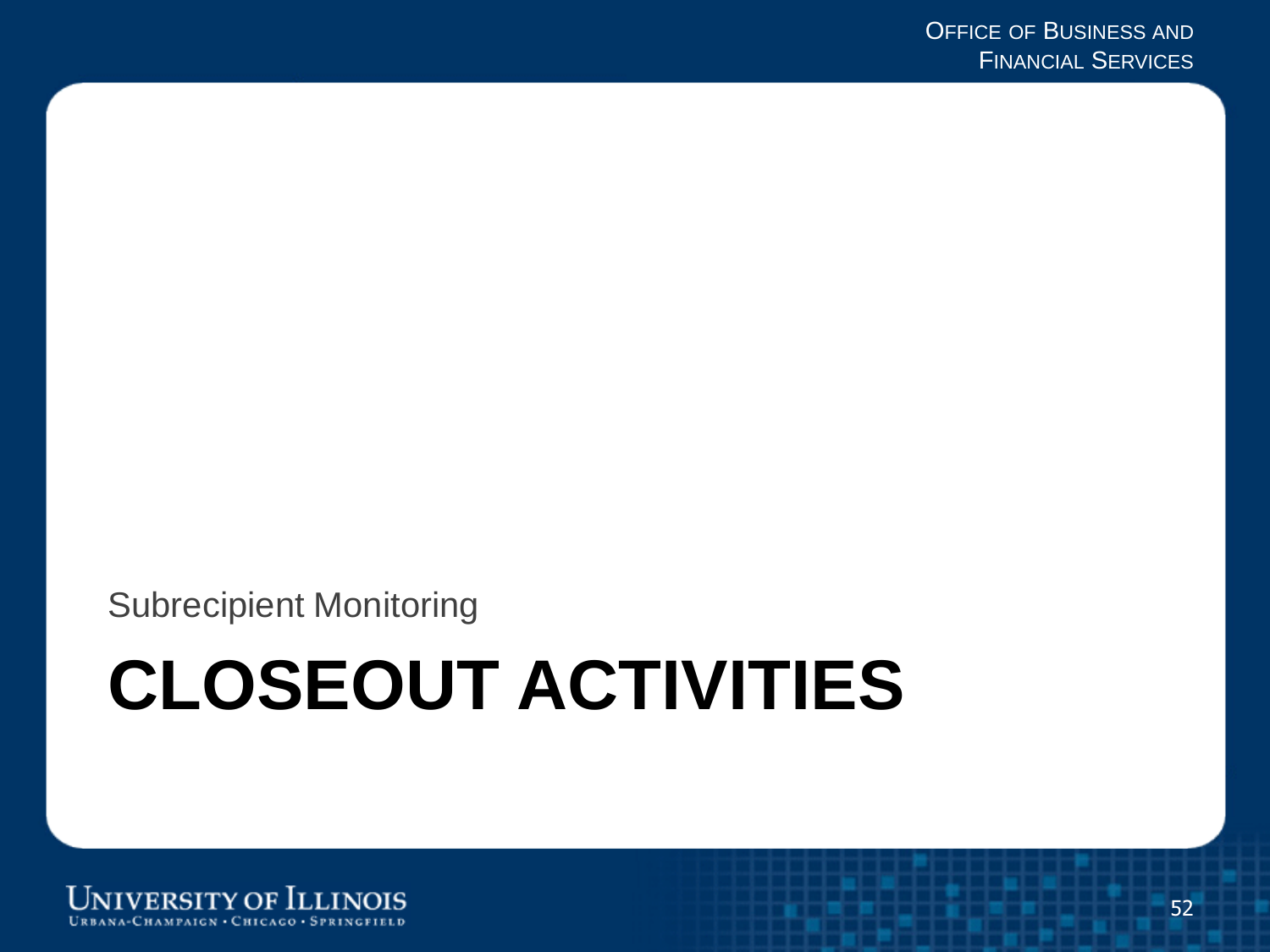#### **Ensure a Timely Closeout**

- Ninety (90) days before the end date of the subaward, confer with the subrecipient to determine whether work will be completed on time.
- Request an invoice marked "FlNAL". 30-45 days after the subcontract ends, if you have not received one, remind the subrecipient when it will be due.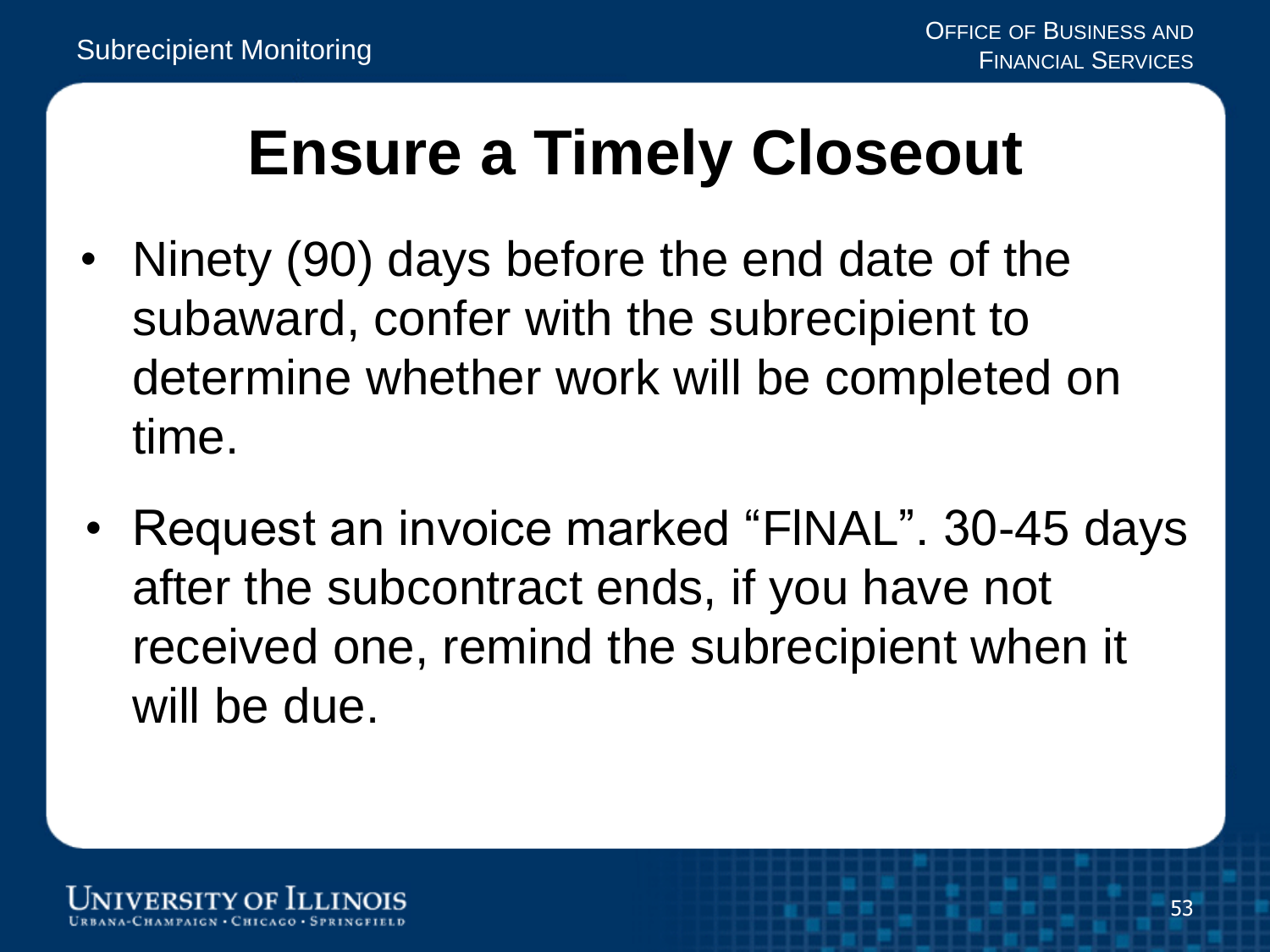### **Ensure a Timely Closeout (cont.)**

- Obtain all required reports from subrecipient.
	- Project performance
	- Technical reports
	- Project deliverables
- **Financial** 
	- Final invoice
	- Verify fulfillment of cost sharing requirements
	- Disallowances or disputed costs
- Fulfilled obligations
	- Patent
	- Property reports

*IMPORTANT: Review reports to make sure they are acceptable.*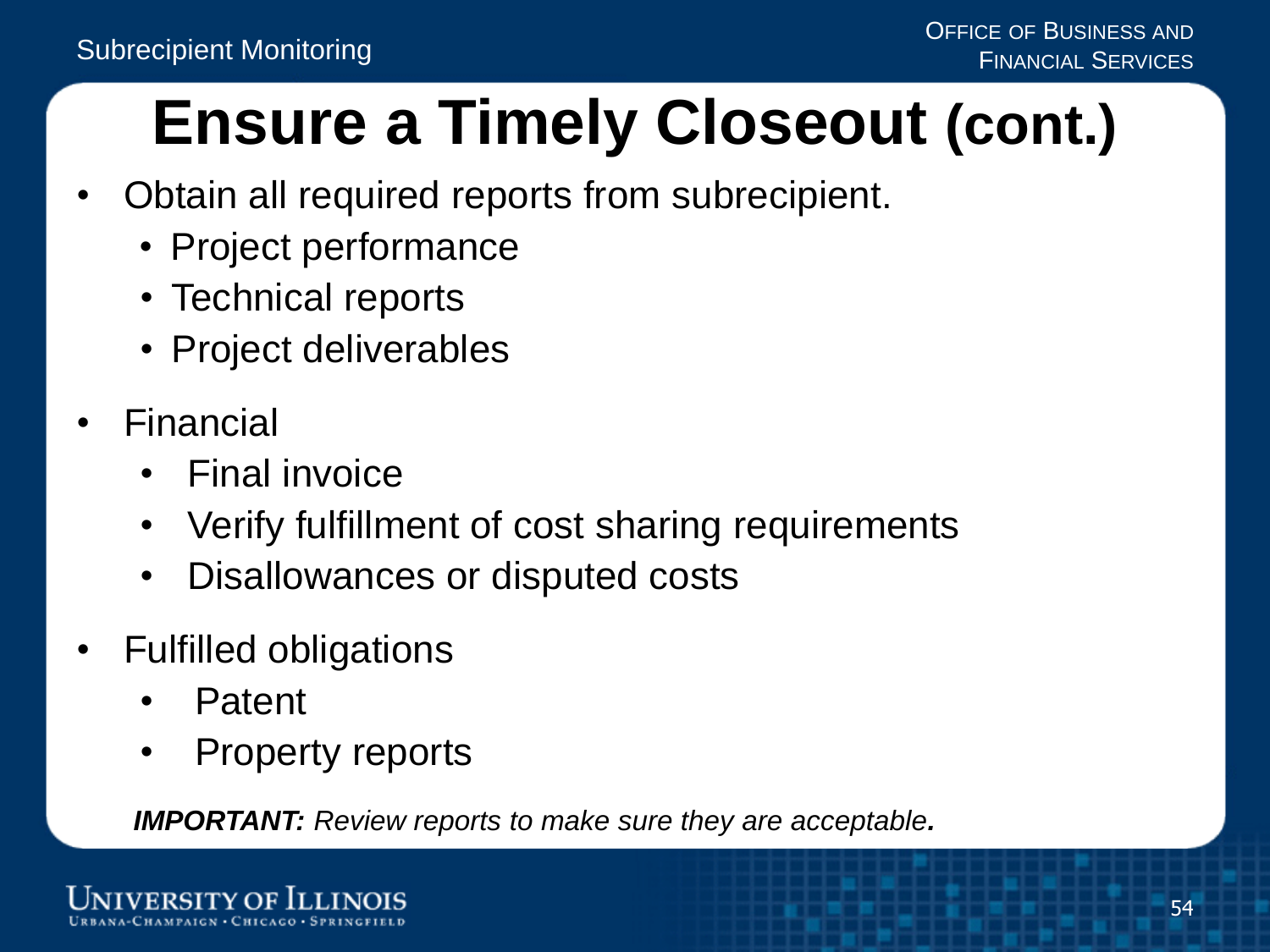#### **Proposed Changes to A-133**

The Office of Management and Budget (OMB) is proposing broad reforms that may effect subrecipient monitoring under Circular A-133 by raising the OMB A-133 single audit threshold to \$750,000 in federal award expenditures.

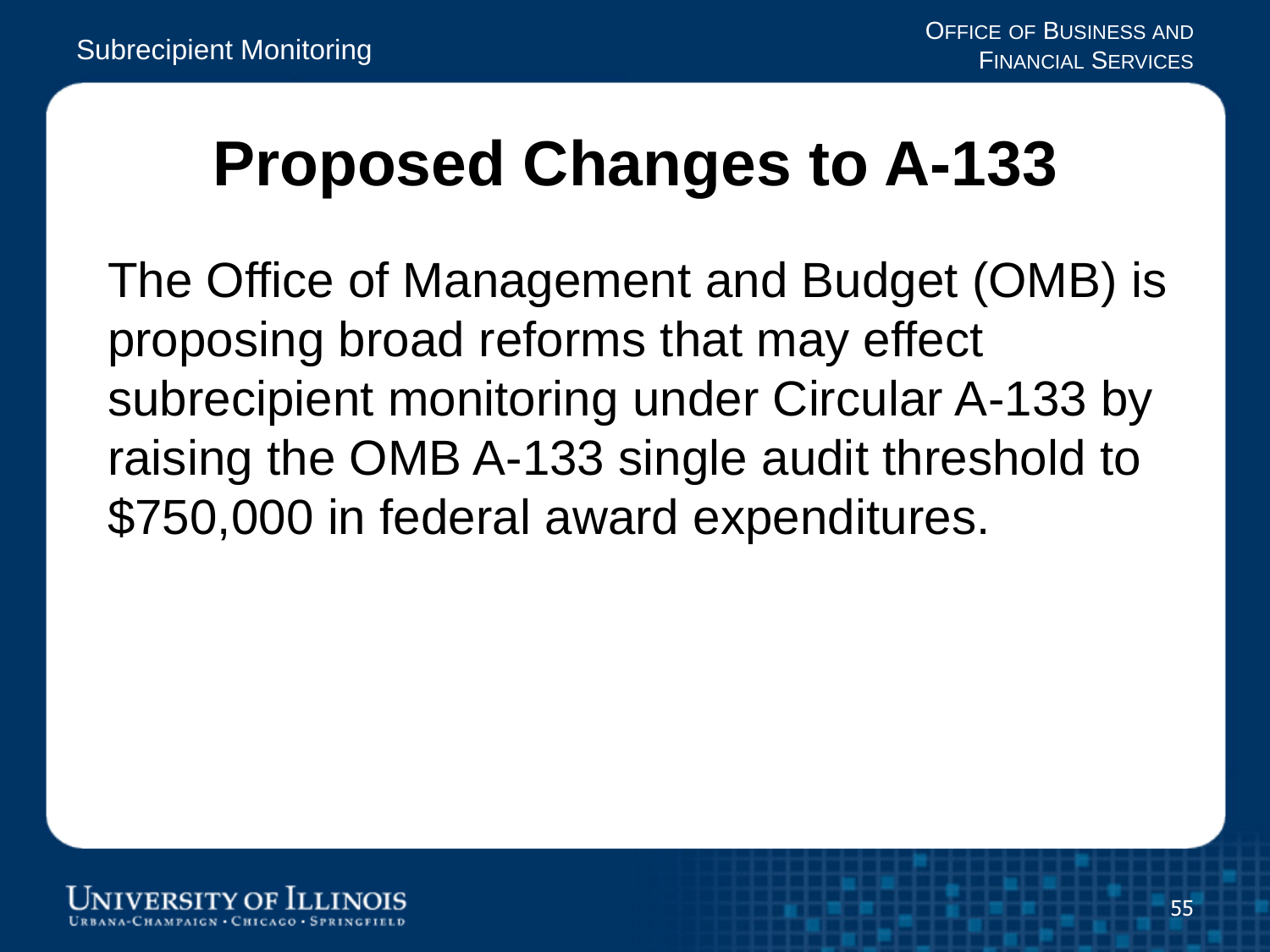### **Keys to Good Subrecipient Monitoring**

- Begin with a clear Statement of Work.
- Communicate frequently.
- Review all invoices carefully.
- Document, Document, Document!



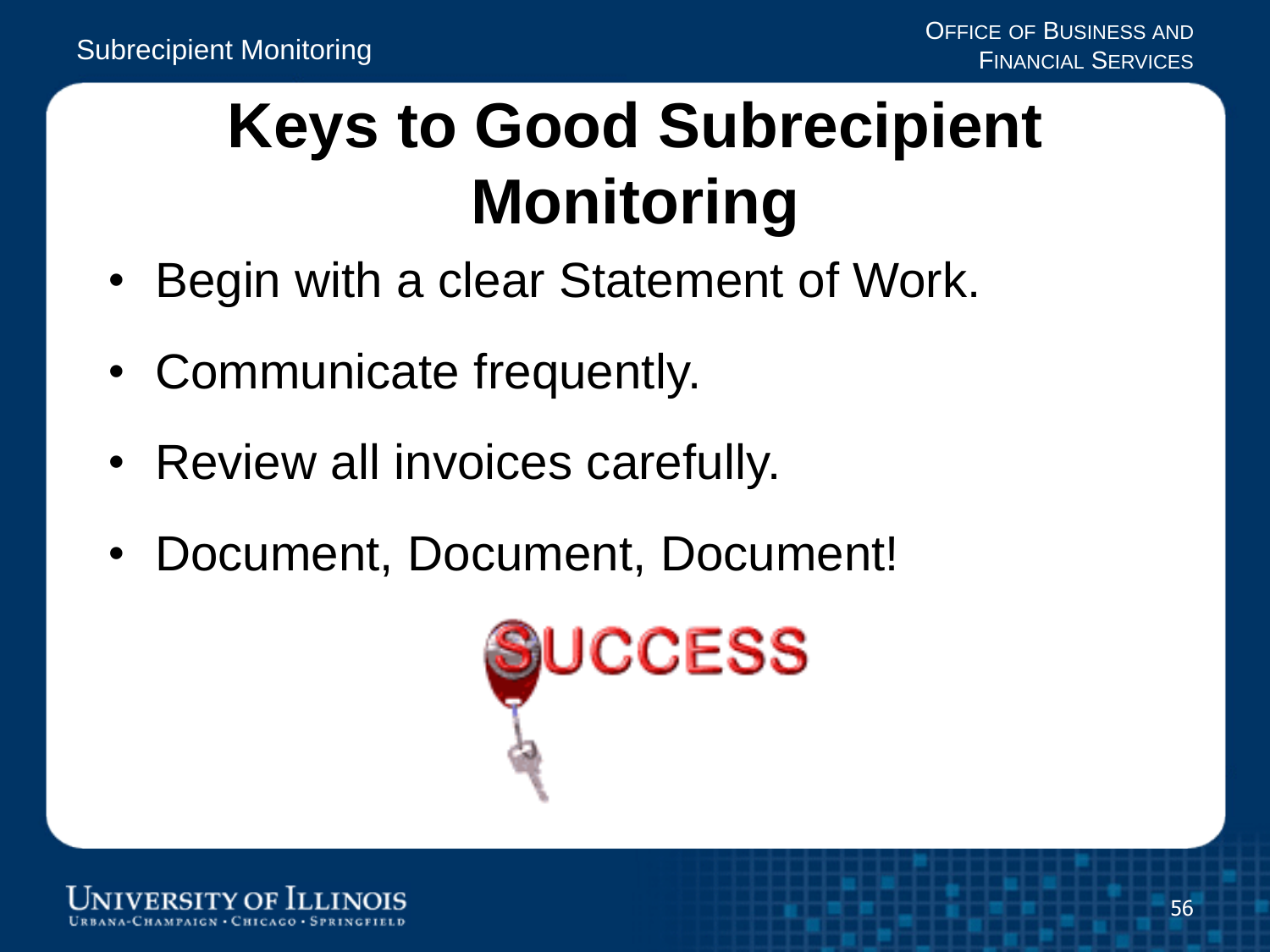#### **Questions**



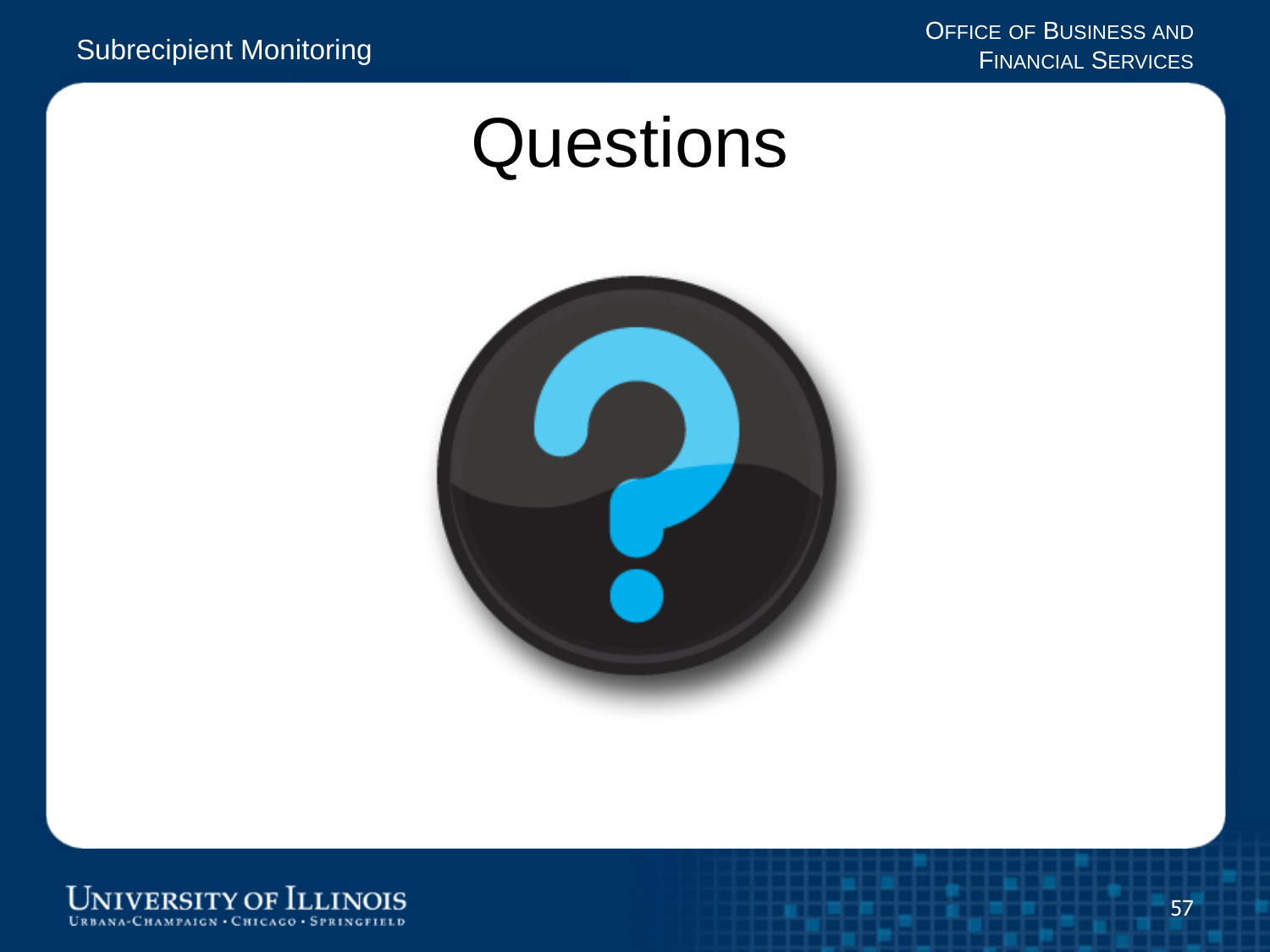#### **Resources**

- **OMB Circular A-133**: "Audits of States, Local Governments and Non-Profit Organizations"
- [OMB Circular A-133, Audits of States, Local Governments, and Non-Profit Organizations](https://obamawhitehouse.archives.gov/sites/default/files/omb/assets/a133/a133_revised_2007.pdf)
- **OMB Circular A-110:** "Uniform Administrative Requirements for Grants and Agreements With Institutions of Higher Education, Hospitals, and Other Non-Profit Organizations"

[OMB Circular A-110, Uniform Administrative Requirement for Grants and Agreements with](https://obamawhitehouse.archives.gov/omb/circulars_a110/) Institutions of Higher Education, Hospitals, and Other Non-Profit Organizations

• **Check List**